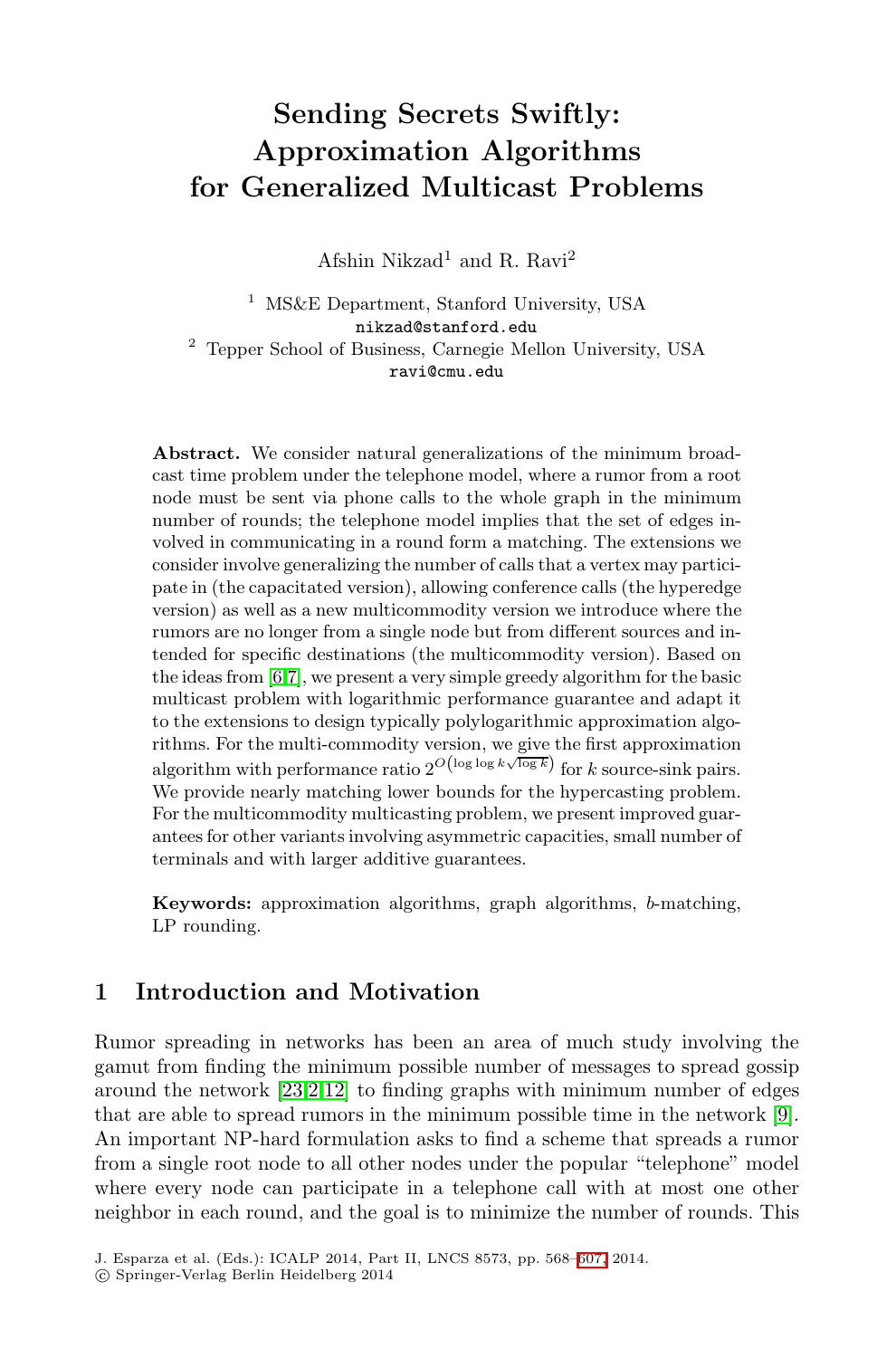is the minimum broadcast time problem fo[r w](#page-14-1)hich there has been active work in designing approximation algorithms [14,20,10,7]. We study generalizations of this problem that involve (i) sending the message to only a subset of receivers (multicasting), (ii) capacity constraints on the number of calls in which a node can participate (capacitated cases), (iii) allowing conference calls modeled by hyperedges (hypercasting problem), and (iv) multiple sources of rumors with different sets that are the targets for the different rumors (the multicommodity case). Our paper initiates work on the capacitated, hypercasting and multicommodity extensions of the "rapid rumor ramification" problem [20], bringing it to next range of generalizations of "sending secrets swiftly".

### **Problem Definition**

**Definition 1.** *In the (minimum time)* **Multicast** *problem, we are given an undirected graph* G(V,E) *which represents a telephone network on* V *, where two adjacent nodes can place a telephone call to each other. We are given a source vertex* r and a set of terminals  $R \subseteq V$ . The source vertex has a message and *it wants to inform all the terminals of the message. To do this, the vertices of the graph can communicate in rounds: In each round, we [pic](#page-14-2)k a matching of* G *and arrange a bidirected phone call between each vertex in the matching and its matched pair. If any of th[e tw](#page-14-3)[o v](#page-14-4)ertices knows the message before the phone call, the other one will also know it afterwards. The goal is to deliver the message to all the terminals in the minimum number of rounds.*

When  $R = V$ , the Multicast problem is known as the (minimum time) *broadcast* problem which is one of the most basic and well-studied problems in this setting. Applications of this problem arise commonly in multicasting in networks [21], keeping the information consistent across copies of replicated databases by broadcasting from the changed copy to the others [16,17], as well as in finding schemes that ensure that maximum information delay in problems modeled by vector clocks [15] is minimized.

In this paper, we investigate the Multicast Problem in the following three more general settings: i. Allowing multiple source vertices, i.e. the multi-commodity setting rather than the single-source setting. ii. Allowing conference calls (with possibly more than two participants) rather than just having phone calls. iii. Imposing capacities for the vertices, i.e. allowing a vertex to be in a number of phone calls in each round, which can not exceed its capacity. In all of these generalizations, the objective function remains minimizing the total number of rounds used in the solution.

The first generalization is having messages with arbitrary source and destination vertices, i.e. unlike the Multicast Problem, the messages do not need to share the same source vertex.

**Definition 2.** *In the* **Multicommodity Multicast Problem** *(MM), a graph*  $G(V, E)$  *is given along with a set of pairs of nodes*  $P = \{(s_i, t_i) | 1 \le i \le k\}$ , known as demand pairs. Each vertex  $s_i$  has a message  $m_i$  which needs be delivered to  $t_i$ . *The vertices communicate similar to the Multicast problem, i.e. during a phone*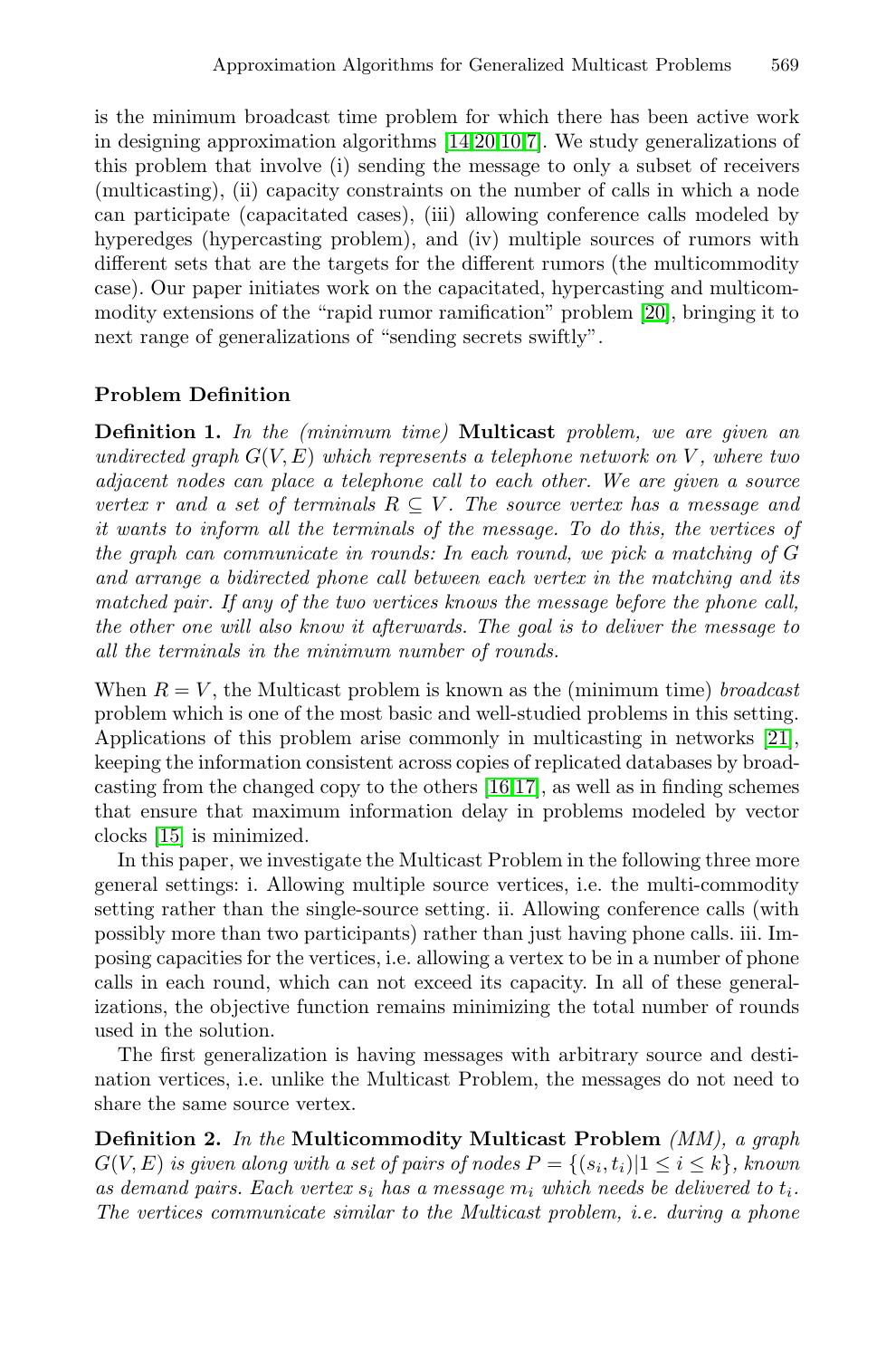*call, each vertex can pass (a copy of ) all of the messages that it has to the other vertex.*

The second aspect in our model is having conference calls rather than having only phone calls, i.e. calls involving (possibly) more that two, rather than only two, persons. So, inst[ead](#page-17-0) of a simple graph  $G$ , we are given a hypergraph the edges of which represent the potential conference calls. We call this problem the *Hypercast Problem*; we define this problem formally and study it extensively in Section D.

Finally, we bring in the notion of *capacity of a vertex* to our model for the Multicast Problem, and allow a vertex to be in possibly more than a single call in each round; the maximum number of phone calls that a vertex can have in each round is called the *capacity* of the vertex. The *Capacitated Multicast Problem* is formally defined and studied in Section C.

In this paper, we develop a unified solution framework that can incorporate each of the Hypercast, Multi-commodity Multicast, and Capacitated Multicast aspects, leading to the first approximation algorithms for any combination of these extensions such as the Capacitated Hypercast Proble[m, o](#page-14-5)r Multi-commodity Hypercast Problem. In the rest of this paper, we let  $n = |V|$ ,  $k = |R|$  and *OPT* be the optimal number of rounds needed to solve the given Mul[tica](#page-14-1)st instance, unless it is specified otherwise.

# **2 Related Work**

Finding optimal broadcast schedules for trees was one of the first theoretical problems in this setting and was solved using Dynamic Programming [18]. For general graphs, Kortsarz et. al. developed an additive app[rox](#page-13-1)imation algorithm which uses at most  $c \cdot OPT + O(\sqrt{n})$  rounds for some constant c. Later, Ravi [20] provided a  $O(\frac{\log^2 n}{\log \log n})$ -approximation for the same problem using the result of Raghav[an](#page-14-6) [\[1](#page-14-6)9] for randomized rounding of an LP formulation for the concurrent multicommodity flow problem.

Guha et.al. [10] improved the approximation factor for Multicasting in general graphs to  $O(\log k)$  where k is the number of terminals. To the best of our knowledge, the best approximation factor for the Multicast problem is  $O(\frac{\log k}{\log \log k})$  [7]. Both of [7,10] present a recursive algorithm which reduces the total number of uninformed terminals in each step of the recursion, while using  $O(OPT)$  number of rounds in that step. In [10], they reduce the number of uninformed terminals by a constant factor in each step and so they obtain a  $O(\log k)$ -approximation, but in  $[7]$ , the number of uninformed terminals is reduced by a factor of  $OPT$ which gives a  $O(\frac{\log k}{\log \log k})$ -approximation due to the fact that  $OPT = \Omega(\log k)$ .

# **3 Our Results**

Our main contribution is developing a framework to design approximation algorithms for various generalizations of the Multicast Problem. A summary of the key results in this paper is listed below. For the complete list of our results, see Tables 1 and 2 in Section 7.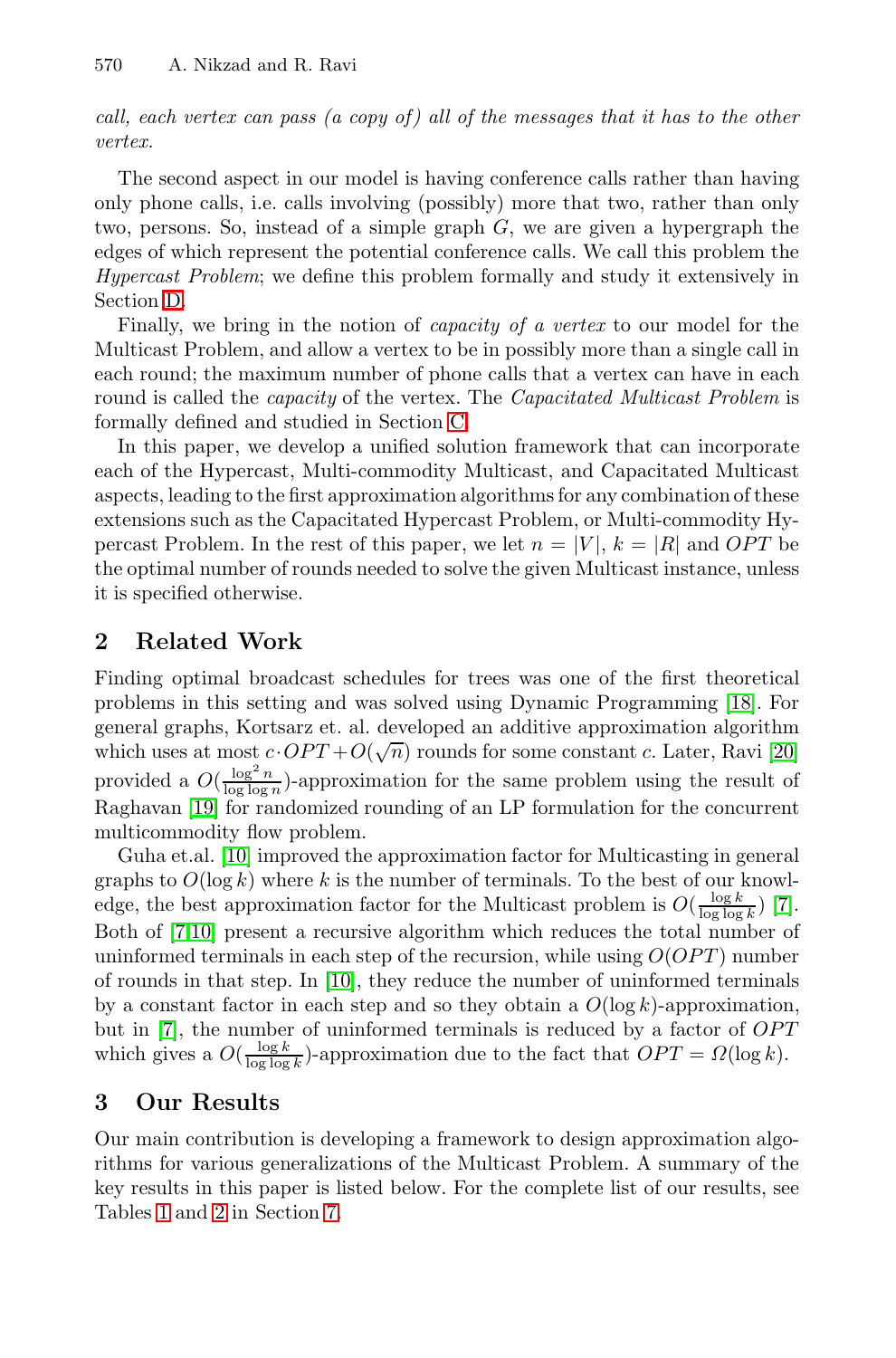- 1. In Section 5, we give a *very simple* O(log k)-approximation for the Multicast Problem, which is based on the ideas of [6,7]. With a slight modification of this algorithm in Section C, we adapt it to solve the Capacitated Multicast Problem.
- 2. [In](#page-34-0) Section 6, based on our simple algorithm [f](#page-37-0)or the Multicast Problem, we design a  $2^{O(\log \log k \sqrt{\log k})}$ -approximation for the Multi-commodity Multicast Problem (note that the approximation factor is, while being superpolylogarithmic, still smaller than any constant root of  $k$ ).
- 3. In Section D, we develop our simple algorithm further and obtain a  $O(\log k \cdot$  $\log n \cdot D$ )-approximation for the Hypercast Problem, where D is the maximum size of a hyperedge. Also, our hardness results for the Hypercast Problem show that the dependence on  $D$  is unavoidable (see Section I).
- 4. In Sections G and H, we explore the Multi-commodity Multicast problem further and design two polylogarith[mic](#page-12-0) approximation algorithms which carry additional additive factors of  $\sqrt{n}$  and  $\Delta(G)$  (maximum degree).

While our algorithms for Multicast and Multi-commodity Multicast problems are purely combinatorial, the algorithm for Hypercast involves solving a Linear Program and randomized rounding of the LP solution.

Our results are not limited to this si[nc](#page-0-0)e our framework can handle more general cases of the Multicast Problem, e.g. Capacitated Multi-commodity Hypercast Problem; all of them are summarized in Section 7.

### **4 Preliminaries**

#### **4.1 The Multicast Problem**

In the context of any of the problems discussed in Section 1, *sending vertex* u *to vertex* v means sending the information of u to v in a (potentially specified) number of rounds. Given that  $P = \{(s_i, t_i) | 1 \leq i \leq k\}$  is the set of demand pairs in any single-source or multi-commodity instance, let  $S = \{s_1, \ldots, s_k\}$  be the set of sources,  $T = \{t_1, \ldots, t_k\}$  be the set of sinks, and  $R = S \cup T$  be the set of *terminals*. Also, let  $\mathcal{I}(G, P)$  denote the Multicast (Hypercast) instance defined by P on the graph (Hypergraph) G. We also use  $\mathcal I$  when both  $G, P$  are clearly known from the context.

### **4.2 Schedules**

A *schedule* is a sequence of rounds. The length of a schedule  $S$  is denoted by |S| and is the number of rounds it contains. A schedule for a (single-source or multi-commodity) Multicast instance is *non-lazy* if, in any round of it, any two idle and adjacent vertices have identical information in that round.

#### **4.3 Graphs and Matchings**

Suppose G is a simple graph and let  $n = |V(G)|$ . Let  $N(v)$  be the set of the neighbors of a vertex v, and for any  $S \subseteq V(G)$ , let  $N(S) = \bigcup_{v \in S} N(v)$ . Denote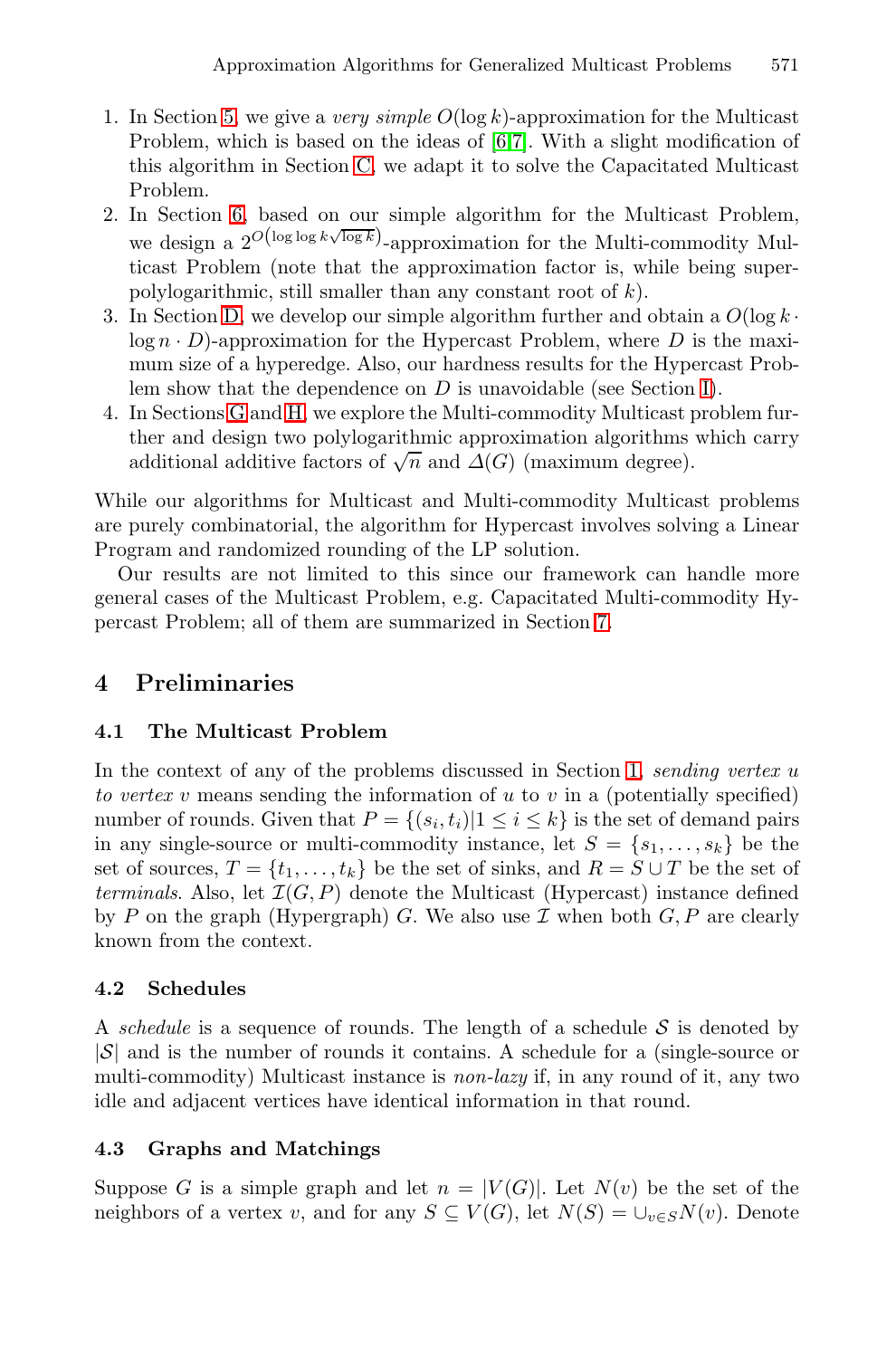the degree of the maximum-degree vertex in G by  $\Delta(G)$ . For any  $X \subseteq V(G)$ , let  $G[X]$  be the induced subgraph of G on X. For any family of subgraphs of G, such as F, let  $V(F)$  denote the union of the vertices of the subgraphs in F and  $E(F)$  denote the union of the edges of the subgraphs in F.

The distance between two vertices of  $G$ , such as  $u$  and  $v$ , is represented by  $d_G(u, v)$ . If there is no path in G between u, v, then let  $d_G(u, v) = \infty$ . The diameter of G, denoted by  $diam(G)$ , is  $\max_{u,v \in V(G)} d_G(u,v)$ . Also, define  $diam_P(G)$  =

 $\max_{\alpha} d_G(s,t)$ , where P is a set [of](#page-14-6) [pa](#page-13-2)irs of vertices, e.g. the set of demand pairs.  $(s,t) \in F$ 

<span id="page-4-0"></span>Given a bipartite graph  $H[X, Y]$  with partitions X and Y, a b-matching in H is a subset  $M$  of the edges of  $H$  such that each vertex of  $X$  is incident to exactly one edge of M and each vertex of Y is incident to at most b edges of M.

### **4.4 Spiders**

Spiders are subgraphs that have been useful in designing algorithms for the Multicast and directed Broadcast problems in [10,5]. A *spider* S is a set of (almost) vertex-disjoint paths all starting at the same vertex, e.g.  $v$ , and sharing no vertex other than v. Define the *center of* S to be v. Also, let the *degree of* S, denoted by deg(S), be the degree of v in S, and the *length of* S, denoted by  $len(S)$ , be  $\max_{u \in V(S)} d_S(u, v)$ .

It's very easy to verify the following lemma stated [in](#page-13-1) [5].

**Lemma 1.** *Using a non-lazy schedule, the center of a spider* S *can send (broadcast)* a message to the rest of its vertices in  $deg(S) + len(S) - 1$  *rounds.* 

# **5 The Multicast Problem**

In this section, we present a  $O(\log k)$ -approximation for the Multicast problem, which is obtained by simplifying the  $O(\frac{\log k}{\log \log k})$ -approximation given in [7]. Our simple algorithm plays an important role in our framework. Later, this algorithm will be developed further to design algorithms for the introduced generalizations of the Multicast problem. For instance, with a slight modification, it turns into a  $O(\log k)$ -approximation for the Capacitated Multicast problem (see Section C).

### **5.1 Outline of the Algorithm**

Our algorithm accepts a parameter  $L$  as a part of the input, which is our guess for the optimal solution of the given multicast instance. Since  $n$  is an upper bound on the length of the optimal schedule, we can easily try all the possible values for  $L$  from 1 to  $n$  and run the algorithm once for each of these values. Our algorithm is guaranteed to return a schedule of length  $O(L \cdot \log k)$  assuming that  $L$  is the length of the optimal schedule. So, from now on in this section, we think of L as the length of the optimal schedule W.L.O.G.

The algorithm is a recursive algorithm and has 4 phases. In Phase 1 of the algorithm, we reduce the given instance to a smaller instance. In Phase 2, we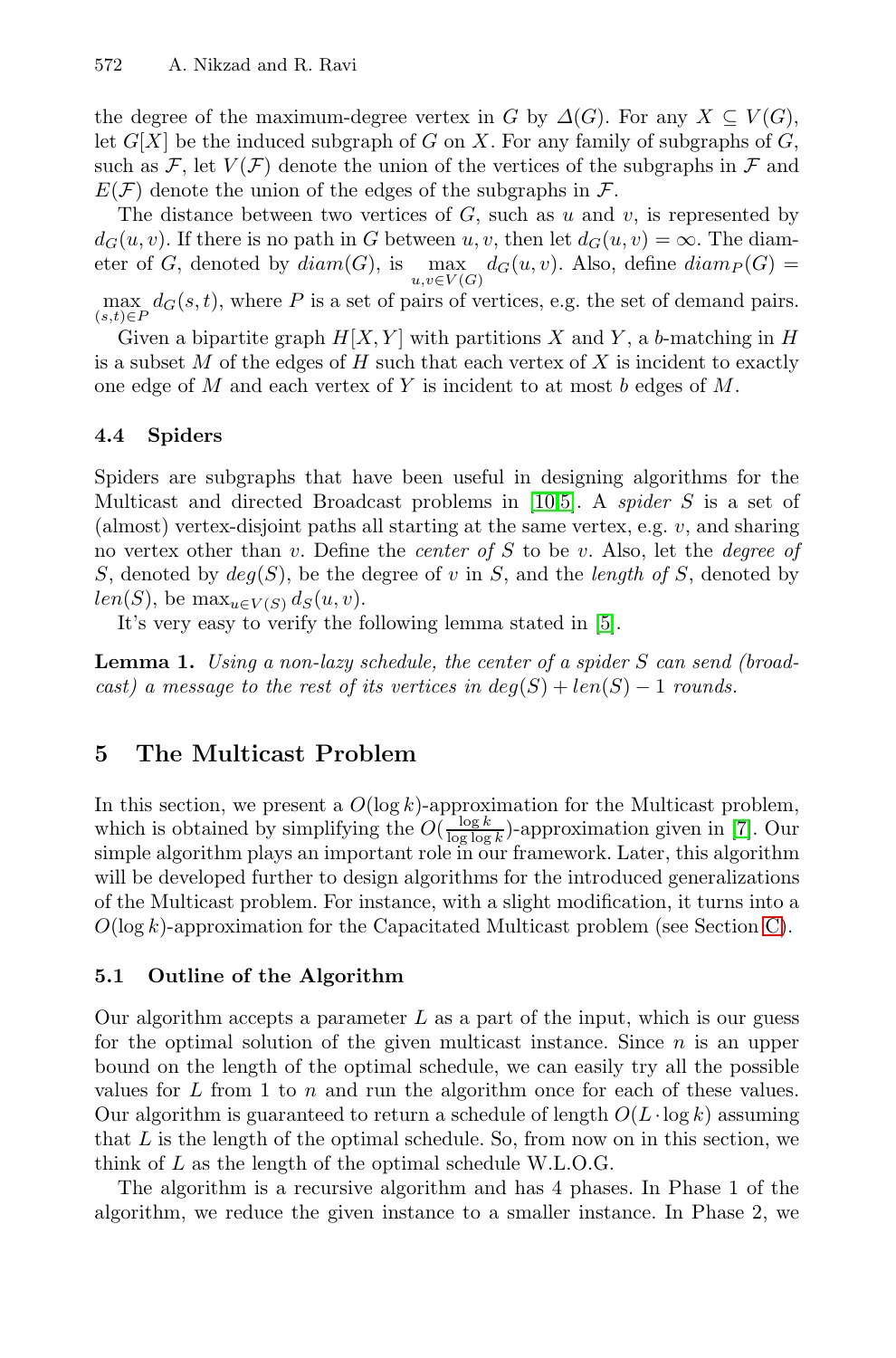solve the smaller instance recursively, and finally in Phase 3 and 4, we inform the rest of the vertices which didn't receive the message in Phase 2. We explain each of these phases briefly and after that, we'll see the full description of the algorithm.

**Phase 1.** This phase starts with finding a family of *vertex disjoint* paths  $\mathcal{P}$  each of length at most  $4L$  such that the endpoints of the paths belong to R. We find these paths greedily, i.e. we start with  $\mathcal{P} = \emptyset$  and using BFS, we search for a new path of length at most 4L between the terminals. We continue until we can add no more such paths to  $P$ . Pick one endpoint from each path and designate the picked set of vertices to be  $R'$ .

**Phase 2.** Solve the multicast problem for the new set of terminals  $R'$  recursively and run the obtained schedule. (So, all the vertices in  $R'$  will receive the message by the end of this phase.)

**Phase 3.** Inform all the vertices belonging to  $V(\mathcal{P})$  in 4L rounds. This is possible since in Phase 2, we have already informed at least one vertex of each path in  $\mathcal{P}$ .

**Phase 4.** For each of the uninformed terminals, namely  $v \in R \setminus V(\mathcal{P})$ , find a path  $M_v$  which connects v to one of the informed vertices (note that the set of the informed vertices is currently  $V(\mathcal{P})$ . These paths are guaranteed to satisfy the following properties:

- <span id="page-5-0"></span>1. The length of each path is at most 2L.
- 2. Only one vertex on each path belongs to  $V(\mathcal{P})$ , which is an endpoint of the path.
- 3. The paths won't share any vertices except possibly in the endpoints belonging to the set  $V(\mathcal{P})$ . Moreover the degree of any node in  $V(\mathcal{P})$  due to these paths is at most L.

In other words,  $M = \begin{pmatrix} \end{pmatrix}$  $v\in R\backslash V(\mathcal{P})$  $M_v$  is a union of vertex disjoint spiders of length

at most 2L and we will inform the vertices in  $R\setminus V(\mathcal{P})$  using these spiders. (see Figure 1)

Before presenting the algorithm formally, we describe Phase 4 in more details.

### **5.2 The Algorithm: Phase 4**

Our goal in Phase 4, assuming that the vertices in  $V(\mathcal{P})$  have received the message, is to inform the rest of the terminals in  $O(L)$  rounds. The only assumptions we need here are that the choice of  $P$  is maximal in Phase 1 and  $V(P)$  is informed.

To inform the rest of the terminals, we find a family of vertex-disjoint spiders such that each of them has a length at most  $2L$  and a center belonging to  $V(\mathcal{P})$ . Moreover, we need the spiders to contain all the terminals in  $R\backslash V(\mathcal{P})$ . To construct the family of spiders, we start with finding the paths  $M_v$  for all  $v \in R\backslash V(\mathcal{P})$ . In order to find the paths, we construct a bipartite graph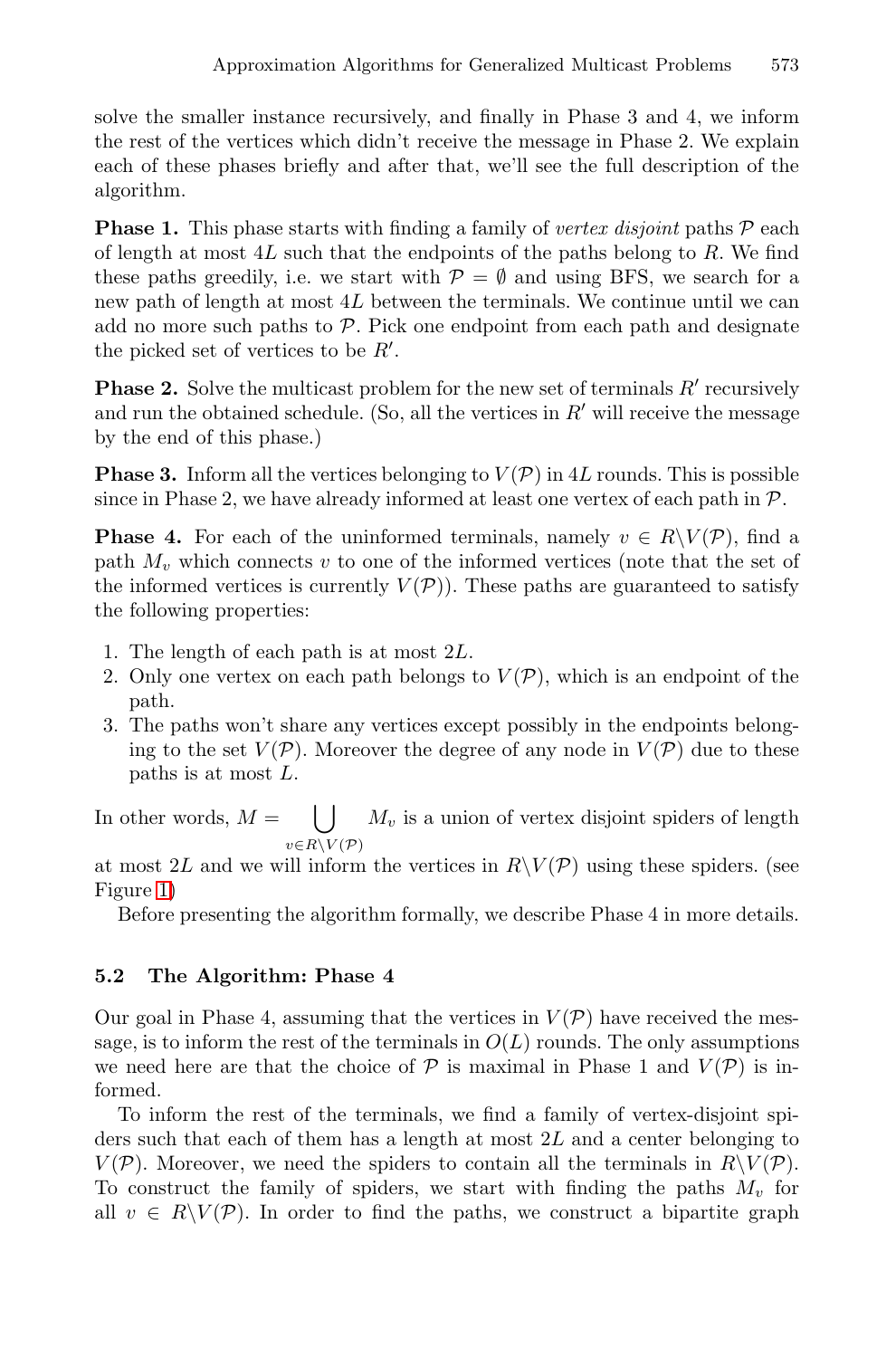

**Fig. 1.** Informing the vertices of  $R\setminus V(\mathcal{P})$  using spiders

 $H[R\setminus V(\mathcal{P}), V(\mathcal{P})]$  with edges defined as follows: There is an edge in H between two vertices  $x \in R \backslash V(\mathcal{P})$  and  $y \in V(\mathcal{P})$  if there is path of length at most 2L connecting x to y such that no other vertex of the path belongs to  $V(\mathcal{P})$  except y. So, each edge in  $H$  is associated with a path in  $G$  (if there were many such paths for  $x, y$ , then choose one of them arbitrarily). Now, find a b-matching in  $H$ for the minimum possible integer b. Then, for all  $v \in R\backslash V(\mathcal{P})$ , define  $M_v$  to be a path in  $G$  which is associated with the edge incident to  $v$  in the  $b$ -matching. Let M be the subgraph of G defined as  $M =$  $\bigcup$   $M_v$ , then, the following  $v\in R\backslash V(\mathcal{P})$ 

lemma holds for M.

**Lemma 2.** M *is a union of vertex disjoint spiders each with length at most* 2L *and degree at most* L*.*

*Proof.* First, we show that M is a union of vertex disjoint spiders. To prove this, note that for any two vertices  $u, v \in R \backslash V(\mathcal{P})$ ,  $M_u$  and  $M_v$  can't share any vertex except possibly in the endpoints belonging to  $V(\mathcal{P})$ , since if they do, it contradicts the maximality of  $P$ , i.e. there would have been a path of length at most 4L between u and v which could be added to  $P$ .

So,  $M$  is a union of vertex-disjoint spiders, namely the family  $M$  of spiders, and since the length of each path  $M_v$  is at most  $2L$ , then  $len(\mathcal{M}) \leq 2L$ . It only remains to prove that  $deg(\mathcal{M}) \leq L$ . Consider the optimal multicast schedule which uses exactly  $L$  rounds. Let  $E'$  be the subset of the edges of  $G$  which are used in the optimal schedule and  $G'$  be the subgraph of  $G$  with  $E'$  as its edge set. It's easy to verify that  $G'$  is a tree of diameter at most  $2L$  and maximum degree at most L [20]. Now, for each  $v \in R \backslash V(\mathcal{P})$ , define  $M'_v$  to be the unique path in  $G'$ from v to  $f(v)$ , where  $f(v) = \arg \min_{u \in V(\mathcal{P})} d_{G'}(v, u)$ . Note that  $d_{G'}(v, f(v)) \le$ 2L since the diameter of G' is at most  $2L$ , which implies  $(v, f(v)) \in E(H)$ because of the existence of  $M_v$ .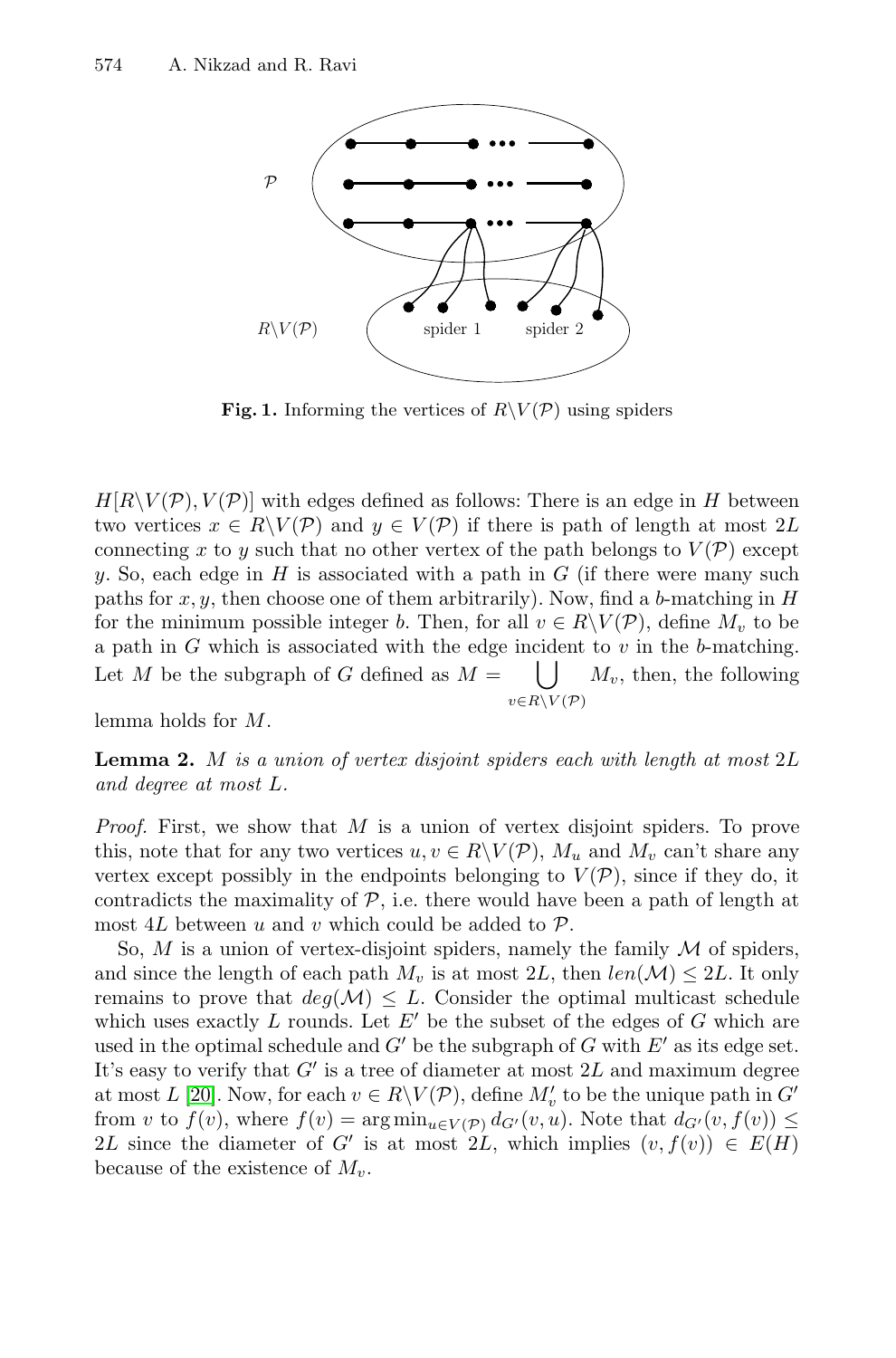<span id="page-7-1"></span><span id="page-7-0"></span>Next, we prove that  $v\in R\backslash V(\mathcal{P})$  $(v, f(v))$  is a L-matching in H, which shows

the existence of a b-matching in H with  $b \leq L$ , and that's all we need to show that  $deg(\mathcal{M}) \leq L$ . To prove the claim, just note that the family of paths  $\{M'_v:$  $v \in R\backslash V(\mathcal{P})\}$  in G' are edge-disjoint, which means there can't be more than  $\Delta(G')$  of these paths with the same endpoint, implying that  $\Box$  $v\in R\backslash V(\mathcal{P})$  $\bigcup$   $(v, f(v))$ 

is a  $\Delta(G')$ -matching in H. The fact that  $\Delta(G') \leq L$  finishes the proof.

From Lemmas 1 and 2 we conclude the following:

**Lemma 3.** Assuming that the vertices in  $V(P)$  have received the message, we *can find a schedule in polynomial time which informs the rest of the terminals in* 3L *rounds.*

#### **5.3 The Algorithm**

<span id="page-7-2"></span>The whole algorithm for the Multicast problem is presented more formally below.

#### **Algorithm** *Multi[cast](#page-7-0)*

**Input:** A graph G and a set of terminals R 1.  $\mathcal{P}, R' \leftarrow \emptyset$ <br>2. for all  $(u$ 2. **for** all  $(u, v) \in R \times R$  such that  $u \neq v$  (\* Phase 1 \*) 3. **do** Find the shortest path in  $G[V(G)\backslash V(\mathcal{P})]$  from u to v, namely  $Q_{u,v}$ .<br>4. **if** the length of  $Q_{u,v}$  is not more than 4L **if** the length of  $Q_{u,v}$  is not more than  $4L$ 5. **[th](#page-7-0)en**  $P \leftarrow P \cup Q_{u,v}$ <br>6.  $R' \leftarrow R' \cup \{u\}$ 6.  $R'$  $R' \leftarrow R' \cup \{u\}$ 7. Inform  $R'$  recursively by calling  $Multicast(G, R')$ . (\* Phase 2 \*) 8. Inform  $V(\mathcal{P})$  using the paths in  $\mathcal{P}$  in at most 4L rounds. (\* Phase 3 \*)<br>9. Construct the bipartite graph  $H[R\setminus V(\mathcal{P}), V(\mathcal{P})]$ . (\* Beginning of Phase Construct the bipartite graph  $H[R\setminus V(\mathcal{P}), V(\mathcal{P})]$ .(\* Beginning of Phase 4 \*) 10. Find the smallest integer  $b$  such that  $H$  has a  $b$ -matching. 11. Use the family of spiders  $M$  associated with the b-matching and inform  $R\backslash V(\mathcal{P})$  $R\backslash V(\mathcal{P})$  $R\backslash V(\mathcal{P})$  in at most  $deg(\mathcal{M}) + len(\mathcal{M}) - 1$  rounds.

<span id="page-7-3"></span>**Theorem 1.** *Algorithm Multicast is a* 7 log k*-approximation for the Multicast problem.*

*Proof.* The proof of correctness is trivial. We just analyze the approximation factor of the algorithm here. Note that in each level of the recursion, the number of terminals are at least halved, which means there will be at most  $\log k$  levels. Moreover, in each level we use at most 4L rounds in Line 9 and  $deg(\mathcal{M})$  +  $len(\mathcal{M})-1$  rounds in Line 12. By lemma 3 we have  $deg(\mathcal{M})+len(\mathcal{M})-1 \leq 3L$ implying that we use at most  $7L$  rounds in each level of the recursion and  $7L \cdot \log k$ rounds in total.

# **6 The Multicommodity Multicast Problem**

In this section, we present a  $2^{O\left(\log \log |R| \cdot \sqrt{\log |R|}\right)}$ -approximation for the Multicommodity Multicast Problem; recall that  $R$  is the set of terminals.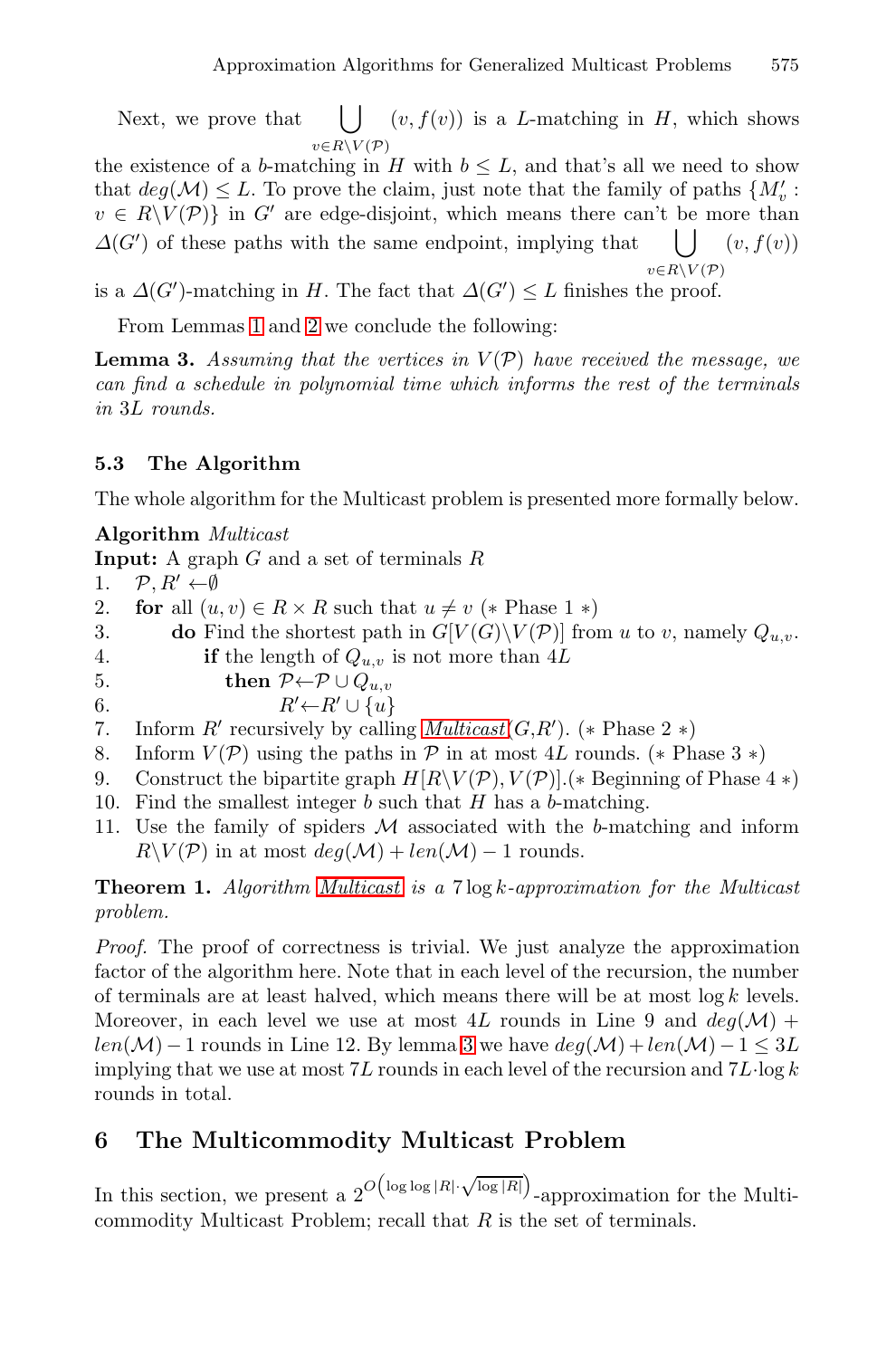### <span id="page-8-2"></span><span id="page-8-0"></span>**6.1 Preleminaries: Multicast Schedules**

Any *si[ngl](#page-8-0)e-source* Multicast schedule can be represe[nted by a d](#page-7-0)irected tree such that there will be phone calls only on the tree edges. Given a multicast schedule, this tree is defined by choosing, for every vertex other than the source, the unique edge along which a message is conv[eyed to tha](#page-7-0)t vertex for the first time [20]. We state this fact in the proposition below.

<span id="page-8-1"></span>**Proposition 1.** *Any single-source Multicast schedule can be represented by a subgraph of* G *which is a tree.*

Also, using Proposition 1, we can assume that the output of Algorithm *Multicast* is a tree:

**Proposition 2.** *W.L.O.G. the output of Algorithm Multicast can be assumed to be [a](#page-13-3) tree, i.e. the set of edges used in the phone c[alls](#page-34-0) form a tree.*

# **6.2 Sparsification**

Before describing our algorithm, we need a key lemma related to graph spanners, i.e. sparse subgraphs such that distances between adjacent nodes are preserved within a logarithmic factor in the subgra[ph](#page-8-1). To the best of our knowledge, this [re](#page-8-1)sult first appeared in [1] as Lemma 3.1. We only state and use a simple corollary of this lemma, for which an independent proof is given also in Section H of this paper.

**Corollary 1.** *Given a simple n*-vertex graph  $G$ *, we can find a subgraph*  $s(G)$  *of* G in polynomial time, such that  $|E(s(G))| \leq 2n \log n$  and for each  $(u, v) \in E(G)$ , *we have*  $d_{s(G)}(u, v) \leq 8 \log n \cdot d_G(u, v)$ *.* 

Algorithm *Sparsify* follows as a consequence of Corollary 1. It takes a simple undirected graph  $H(V, P)$  as its input and computes  $s(H)$ . We will use this subroutine later in our main algorithm.

**Algorithm** *Sparsify*

**Input:** A vertex set  $V$ , and a set of pairs of  $V$ , called  $P$ **Output:** A subset of P

- 1. Ass[u](#page-7-0)ming that  $H(V, P)$  is a simple un[d](#page-7-0)irected [graph,](#page-7-0) use Corollary 1 to compute  $s(H)$ .
- 2. Output  $E(s(H))$ .

### **6.3 The Algorithm**

In the rest of this section, assume that we want to solve the instance  $\mathcal{I}(G, P)$ , and  $\mathcal L$  is an optimal solution for this instance. Similar to Algorithm *Multicast*, our algorithm for the MM Problem accepts a parameter  $L$  in the input, which is our guess for the optimal solution.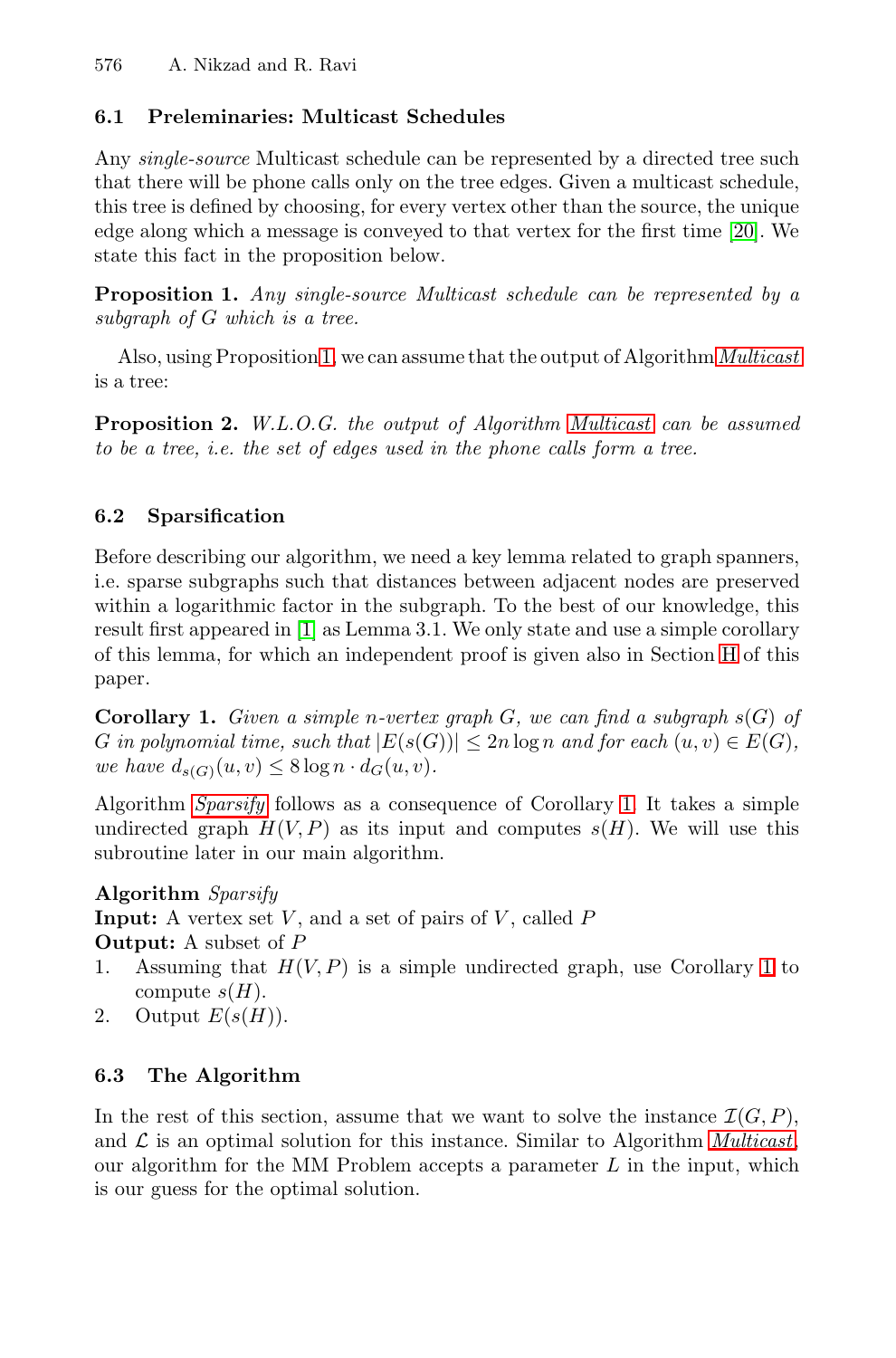The algorithm consists of 3 phases. In Phase 1, we (potentially) reduce the number of the demand pairs using Algorithm *Sparsify*, i.e. by calling *Sparsify*(R,P). Assuming that a subset of P, namely  $\hat{P}$ , is the output, we will see that repeating any feasible solution of  $\mathcal{I}(G, \hat{P})$  for  $O(\log n)$  times would give a feasible solution for  $\mathcal{I}(G, P)$ .

In Phase 2, we try to satisfy a large fraction of the demand pairs greedily. If it is done successfully, we repeat, otherwise, we go to Phase 3 and solve an instance with a fewer number of terminals recursively. A key new idea to handle the smaller instance is to use a fictitious multicast scheme to assign the terminal pairs not satisfied in this phase to one of the terminals that are.

Before seeing the formal description of the algorithm, we explain Phases 2 and 3 more precisely.

**Phase 2.** In this phase, we find a maximal family of vertex-disjoint paths, namely  $P$ , where each path in  $P$  has a length at most L and connects  $s_i$  to  $t_i$ for some pair  $(s_i, t_i)$  in P. If  $|\mathcal{P}|$  was large enough, then using these paths we satisfy a large fraction of the demand pairs in L rounds, and repeat Phase 2. Otherwise, we go to Phase 3.

More precisely, in the beginning of Phase  $2, \mathcal{P}$  is empty. We sort the pairs in P in some arbitrary order, say  $(s_i, t_i)$  for  $1 \leq i \leq k$ , and visit the pairs in this order. When visiting the  $i$ -th pair, we check if there exists a path of length at most L between  $s_i$  and  $t_i$  in  $G[V(G)\setminus V(\mathcal{P})]$ . If there was such a path, we add it to P. After visiting all of the k pairs in P, assume  $P' = \{(s'_1, t'_1), \ldots, (s'_{k'}, t'_{k'})\}$ is the subset of the pairs in  $P$  for which we were able to find the path of length at most  $L$ . Now, two possible cases can happen based on the size of  $P$ . Define  $\xi(x)=2^{\log x-\sqrt{\log x}}$  for all positive x, then, if  $|\mathcal{P}| > \xi(|R|)$  (sufficiently large, and hence sufficiently good progress), remove  $P'$  from  $P$  and repeat Phase 2. Otherwise, go to Phase 3.

**Phase 3.** In this Phase, we construct a smaller instance on the set of terminals  $R' = \{s'_1, \ldots, s'_{k'}\},$  solve it recursively, and then provide a solution for the original problem using the solution of the smaller instance, as in our original framework for multicasting. Intuitively, we send each vertex in  $R\backslash R'$  to a vertex in R' in a small number of rounds. By doing so, we create a new instance of the MM problem, i.e. the old instance induced on the set  $R'$ . We solve this new instance recursively, and convert its solution to a solution for the old instance. Note that since  $R'$  is "small", the recursive problem is much smaller than the original one and hence we have made progress, but at the expense of having to route all the remaining demands of the recursively picked demand terminals. Formally, we perform the following steps in Phase 3:

- 1. Construct a function  $f: R \to R'$  and a schedule S such that S sends v to  $f(v)$  for all  $v \in R$ , and also  $|S| \leq L$ . Run the schedule S and send v to  $f(v)$ for all  $v \in R$ .
- 2. Construct a new instance of the MM problem on G with the set of terminals R' and the set of demand pairs  $P' = \{(f(u), f(v)) : \forall (u, v) \in P\}$ . Solve this instance recursively and run the obtained schedule.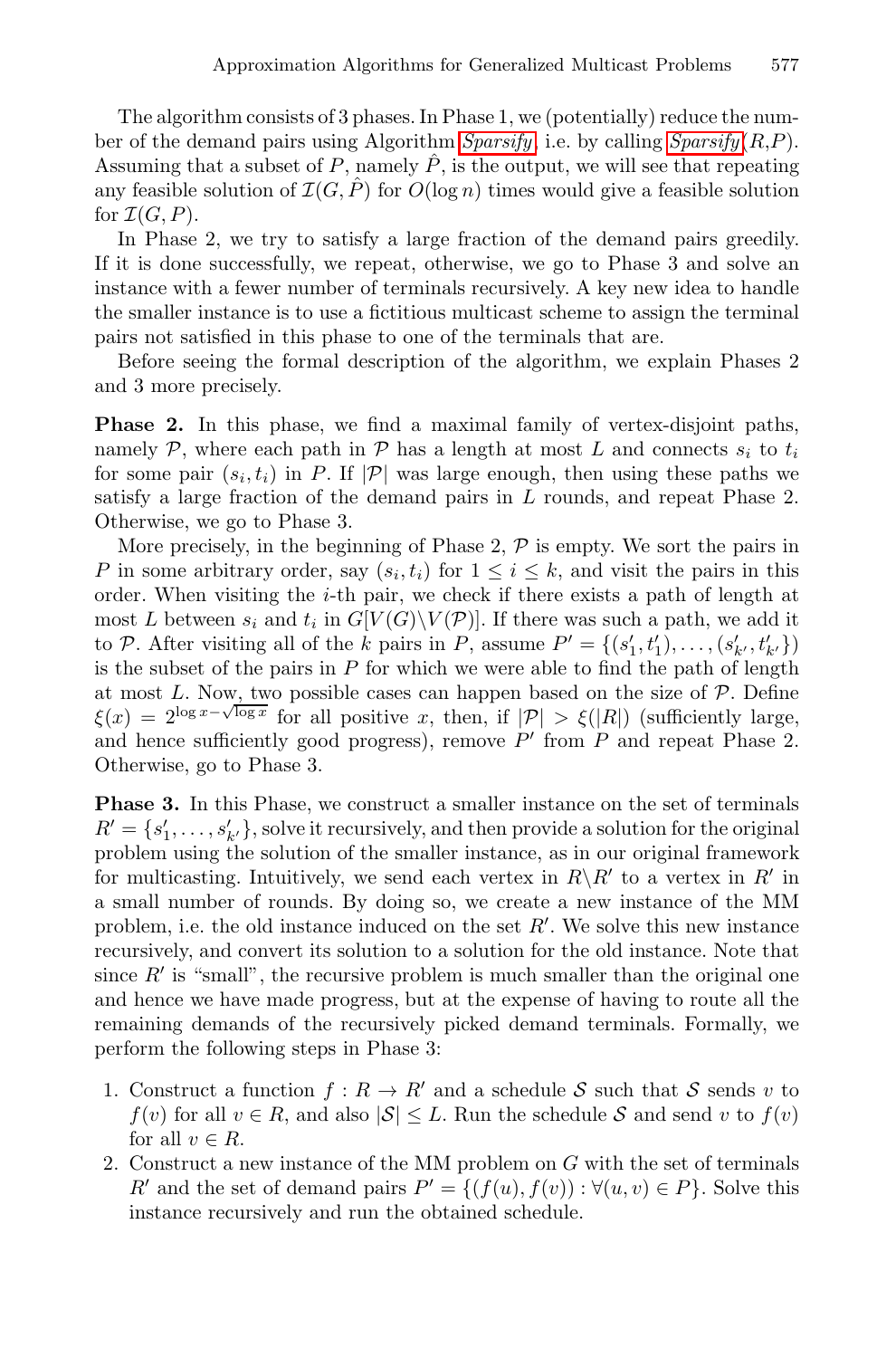<span id="page-10-1"></span>3. Run the schedule S in the reverse order to send  $f(v)$  to v simultaneously for all  $v \in R$ .

<span id="page-10-0"></span>

**Fig. 2.** The Multicast instance obtained from adding a dummy [bin](#page-10-0)ary tree to the graph

**Constructing** S **and** f **for Ph[as](#page-8-2)e 3.** To complete the above description for [Ph](#page-7-0)ase 3, we need to find the schedule  $S$  and the function f. To do so, we construct and solve an *auxiliary Multicast instance*, the solution of which gives S and f.

In the beginning of Phase 3, construct an arbitrary b[ina](#page-10-0)ry tree  $B$  of height  $O(\log |R'|)$  rooted at a dummy vertex  $r_B$ , such that the only common vertices between B and G are the leaves of B, which coincide with the set  $R'$  (see Figure 2).

Using Algorithm *Multicast*, solve the Multicast instance with the root  $r_B$  and the set of terminals  $R \backslash R'$ . Let the schedule S be the solution to this instance, which uses the tree  $T<sub>S</sub>$  (recall that by Proposition 2, the solution provided by Algorithm *Multicast* is a tree). Then, define f as follows: If  $v \in R'$ , let  $f(v) = v$ , otherwise, consider the unique path in  $T<sub>S</sub>$  from v to  $r<sub>B</sub>$ . Define  $f(v)$  to be the closest vertex to  $r_B$  which is on this path and belongs to  $V(G)$  (see Figure 2).

Defining  $f$  and  $S$  completes the description of Phase 3. Now, we present our algorithm more formally below.

### **[Algorith](#page-8-1)m** *MM*

**In[put:](#page-10-1)** A graph G and a set of pairs P

- 1. **if**  $P = \{\}$  then return.<br>2.  $S \leftarrow \{s | \exists t : (s, t) \in P\}$
- 
- 2.  $S \leftarrow \{s | \exists t : (s, t) \in P\}$ <br>3.  $T \leftarrow \{t | \exists s : (s, t) \in P\}$ 3.  $T \leftarrow \{t | \exists s : (s, t) \in P\}$ <br>4.  $R \leftarrow S \cup T$
- 
- 4.  $R \leftarrow S \cup T$ <br>5. if  $|P| > 2|I$ 5. **if**  $|P| > 2|R| \cdot \log |R|$  (\* Phase 1 \*)<br>6. **then**  $P =$  Sparsify (R, P)
- **then**  $P = Sparsify(R, P)$
- 
- 7. **for** 1 **to**  $8 \log |R|$ <br>8. **do**  $MM(G, P)$ do  $MM(G, P)$
- 9. **return**.
- 
- 10.  $\mathcal{P}, X \leftarrow \emptyset$  (\* Phase 2 \*)
- 11. **for**  $i \leftarrow 1$  **to**  $|P|$ <br>12. **do** Find the
- 12. **do** Find the shortest path in  $G[V(G)\backslash V(\mathcal{P})]$  from  $s_i$  to  $t_i$ , namely  $Q_i$ .<br>13. **if** the length of  $Q_i$  is not more than  $L$
- if the length of  $Q_i$  is not more than  $L$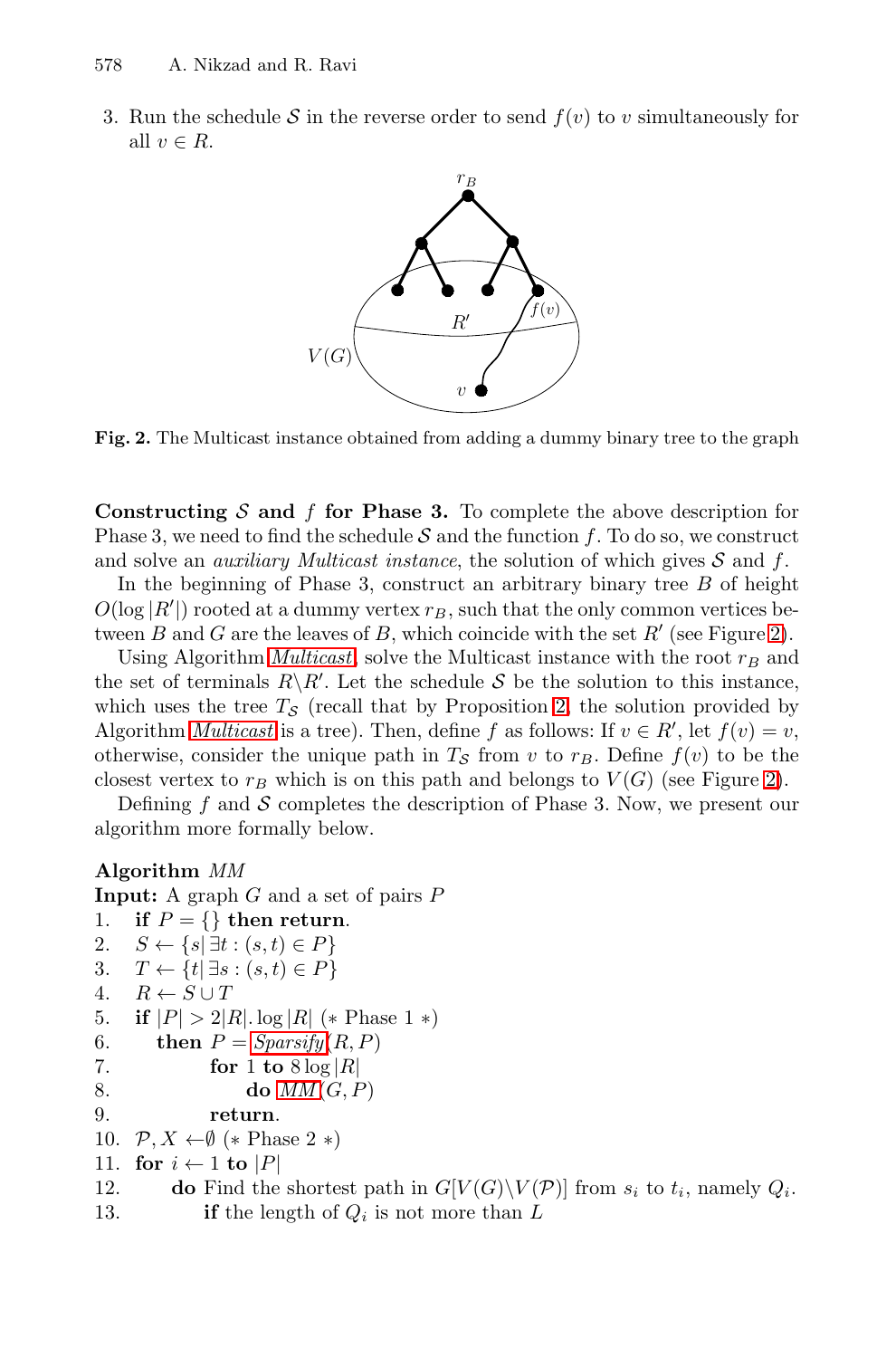<span id="page-11-0"></span>14. **then**  $\mathcal{P} \leftarrow \mathcal{P} \cup \{Q_i\}$ <br>15.  $X \leftarrow X \cup \{(s_i,$ 15.<br>
16. if  $|\mathcal{P}| > \xi(|R|)$ <br>  $X \leftarrow X \cup \{(s_i, t_i)\}$ 16. **if**  $|\mathcal{P}| \ge \xi(|R|)$ <br>17. **then** For all **then** For all  $(s_i, t_i) \in X$  simultaneously, send  $s_i$  to  $t_i$  through the path  $Q_i$ . 18.  $P \leftarrow P \setminus X$ <br>19. Go to Line Go to Line 10. 20. **else** Construct and solve the auxiliary Multicast instance to obtain S and f.  $(*$  Phase 3  $*)$ 21. Run the schedule S in the reverse order to send v to  $f(v)$  for all  $v \in R$ . 22.  $Y \leftarrow \{(f(u), f(v)) | (u, v) \in P\}$ <br>23.  $MM(G, Y)$  $MM(G, Y)$ 24. Run the s[chedule](#page-7-0) S to send  $f(v)$  to v for all  $v \in R$ 

Before analyzing t[he](#page-7-2) approximation ratio of the algorithm, we give the following lemma to bound the length of schedule  $S$  in terms of  $L$  and  $m$ , where  $m = |R|$ .

**Lemma 4.**  $|\mathcal{S}| \leq 21 \log m \cdot L + 14 \log^2 m$ .

*Proof.* Note that S is found by Algorithm *Multicast* as a solution to the auxiliary Multicast instance, and so by Theorem 1,  $|\mathcal{S}| \leq 7 \log m \cdot L_{aux}$ , where  $L_{aux}$  is the length of the optimal schedule for the auxiliary instance. Consequently, to prove the claimed bound, it's enough to prove that  $L_{aux} \leq 3L + 2 \log m$ . So, we show there exists a feasible schedule of length  $3L + 2 \log m$  for the auxiliary instance. This schedule has 4 steps: 1. Use the dummy binary tree and send its root, i.e.  $r_B$ , to all of its leaves, i.e. the set R'. 2. Use the path  $Q_i$  and inform  $V(Q_i)$ simultaneously for all  $Q_i \in \mathcal{P}$ . 3. Run the schedule  $\mathcal{L}$ . A. Run the schedule  $\mathcal{L}$  in the reverse order.

<span id="page-11-1"></span>The suggested schedule has a length at most  $3L + 2 \log m$  since Steps 1,2,3,4 have a length at most  $2 \log m, L, L, L$  respectively. In the rest of the proof, we show the feasibility of this schedule. Note that after Step 1, the set of vertices  $R'$  is informed since they are the leaves of the binary tree. After Step 2, the set  $V(P)$  is informed since each path  $Q_i \in P$  has an endpoint  $s_i \in R'$ . For the sake of contradiction, assume there is a terminal  $r \in R \backslash R'$  which is not informed after Step 4. [This](#page-10-1) terminal has to be in at least one demand pair, namely the pair  $(s, t)$ . The schedule  $\mathcal L$  sends s to t via a path in G, namely Q. The path Q must share at least a vertex with  $P$ , due to the maximality of  $P$ . This fact, and the fact that  $V(\mathcal{P})$  is informed by the end of Step 2, imply that t should be informed after Step 3, and s should be informed after Step 4. Which is a contradiction with  $r$  not being informed by the end of Step 4.

**Theorem 2.** Algorithm MM is a  $2^{O\left(\log \log |R| \cdot \sqrt{\log |R|}\right)}$ -approximation for the *Multi-commodity Multicast Problem.*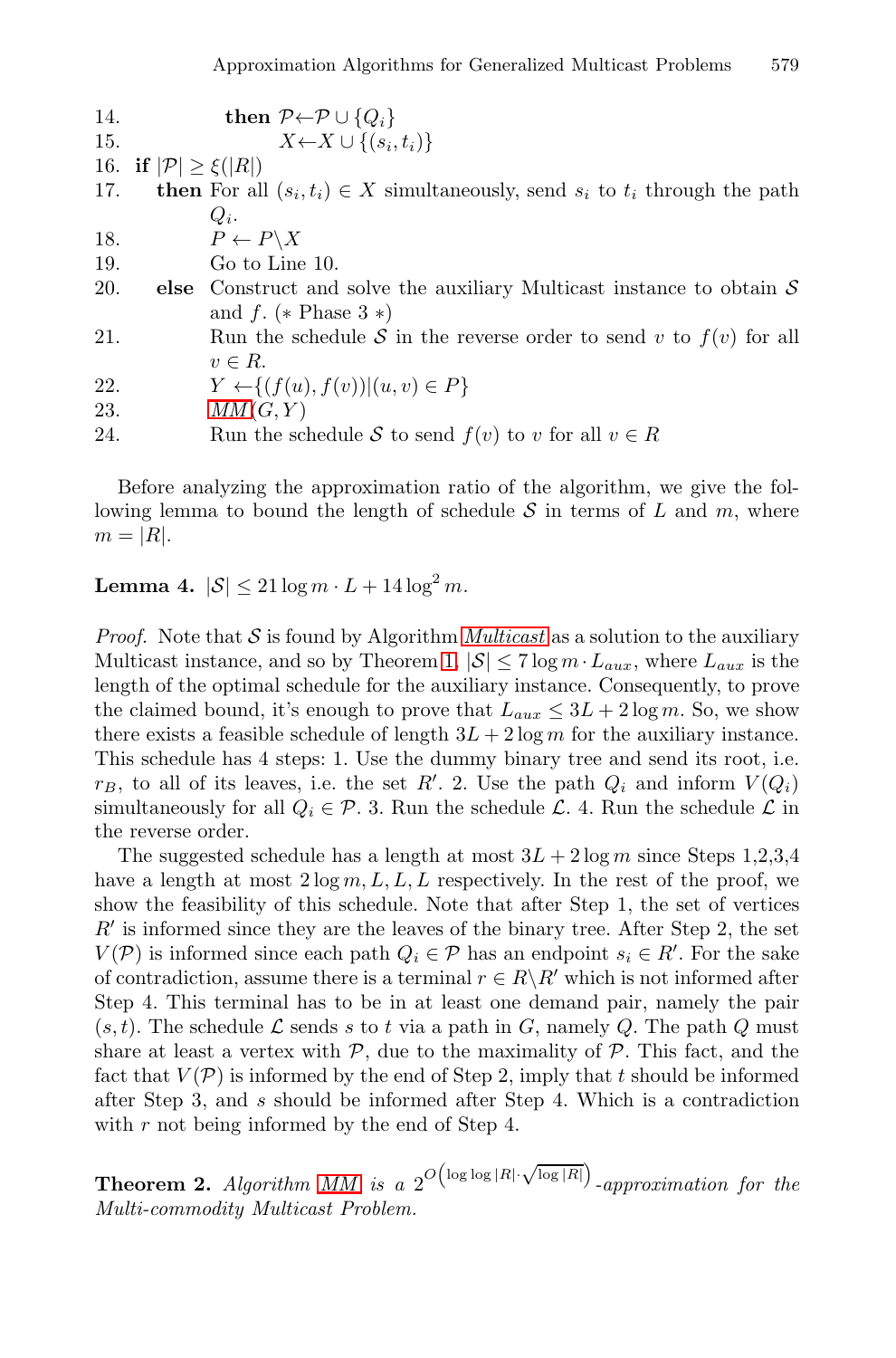*Proof.* Let  $T(m)$  denote the approximation factor of our algorithm. By induction on m, we prove that  $T(m) \leq 2^{\epsilon \log \log m \cdot \sqrt{\log m}}$ , for any fixed  $\epsilon > 6$ . To do so, we provide an upperbound for  $T(m)$  as follows:

$$
T(m) \leq 8\log m \cdot \left(\frac{2m\log m}{\xi(m)} \cdot L + 7\log m \cdot (6L + 4\log m) + T(\xi(m)) \cdot (43\log m \cdot L + 28\log^2 m)\right) \times \frac{1}{L}
$$

Before analyzing this recurrence relation, we show that its right-hand side gives a valid upperbound on  $T(m)$ : The last coefficient in the right-hand side, i.e.  $\frac{1}{L}$ , is due to the definition of approximation ratio of an algorithm. The first coefficient, i.e.  $8 \log m$ , stands for Line 7 of the algorithm, as a result of the (potential) sparsification. It remains to analyze the middle coefficient.

The summand  $\frac{2m \log m}{\xi(m)} \cdot L$  is an upperbound on the number of rounds used in Phase 2 of the algorithm. The two other summands bound the number of rounds used in Phase 3 of the algorithm. We justify the latter fact separately as follows.

<span id="page-12-0"></span>The summand  $7 \log m \cdot (6L + 4 \log m)$  is an upperbound on the number of rounds used in Lines 21 and 24 overall. Since only the schedule  $S$  is run in these lines, we equivalently show that  $|S| \leq 7 \log m \cdot (3L + 2 \log m)$ , which is done in Lemma 4.

Finally, we verify that the summand  $T(\xi(m)) \cdot (43 \log m \cdot L + 28 \log^2 m)$  $T(\xi(m)) \cdot (43 \log m \cdot L + 28 \log^2 m)$  $T(\xi(m)) \cdot (43 \log m \cdot L + 28 \log^2 m)$  $T(\xi(m)) \cdot (43 \log m \cdot L + 28 \log^2 m)$  $T(\xi(m)) \cdot (43 \log m \cdot L + 28 \log^2 m)$  is an upperbound on [the](#page-16-0) number of rounds used in Line 23 of the algorithm: Let  $L<sub>Y</sub>$ be the optimal number of rounds needed to solve  $\mathcal{I}(G, Y)$ . By the induction hypothesis, the number of rounds used in Line 23 is at most  $T(\xi(m)) \cdot L_Y$ . So, it's enough to show that  $L_Y \leq 43 \log m \cdot L + 28 \log^2 m$ . We do this by giving a feasible solution of length at most  $43 \log m \cdot L + 28 \log^2 m$  for  $\mathcal{I}(G, Y)$ : Run the schedule S, then run  $\mathcal{L}$ , and finally run the schedule S in the reverse order. The claimed upperbound for the length of this schedule simply follows from Lemma 4.

It only remains to analyze the recursive formula  $T(m)$  and prove the claimed bound for it; we omit this part here, the complete proof appears in Section B.

# **7 Conclusion**

Our main contribution is developing a unified recursive framework that we use to design approximation algorithms for various extensions of the Multicast Problem. In particular, we consider three generalizations: i. allowing conference calls involving possibly more than two participants; ii. allowing multiple source and destination vertices; and iii. allowing capacities for vertices .

A comprehensive summary of all our results can be seen in Tables 1 and 2. A descriptive summary of the tables also appears in Section A. For the cells in the tables which are marked with [∗], the proofs have been omitted in this paper, since they are very similar to the proofs that appear in the paper and can be derived from them with slight modifications.

Designing a poly-logarithmic approximation algorithm for the multicommodity multicast problem is the most important remaining open problem from our work.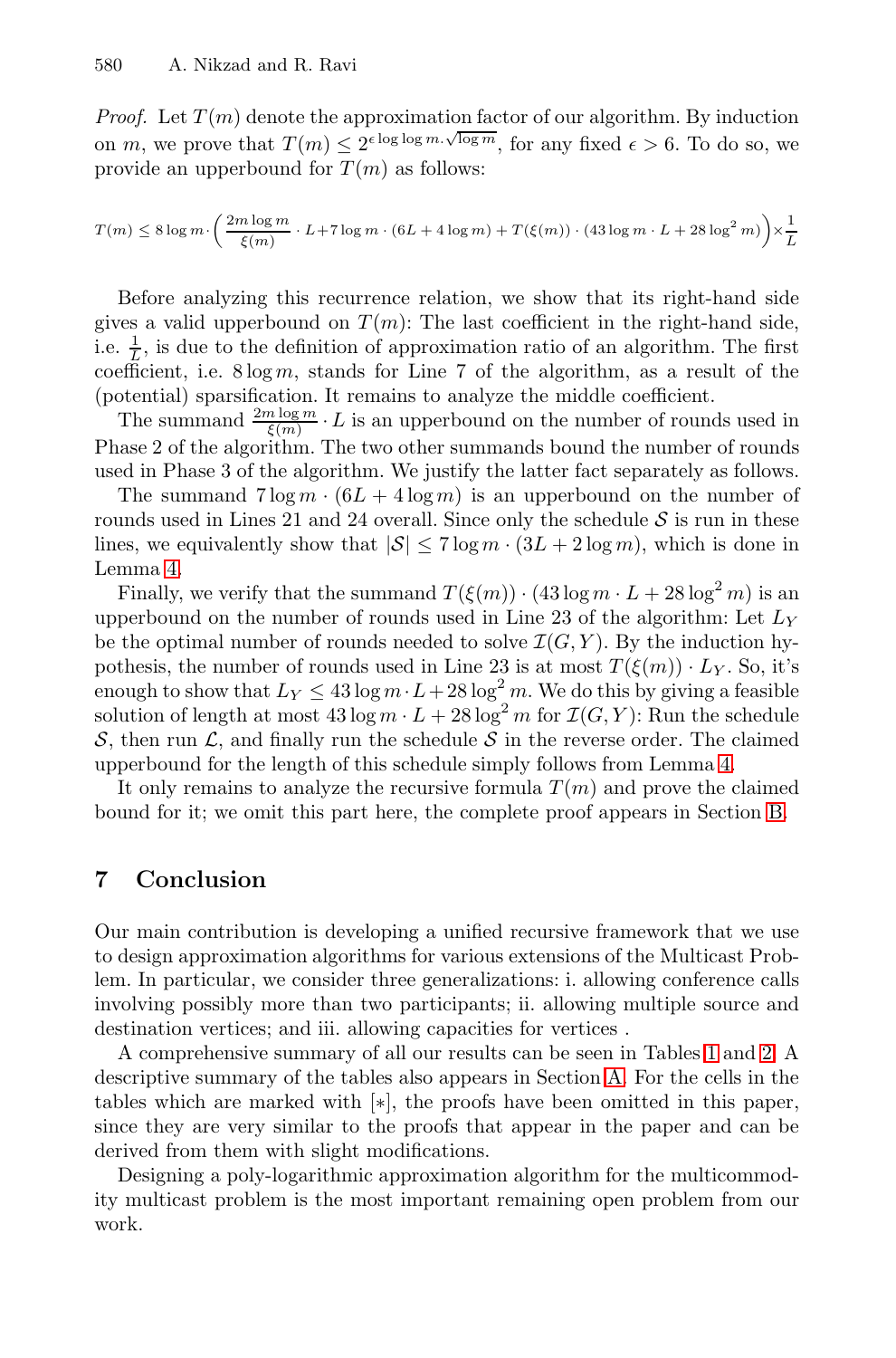| Multicast   | Single-source                                        | $Multi\text{-}commodity$                                            |
|-------------|------------------------------------------------------|---------------------------------------------------------------------|
|             | <i>Non-capacitated</i> $O(\log k / \log \log k)$ [7] | $\Omega$ (log log $k \cdot \sqrt{\log k}$ )                         |
|             | $\Omega(3-\epsilon)$ [5]                             | $O\left(\log n \cdot OPT + \sqrt{n} \log^2 n\right)$                |
|             |                                                      | $\left(\frac{\log^3 n}{\log \log n} \cdot (OPT + \Delta(G))\right)$ |
| Capacitated | $O(\log k)$                                          | $2^{O(\log \log k \cdot \sqrt{\log k})}$<br>آ∗'                     |

**Table 1.** This table summarizes our approximation ratios and additive approximations for the Multicast Problem

<span id="page-13-3"></span><span id="page-13-0"></span>**Table 2.** This table summarizes our hardness results and approximation ratios for the Hypercast Problem

| Hypercast   | <i>Single-source</i> | $Multi-commodity$                                                                             |
|-------------|----------------------|-----------------------------------------------------------------------------------------------|
|             |                      | $ Non-capacitated O(\log k \cdot \log n \cdot D)  2^{O(\sqrt{\log k}(\log \log n + \log D))}$ |
|             | $\Omega(D^{1/3})$    | l∗l                                                                                           |
| Capacitated |                      | $ O(\log k \cdot \log n \cdot D)  2^{O(\sqrt{\log k}(\log \log n + \log D))}$                 |
|             | $\ast$               | $\ast$                                                                                        |

<span id="page-13-4"></span><span id="page-13-2"></span>**Acknowledgments.** We would like to thank Takuro Fukunaga for discussions in the early stages of this work. We also thank Subhash Khot for pointing out the hardness result of [11] on finding large independent sets and Guy Kortsarz for his comments about the choice of the presentation.

# <span id="page-13-1"></span>**References**

- <span id="page-13-5"></span>1. Awerbuch, B., Kutten, S., Peleg, D.: On buffer-economical store-and-forward deadlock prevention. IEEE Transactions on Communication 42, 2934–2937 (1994)
- 2. Baker, B., Shostak, R.: Gossips and telephones. Discrete Math 2, 191–193 (1972)
- 3. Censor-Hillel, K., Haeupler, B., Kelner, J., Maymounkov, P.: Global Computation in a Poorly Connected World: Fast Rumor Spreading No Dependence on Conductance. In: STOC: ACM Symposium on Theory of Computing (2012)
- 4. Dvork, T.: Chromatic Index of Hypergraphs and Shannons Theorem. European Journal of Combinatorics 21(5), 585–591 (2000)
- 5. Elkin, M., Kortsarz, M.G.: Combinatorial logarithmic approximation algorithm for directed telephone broadcast problem. In: Proceedings of the Thiry-fourth Annual ACM Symposium on Theory of Computing, STOC 2002 (2002)
- 6. Elkin, M., Kortsarz, G.: An approximation algorithm for the directed telephone multicast problem. Algorithmica 45(4), 569–583 (2006)
- 7. Elkin, M., Kortsarz, G.: Sublogarithmic approximation for telephone multicast. In: SODA 2003 Proceedings of the Fourteenth Annual ACM-SIAM Symposium on Discrete Algorithms, pp. 76–85 (2003)
- 8. Feige, U., Kilian, J.: Zero knowledge and the chromatic number. J. Comput. System Sci. 57, 187–199 (1998)
- 9. Grigni, M., Peleg, D.: Tight bounds on minimum broadcast networks. SIAM J. Discrete Math. 4, 207–222 (1991)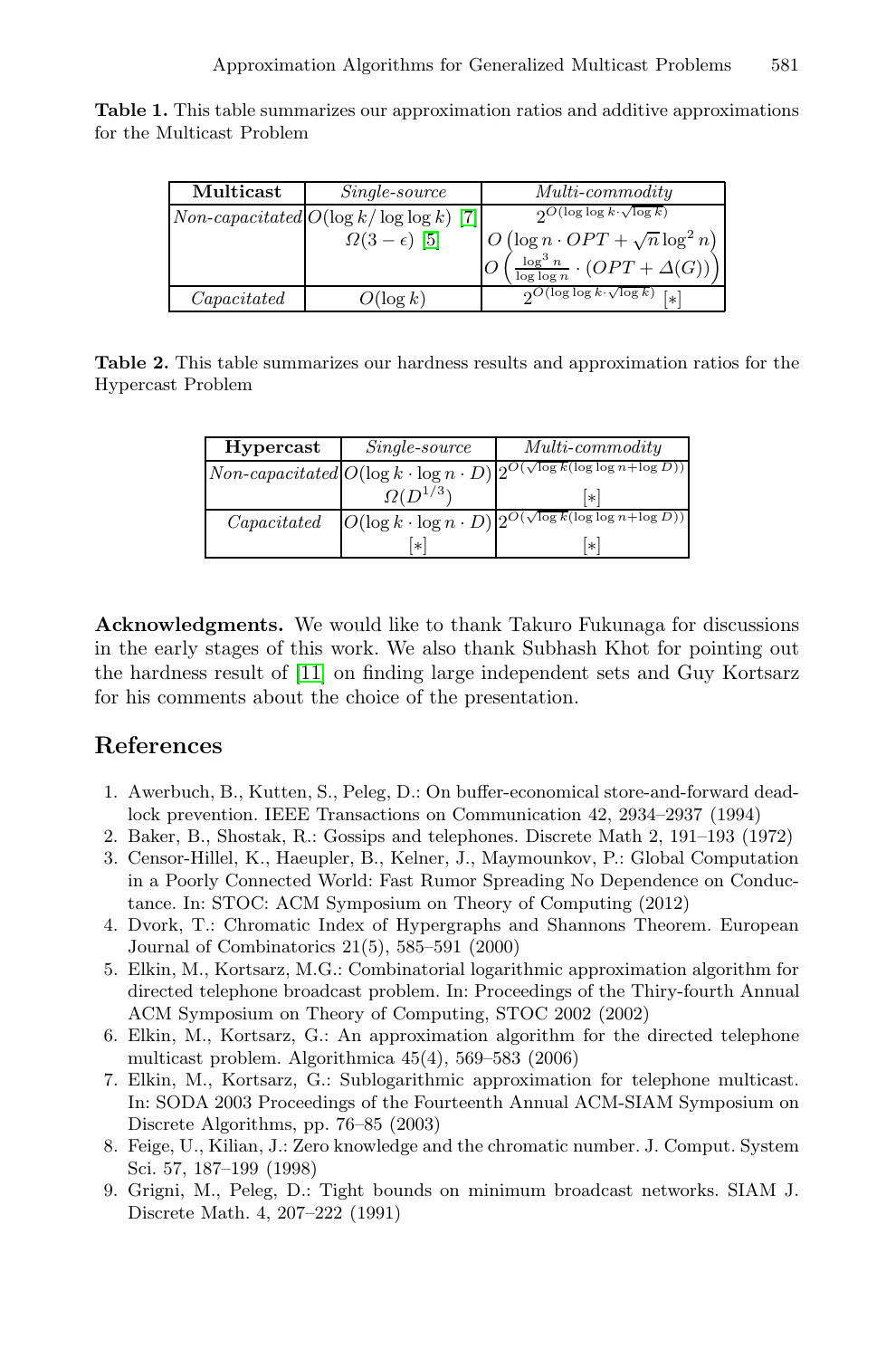- <span id="page-14-9"></span><span id="page-14-7"></span><span id="page-14-6"></span><span id="page-14-4"></span><span id="page-14-3"></span><span id="page-14-0"></span>10. Guha, S., Bar-noy, A., Naor, J., Schieber, B.: Multicasting in heterogeneous networks. In: STOC 1998 Proceedings of the Thirtieth Annual ACM Symposium on Theory of Computing, pp. 448–453 (1998)
- <span id="page-14-5"></span>11. Guruswami, V., Sinop, A.K.: The complexity of finding independent sets in bounded degree (hyper)graphs of low chromatic number. In: SODA 2011 Proceedings of the 22nd Annual ACM-SIAM Symposium on Discrete Algorithms, pp. 1615–1626 (2011)
- 12. Hajnal, A., Milner, E.C., Szemeredi, E.: A cure for the telephone disease. Canad Math. Bull 15, 447–450 (1976)
- <span id="page-14-1"></span>13. Haeupler, B.: Simple, Fast, and Deterministic Gossip and Rumor Spreading. In: SODA: ACM-SIAM Symposium on Discrete Algorithms (2013)
- <span id="page-14-2"></span>14. Kortsarz, G., Peleg, D.: Approximation algorithms for minimum time broadcast. SIAM Journal on Discrete Methods 8, 401–427 (1995)
- <span id="page-14-8"></span>15. Kossinets, G., Kleinberg, J., Watts, D.: The structure of information pathways in a social communication network. In: Proceedings of the 14th SIGKDD International Conference on Knowledge Discovery and Data Mining, pp. 435–443 (2008)
- 16. Leighton, F.T., Lewin, D.M.: Global Hosting System, US Patent 6108703 (Issued August 22, 2000)
- 17. Onus, M., Richa, A.W.: Minimum maximum-degree publish-subscribe overlay network design. IEEE/ACM Transactions on Networking, TON (2011)
- 18. Proskurowski, A.: Minimum broadcast trees. IEEE Trans. Comput. C-30, 363 (1981)
- 19. Raghavan, P.: Probabilistic construction of deterministic algorithms: Approximating packing integer programs. In: 27th Annual Symposium on Foundations of Computer Science (FOCS 1986), pp. 10–18 (1986)
- 20. Ravi, R.: Rapid rumor ramification: approximating the minimum broadcast time. In: 35th Annual Symposium on Foundations of Computer Science, FOCS 1994 (1994)
- 21. Scheuermann, P., Wu, G.: Heuristic Algorithms for Broadcasting in Point-to-Point Computer Networks. IEEE Transactions on Computers 33(9), 804–811 (1984)
- 22. Schrijver, A.: Combinatorial optimization: Polyhedra and Eficiency, ch. 21. Springer (2003)
- 23. Tijdeman, R.: On a Telephone Problem. Nieuw Arch. Wisk. 19, 188–192 (1971)

# **A Roadmap for the Appendix**

The main results that appear in the Appendix are listed below.

- 1. In Section C, we present a very simple  $O(\log k)$ -approximation for the Capacitated Multicast Problem.
- 2. In Section D, we develop our simple algorithm further and obtain a  $O(\log k \cdot$  $\log n \cdot D$ )-approximation for the Hypercast Problem, where D is the maximum size of a hyperedge. The dependence on  $D$  is natural due to our strong hardness results for the Hypercast Problem (see Section I): we prove that for any constant  $\epsilon > 0$ , the Hypercast Problem is  $\Omega(n^{1-\epsilon})$ -hard. But this hardness result, as our algorithm also suggests, only holds for large values of  $D \geq \Omega(n^{1-\epsilon})$ . The more natural and interesting case though, is when D is small, for which we provide a hardness ratio of  $\Omega(D^{1/3})$  under Khot's 2-to-1 conjecture.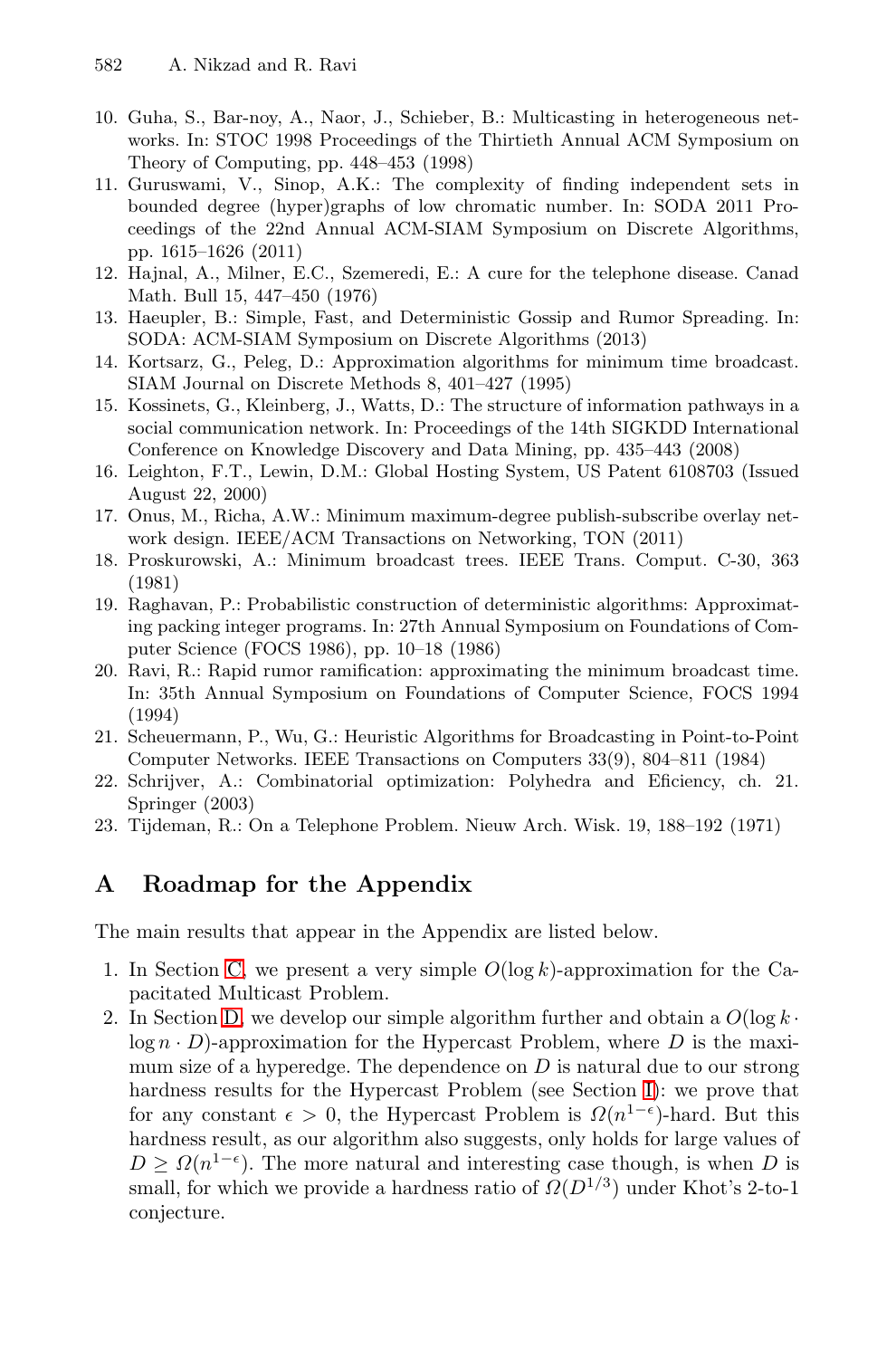- 3. By modifying our algorithm for the Multi-commodity Multicast problem, we obtain two other algorithms for the same problem in Appendices G and H, which respectively produce solutions of length at most  $O\left(\log n \cdot OPT + \sqrt{n} \log^2 n\right)$  and  $O\left(\frac{\log^3 n}{\log \log n} \cdot (OPT + \Delta(G))\right)$ .
- 4. In Section H we show an (approximate) equivalence between the Multicommodity Multicast problem and the following Minimum Poise Subgraph problem: find a subgraph H of G in which the *Poise* of H [20], namely, the maximum pairwise distance in H between all pairs  $(s_i, t_i)$  plus the maximum degree in  $H$ , is minimized. We prove that any  $\alpha$ -approximation algorithm for either of these problems gives an  $O\left(\alpha \cdot \frac{\log^3 n}{\log \log n}\right)$ -approximation for the other one.

Below, we briefly discuss these results an their connection to each other.

The algorithm for the Capacitated Multicast Problem is presented in Section C. As it can be seen in the tables, the approximation ratio for the capacitated problems almost always matches the ratio for the associated non-capacitated version, which means our [fra](#page-37-0)mework can handle capacities very well.

The algorithm for the Hypercast Problem appears in Section D. In the Hypercast Problem, note that despite the strong  $\Omega(n^{1-\epsilon})$  hardness result, which holds only for the less interesting case of  $D \geq \Omega(n^{1-\epsilon})$ , we develop a  $O(\log k \cdot \log n \cdot D)$ approximation. It is not hard to see that this result is tight up to logarithmic [fac](#page-30-0)tors if  $D \geq n^{\epsilon}$  for some constant  $\epsilon > 0$  (the proof is very similar to the proof for the  $\Omega(n^{1-\epsilon})$ -hardness). For the general case when we have no restrictions on D, we can also prove an  $\Omega(D^{1/3})$ -hardness under Kho[t's](#page-27-0) 2-to-1 conjecture. All these hardness results appear in the Section I.

Although there is a significant gap between the existing hardness ratio and the approximation ratio provided for the Multicommodity Multicast Problem, we are able to tighten this gap when  $OPT \geq \Omega(\sqrt{n})$ . For this case, we have a  $O(\log^2 n)$ -approximation as a consequence of an alternate algorithm that we [p](#page-14-7)resent in Section G, which uses at most  $O(\log n \cdot OPT + \sqrt{n} \log^2 n)$  rounds.

On the way to obtaining this additive approximation, we prove results for the special case when the instance has a small number of terminals in Section F. For given demand pairs P, this variant finds a schedule of length  $O(|P| + D)$  where D denotes  $diam_P(G)$ .

To derive the result for small number of terminals, we develop and employ an extension of our framework for asymmetric capacities in Section E. Note that our results on this model also apply for the GOSSIP models recently studied in the literature [3,13] to give *relative* approximation algorithms in contrast to the more absolute guarantees provided in these papers in terms of the size of the graph or its diameter.

We shed more light on the Multicommodity Multicast problem by showing that it is (approximately) equivalent to a Minimum Poise Subgraph Problem, i.e. the problem of finding a subgraph H of the graph G which minimizes  $\Delta(H)$  +  $diam_P (H)$ . More precisely, we show that any  $\alpha$ -approximation algorithm for either of these problems gives an  $O\left(\alpha \cdot \frac{\log^3 n}{\log \log n}\right)$ -approximation for the other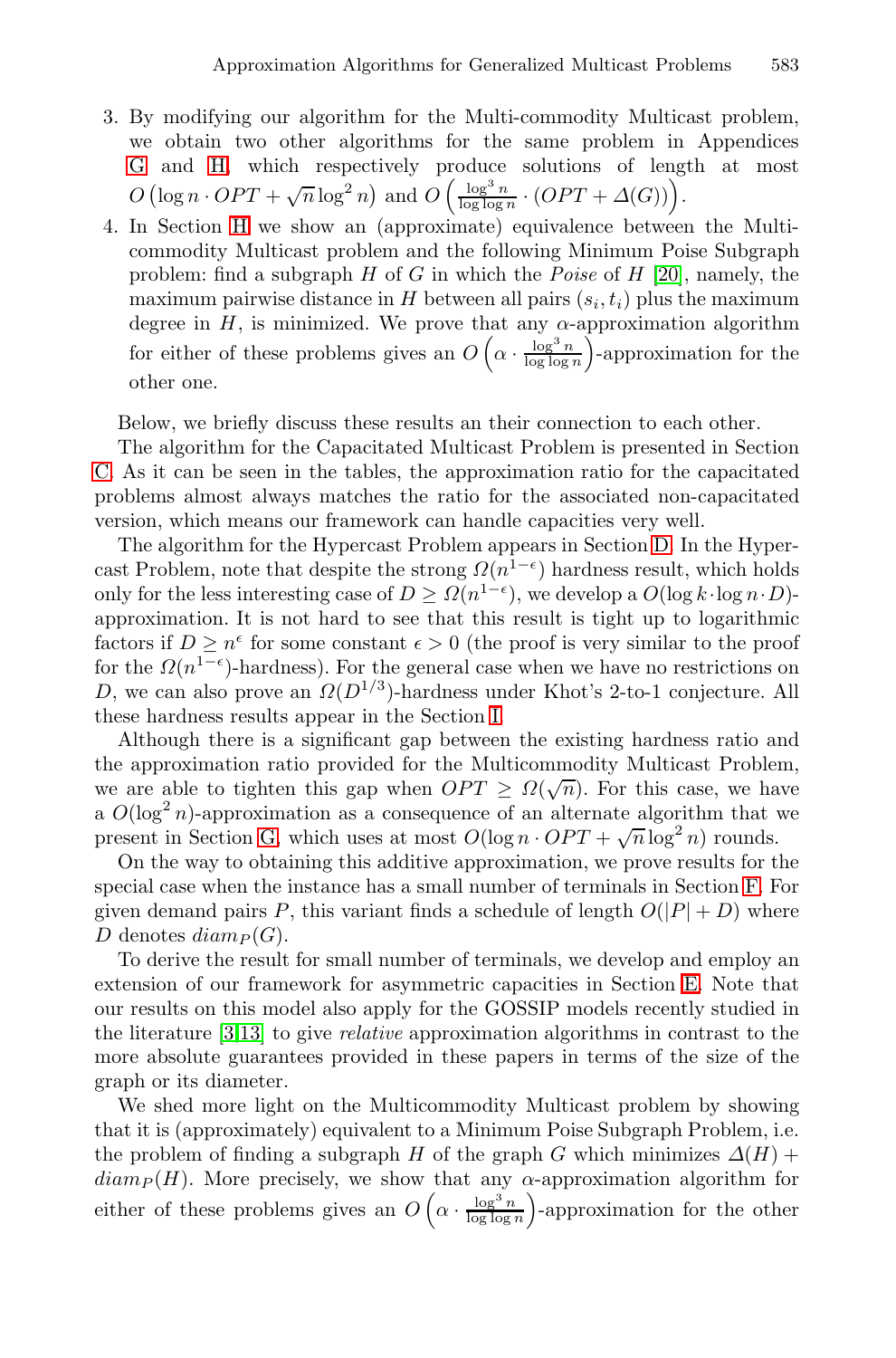<span id="page-16-1"></span><span id="page-16-0"></span>o[ne](#page-11-1). This equivalence is formally proved in Section H. As a consequence of this equivalence, we obtain an algorithm which guarantees to produce a schedule of length at most  $O\left(\frac{\log^3 n}{\log \log n} \cdot (OPT + \Delta(G))\right)$ . Note that this gives a polylogarithmic approximation in the instances when  $OPT = \Omega(\Delta(G)).$ 

# **B Complete Proof of Theorem 2**

*Proof (of Theorem 2).* Let  $T(m)$  denote the approximation factor of our algorithm. By induction on m, we prove that  $T(m) \leq 2^{\epsilon \log \log m \sqrt{\log m}}$ , for any fixed  $\epsilon > 6$ . To do so, we provide an upperbound for  $T(m)$  as follows:

$$
T(m) \le 8\log m \cdot \left(\frac{2m\log m}{\xi(m)} \cdot L + 7\log m \cdot (6L + 4\log m) + T(\xi(m)) \cdot (43\log m \cdot L + 28\log^2 m)\right) \times \frac{1}{L}
$$

Before analyzing this recurrence relation, we show that its right-hand side gives a valid upperbound on  $T(m)$ : The last coefficient in the right-hand side, i.e.  $\frac{1}{L}$ , is due to the definition of approximation ratio of an algorithm. The first coefficient, i.e.  $8 \log m$ , stands for Line 7 of the algorithm, as a result of the (potential) sparsification. It remains to analyze the middle coefficient.

The summand  $\frac{2m \log m}{\xi(m)} \cdot L$  is an upperbound on the number of rounds used in Phase 2 of the algorithm. The two other summands bound the number of rounds used in Phase 3 of the algorithm. We justify the latter fact separately as follows.

The summand  $7 \log m \cdot (6L + 4 \log m)$  is an upperbound on the number of rounds used in Lines 21 and 24 overall. Since only the schedule  $\mathcal S$  is run in these lines, we equivalently show that  $|\mathcal{S}| \leq 7 \log m \cdot (3L + 2 \log m)$ , which is done in Lemma 4.

<span id="page-16-2"></span>Finally, we verify that the summand  $T(\xi(m)) \cdot (43 \log m \cdot L + 28 \log^2 m)$  $T(\xi(m)) \cdot (43 \log m \cdot L + 28 \log^2 m)$  $T(\xi(m)) \cdot (43 \log m \cdot L + 28 \log^2 m)$  $T(\xi(m)) \cdot (43 \log m \cdot L + 28 \log^2 m)$  $T(\xi(m)) \cdot (43 \log m \cdot L + 28 \log^2 m)$  is an upperbound on the number of rounds used in Line 23 of the algorithm: Let  $L<sub>Y</sub>$ be the optimal number of rounds needed to solve  $\mathcal{I}(G, Y)$ . By the induction hypothesis, the number of rounds used in Line 23 is at most  $T(\xi(m)) \cdot L_Y$ . So, it's enough to show that  $L_Y \leq 43 \log m \cdot L + 28 \log^2 m$ . We do this by giving a feasible solution of length at most  $43 \log m \cdot L + 28 \log^2 m$  for  $\mathcal{I}(G, Y)$ : Run the schedule S, then run  $\mathcal{L}$ , and finally run the schedule S in the reverse order. The claimed u[pp](#page-16-1)erbound for the length of this schedule simply follows from Lemma 4.

Now, we prove the claimed bound for  $T(m)$ . First, we simplify the above recurrence relation and write a slightly weaker version of it:

$$
T(m) \le 16 \log^3 m \cdot \frac{m}{\xi(m)} + 1128 \log^3 m \cdot T(\xi(m)) \tag{1}
$$

Recall that  $\xi(m)=2^{\log m-\sqrt{\log m}}$ . Use the induction hypothesis to bound the right-hand side of (1) by

$$
\leq 16 \log^3 m.(2^{\sqrt{\log m}} + 2^{7 + \epsilon \log \log \xi(m). \sqrt{\log \xi(m)}})
$$

 $\leq 2^{12+3\log\log m + \epsilon\log\log\xi(m)\cdot \sqrt{\log\xi(m)}}$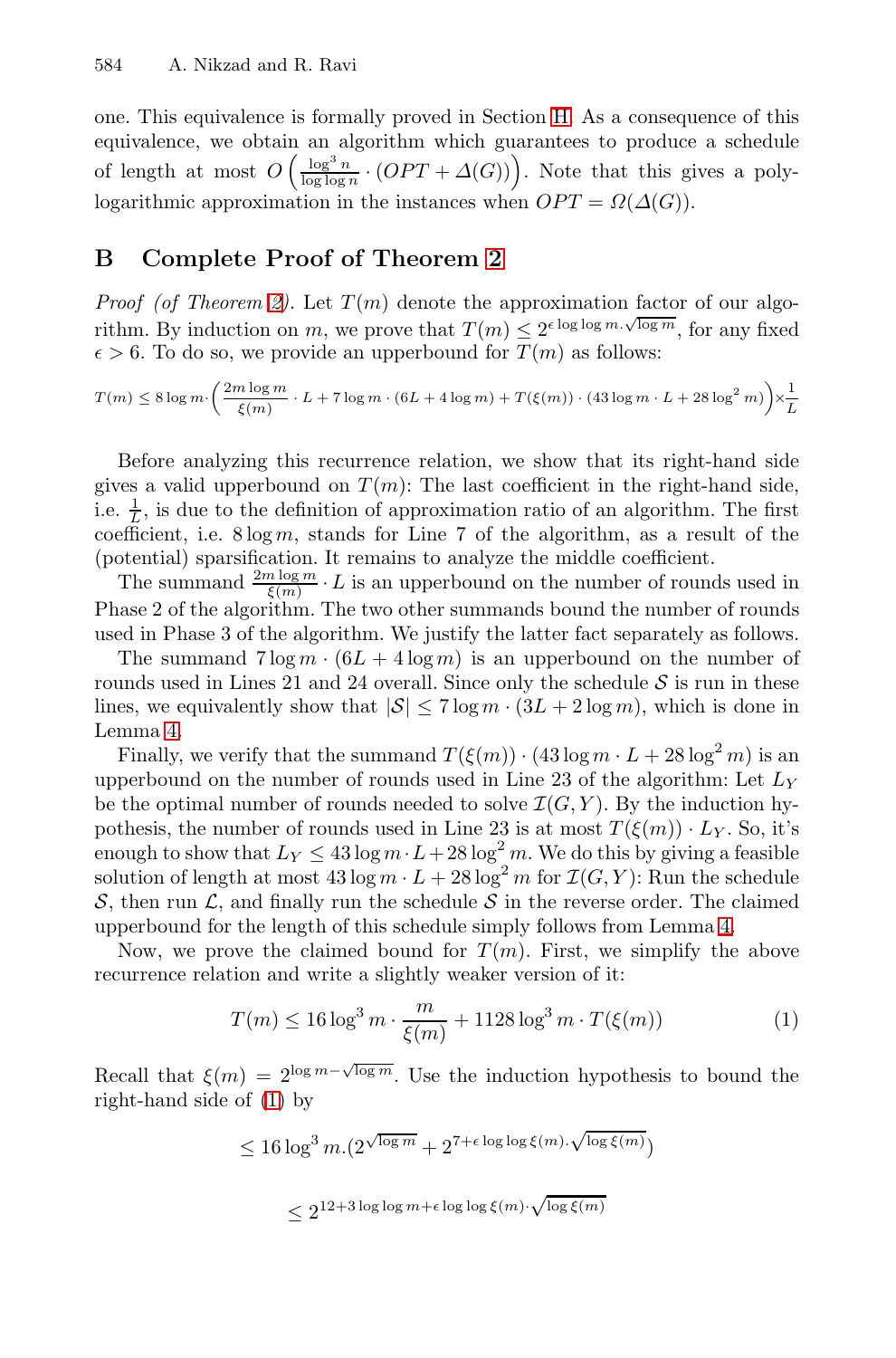where in the last inequality, we have used the fact that  $\sqrt{\log m} \leq 7 + \epsilon \log \log \xi(m)$ .  $\sqrt{\log \xi(m)}$  for all  $m \geq 1$ . So, the proof is complete if we show that

<span id="page-17-1"></span>
$$
12 + 3\log\log m + \epsilon \log\log \xi(m) \cdot \sqrt{\log \xi(m)} \le \epsilon \log \log m \cdot \sqrt{\log m}
$$

<span id="page-17-0"></span>Observe that:

$$
12 + 3\log\log m + \epsilon \log\log \xi(m) \cdot \sqrt{\log \xi(m)} \le \epsilon \log\log m \cdot \left(\frac{12}{\epsilon \log\log m} + \frac{3}{\epsilon} + \sqrt{\log \xi(m)}\right)
$$
\n
$$
(2)
$$

Since we have  $\sqrt{\log m} - \sqrt{\log m} \le \sqrt{\log m} - 0.5$  for all  $m \ge 4$ , then we can bound the right-hand side of (2) by

$$
\leq \epsilon \log \log m \cdot \left(\frac{12}{\epsilon \log \log m} + \frac{3}{\epsilon} + \sqrt{\log m} - 0.5\right) \tag{3}
$$

And since for any fixed  $\epsilon > 6$ , there exists a fixed positive integer  $m_{\epsilon}$  such that  $\frac{12}{\epsilon \log \log m} + \frac{3}{\epsilon} < 0.5$  for all  $m \ge m_{\epsilon}$ , then we can bound (3) by  $\epsilon \log \log m \cdot \sqrt{\log m}$ , which finishes the proof.

# **C The Capacitated Multicast Problem**

In this section, we bring in the notion of *capacity of a vertex* to our model for the Multicast Problem, and allow a vertex to be in possibly more than a single call in each round; the maximum number of phone calls that a vertex can have in each round is called the *capacity* of the vertex.

**Definition 3.** *In the* **Capacitated Multicast Problem** *(CM) we are given* an instance of the Multicast problem along with an integer  $c_v$  for each vertex  $v \in V$  *as its capacity. The only difference with the Multicast Problem is that here, each vertex can be in up to*  $c_v$  *phone calls in a round, i.e. in each round, we can pick a subgraph* H *of* G *such that the degree of each vertex* v *in* H *is at most*  $c_v$ , and arrange phone calls between the endpoints of all the edges in H. *Note that we can assume w.l.o.g. that the capacities*  $c_v$  *are all at least one since we can delete nodes that have zero capacity from the problem.*

In this section, we present an  $O(\log k)$ -approximation for the Capacitated Multicast Problem.

### **C.1 Preliminaries**

First, we need to define a new notion of b-matchings due to the presence of capacities. Given that  $c$  is a capacity vector for the vertices of Y, i.e. a |Y|dimensional vector of positive integers such that  $c_y$  denotes the capacity of the vertex  $y \in Y$ , we define a *c*-matching in H to be a subset M of the edges of H such that each vertex of  $X$  is incident to exactly one edge of  $M$  and each vertex  $y \in Y$  is incident to at most  $c_y$  edges of M.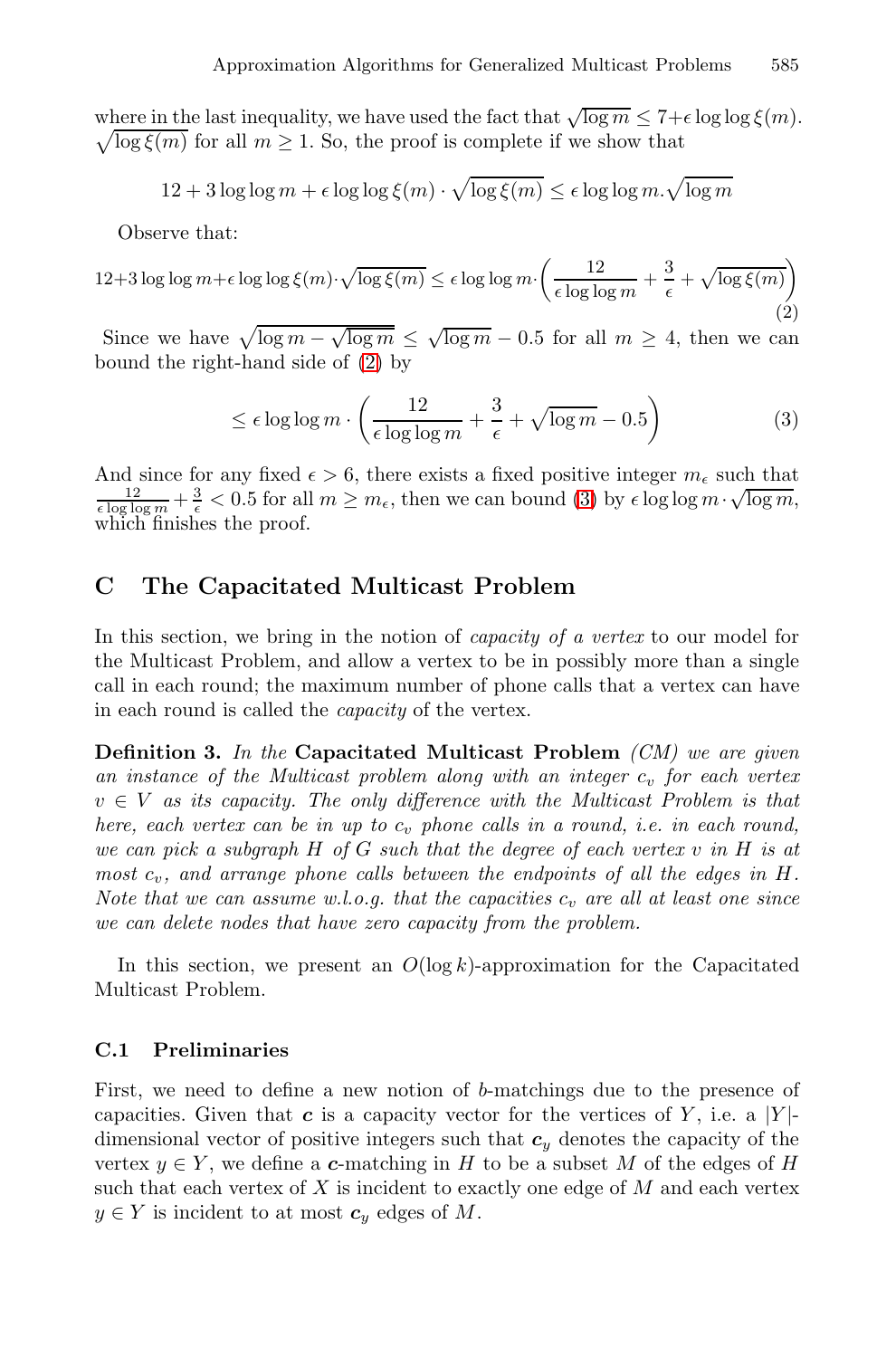<span id="page-18-0"></span>We also need to refine the definition of the degree of a spider. When we have capacities  $c_v$  on the vertices, we can state a lemma similar to Lemma 1. Define the relative degree of a spider S[, deno](#page-7-0)ted by  $rdeg(S)$ , to be  $\lceil \frac{deg(S)}{c_v} \rceil$  where v is the center of the sp[ider. Then](#page-7-0) we have:

**Lemma 5.** *Using a non-lazy schedule, the center of a spider* S *can send (broadcast)* a message to the rest of its vertices in  $rde(aS) + len(S) - 1$  *rounds.* 

#### **C.2 The Algorithm**

Our algorithm is an adaptation of Algorithm *Multicast* and the only difference between our algorithm and Algorithm *Multicast* is in Phase 4. Before proceeding to more details about Phase 4, first verify that Phases 1-3 are still valid and can be executed w[ith](#page-18-0) the presence of capacities. Particularly in Phase 3, all we do is using matchings for sending the message through the paths in  $\mathcal{P}$ , and this is possible since all the capacities are at least 1.

Our goal in Phase 4, assuming that the vertices in  $V(\mathcal{P})$  have received the message, is to inform the rest of the termin[als in](#page-7-0)  $O(L)$  rounds.

To do so, we find a family of vertex-disjoint spiders such that each of them has a length at most  $2L$  and a center belonging to  $V(\mathcal{P})$ , moreover, we need the spiders to contain all the terminals in  $R\setminus V(\mathcal{P})$ . Assuming that S is such a family of spiders, by Lemma 5 we can inform the set  $R\setminus V(\mathcal{P})$  in at most  $rdeg(\mathcal{S}) + len(\mathcal{S}) - 1$  rounds, where  $rdeg(\mathcal{S}) = \max_{S \in \mathcal{S}} rdeg(S)$ . We show we can find a family S with  $rdeg(\mathcal{S}) \leq L$  and  $len(\mathcal{S}) \leq 2L$ , which implies the set  $R\backslash V(\mathcal{P})$  can be informed in at most  $3L-1$  rounds in Phase 4. The other parts of the analysis will be identical to the analysis of Algorithm *Multicast*. So, in the rest of this section, we only show how to find the desired family of spiders.

Construct the bipartite graph  $H[R\setminus V(\mathcal{P}), V(\mathcal{P})]$  similar as before, but instead of finding the smallest integer  $b$  such that  $H$  has a  $b$ -matching, find the smallest  $b$ such that H has a  $(b \cdot c)$ -matching, where c is the capacity vector for the vertices in  $V(\mathcal{P})$ . Then, using the  $(b \cdot c)$ -matching, construct the family of spiders M identical to the way we construct them in subsection 5.2. Following the proof of Lemma 2, it can be seen that  $len(\mathcal{M}) \leq 2L$ , and it only remains to show that  $rdeg(\mathcal{M}) \leq L$ .

Consider the optimal multicast schedule which uses exactly L rounds. Let  $E'$  be the subset of the edges of G which are used in the optimal schedule and  $G'$  be the subgraph of G with  $E'$  as its edge set. Note that  $G'$  is not necessarily a tree as in the previous section; however, the maximum degree of any node v in  $E'$  is  $c_v \cdot L$  by the optimality of the schedule. Now, for each  $v \in R \backslash V(P)$ , define  $M'_v$  to be an arbitrary shortest path in G' from v to  $f(v)$ , where  $f(v) = \arg \min_{u \in V(\mathcal{P})} d_{G'}(v, u)$ .

We prove that  $\bigcup$   $(v, f(v))$  is an  $(L \cdot c)$ -matching in H, which shows the  $v \in R \backslash V(\mathcal{P})$ 

existence of a  $(b \cdot c)$ -matching in H with  $b \leq L$ , which implies  $rdeg(\mathcal{M}) \leq L$ . To prove the claim, just note that the family of paths  $\{M'_v : v \in R \setminus V(\mathcal{P})\}$  in G' are edge-disjoint (otherwise, it contradicts the maximality of  $P$ ). This means for any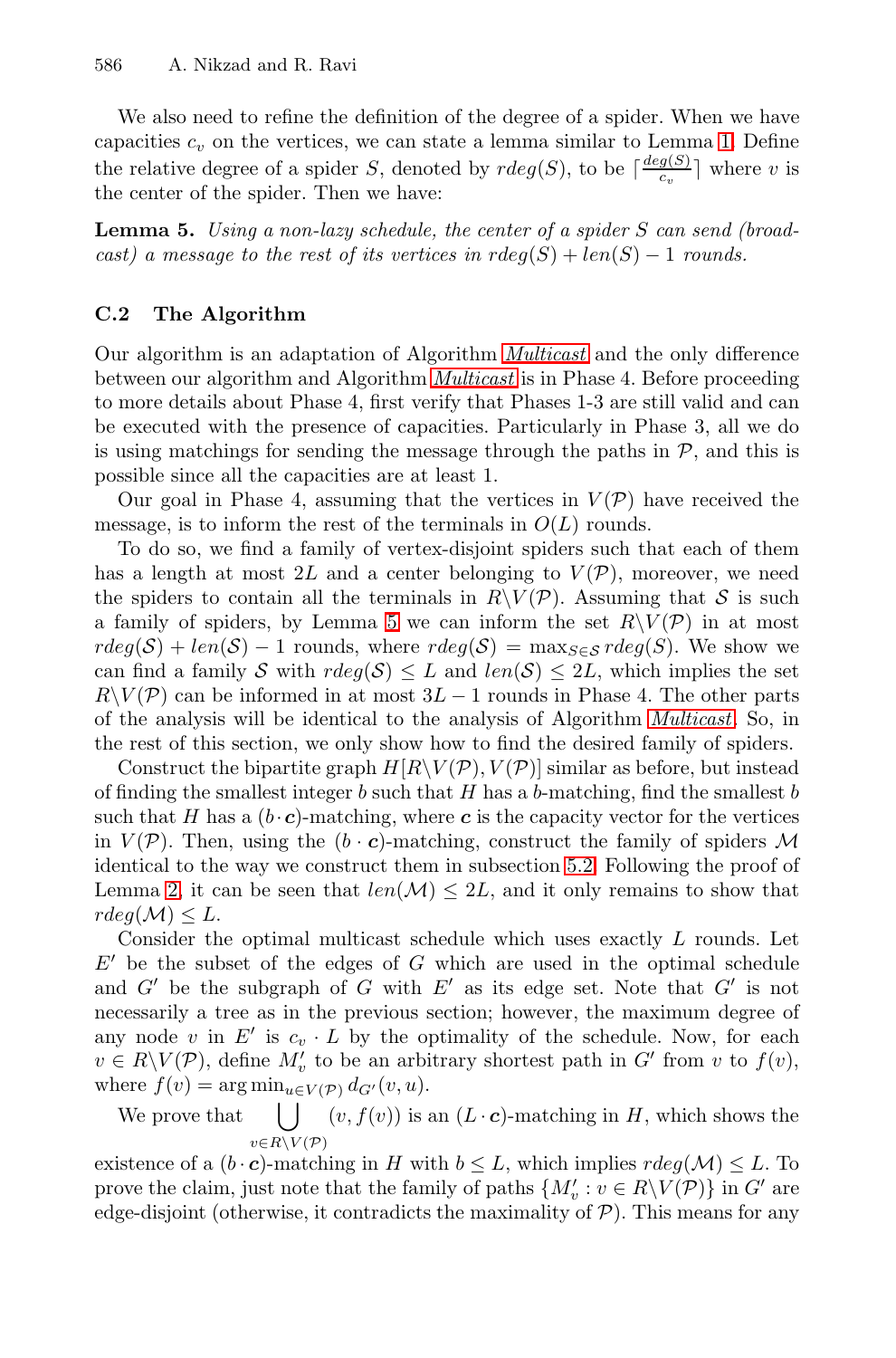<span id="page-19-0"></span> $v \in V(\mathcal{P})$ , there are no more than  $c_v \cdot L$  of these paths with the same endpoint v, since otherwise, the degree of v in G' is more than  $c_v \cdot L$ , a contradiction. Consequently,  $\bigcup$   $(v, f(v))$  is an  $(L \cdot c)$ -matching in *H*. This proves the  $v \in R \backslash V(\mathcal{P})$ 

claim.

### **D The Hypercast Problem**

In this section, we study the problem with conference calls, i.e. calls involving (possibly) more that two, rather than only two, persons. We formally define the Hypercast problem as follows.

**Definition 4.** In the **Hypercast** problem, we are given a hypergraph  $G(V, E)$ *where there can be a conference call between two or more nodes if* G *has a hyperedge containing* exactly *these nodes. Similar to the Multicast problem, we are also given a source vertex* r *and a set of terminals* R*. Our goal is to deliver a message from the source vertex* r *to all the terminals in the minimum number of rounds. To do this, the vertices of the graph can communicate in rounds: In each round, we pick a matching of* G*, i.e. a set of vertex-disjoint edges, and for each edge of the matching, we arrange a conference call containing all the vertices in that edge. If any of the vertices in the conference call knows the message, the others will also know it after the call.*

In this section, we present an  $O(\log k \cdot \log n \cdot D)$ -approximation for the hypercast problem, where  $D$  denotes the maximum size of an edge in the hypergraph G. Unlike the algorithm for Multicast Problem which was purely combinatorial, this algorithm needs to set up a Linear Program for designing some parts of the multicast schedule.

The dependence on  $D$  in the approximation factor is natural due to our strong hardness results for the Hypercast Problem (see Section I): we prove that for any constant  $\epsilon > 0$ , the Hypercast Problem is  $\Omega(n^{1-\epsilon})$ -hard. But this hardness result, as our algorithm also suggests, only holds for large values of  $D \geq \Omega(n^{1-\epsilon})$ . The more natural and interesting case though, is when  $D$  is small, for which we provide a hardness ratio of  $\Omega(D^{1/3})$  under Khot's 2-to-1 conjecture.

### **D.1 Preliminaries: Spiders and Hypergraphs**

The set of vertices and (hyper)edges of a hypergraph G are respectively denoted by  $V(G)$  and  $E(G)$ . We say an edge e intersects a subset of vertices  $S \subseteq V(G)$ (or another edge  $e'$ ) if e contains at least one vertex of S (one vertex of  $e'$ ). With abuse of notation, we denote this by  $e \cap S \neq \emptyset$  (respectively  $e \cap e' \neq \emptyset$ ). A subset  $M \subseteq E(G)$  is called a matching if any two edges in M have an empty intersection.

A path P is a sequence of edges such as  $e_0, \ldots, e_m$  where  $e_i \cap e_j \neq \emptyset$  iff  $|i - j| \leq 1$ . The length of P is denoted by  $len(P)$  and is equal to m. Having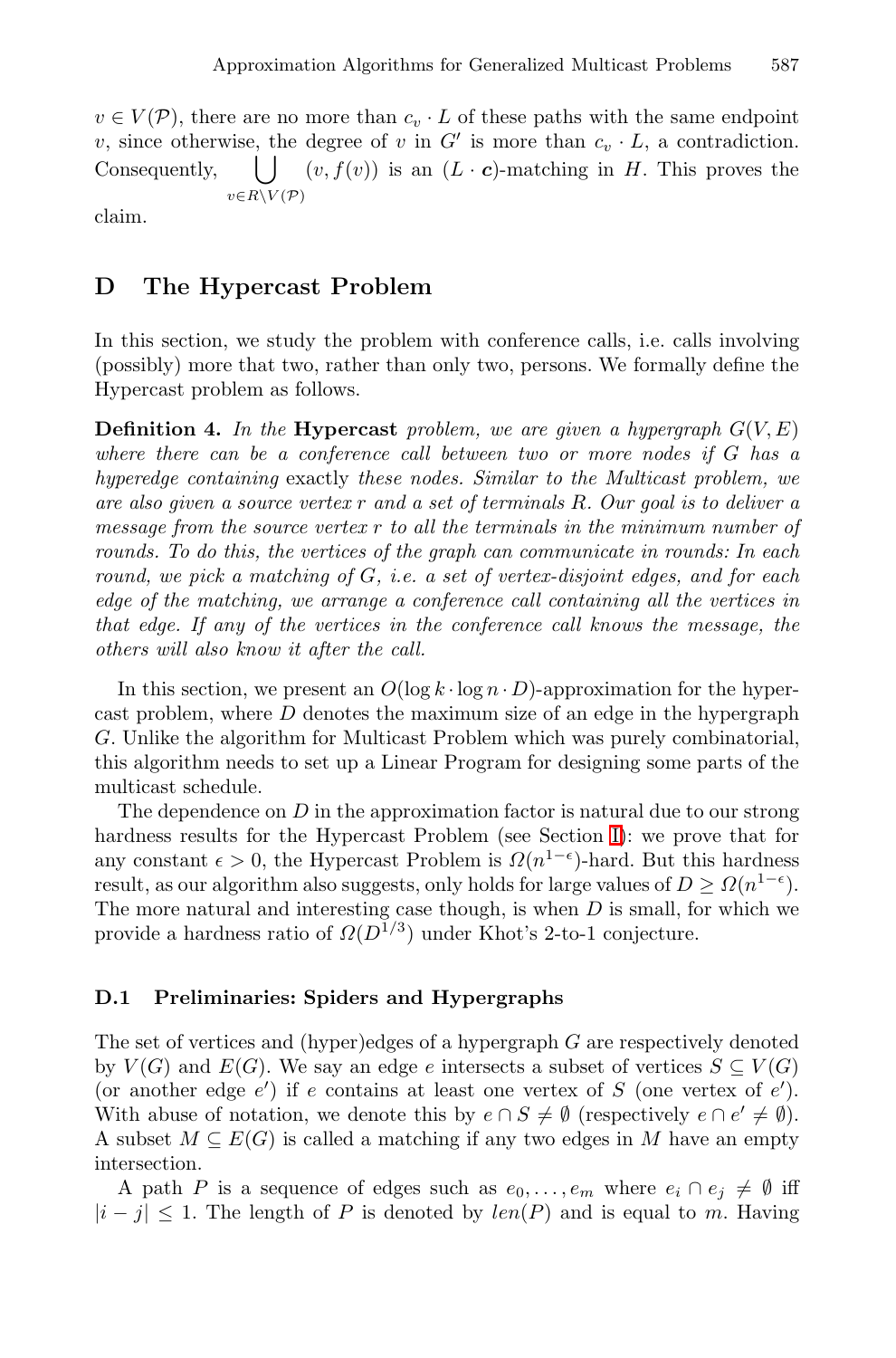the definition of the length of a path, the notions of connectivity, distance and diameter in a hypergraph are trivially adapted from simple graphs.

A spider S is a fa[mily of pa](#page-7-0)ths  $P_1, \ldots, P_k$  such that the first edge of all of them is the same, and moreover, they will be a famil[y](#page-4-0) [o](#page-4-0)f vertex-disjoint paths if their first edge is deleted. The set of vertices in the first edge (or simply, the first edge, when it's clear from the context) is called the center of  $S$ . By adapting the definition of length of a spider in simple graphs, we define  $len(S) = max_i len(P_i)$ .

### **D.2 Outline of the Algorithm**

Our algorithm is similar to Algorithm *Multicast* presented in Section 5; it is a recursive algorithm with 4 phases. In Phase 1 of the algorithm, we reduce the given instance to a smaller instance. [In Phase 2](#page-7-0), we solve the smaller instance recursively and as the result, inform a subset of the terminals. And finally in Phases 3 and 4, we inform the rest of the vertices that didn't receive the message in Phase 2. First we explain each of these phases briefly, and then present the full description of the algorithm and its analysis.

**Phase 1.** This phase starts with finding a family of vertex disjoint paths  $\mathcal{P}$ each of length (number of the hyperedges) at most 4L such that the first and last edge of each path intersects R. Similar to Algorithm *Multicast*, we find these paths greedily, i.e. we start with  $P = \emptyset$  and using any shortest path algorithm for hypergraphs, we search for a new path in  $G[V(G)\setminus V(\mathcal{P})]$  which connects two of the terminals. Moreover, length of the path must be at most 4L. We continue until we can add no more such paths to  $P$ . Then, pick an arbitrary terminal from the first edge of each path and let the obtained set of vertices be  $R'$ .

**Phase 2.** Solve the multicast problem for the new set of terminals  $R'$  recursively and run the obtained schedule. (So, all the vertices in  $R'$  will receive the message by the end of this phase.)

**Phase 3.** Inform all the vertices belonging to  $V(\mathcal{P})$  in 4L rounds. This is possible since in Phase 2, we have already informed at least one vertex of each path in  $P$ .

**Phase 4.** For each of the uninformed terminals, namely  $v \in R \backslash V(\mathcal{P})$ , find a path  $M_v$  which connects v to one of the informed vertices (note that the set of the informed vertices is currently  $V(\mathcal{P})$ . These paths will be guaranteed to satisfy the following properties: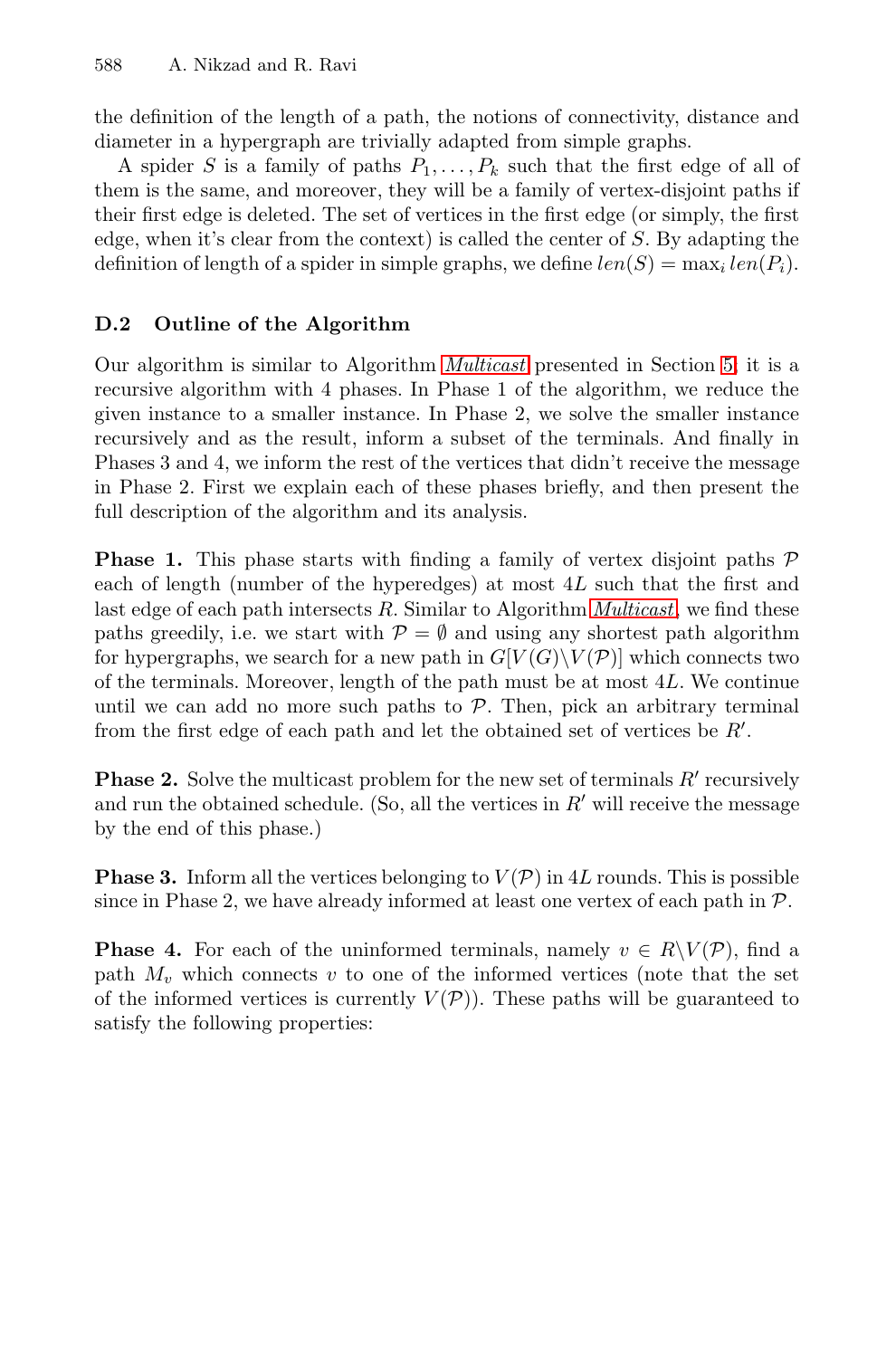<span id="page-21-0"></span>

**Fig. 3.** The gray vertices are in  $R\setminus V(\mathcal{P})$ . Despite this figure, centers of the spiders can possibly intersect.

- 1. For each  $v \in R \backslash V(\mathcal{P})$  $v \in R \backslash V(\mathcal{P})$ , t[he](#page-4-0) first edge of  $M_v$  contains v and the last edge intersects  $V(\mathcal{P})$ . Moreover, no other edge of  $M_v$  intersects  $V(\mathcal{P})$ .
- 2. The length of each path is at most 2L.
- 3. The paths would be vertex disjoint if the last edge of each path is removed.

In other words,  $M =$  $v\in R\backslash V(\mathcal{P})$  $M_v$  is a union of spiders of length at most 2L

<span id="page-21-1"></span>and we will inform the vertices in  $R\setminus V(\mathcal{P})$  using these spiders (see Figure 3). However, this is not as simple as it is in Section 5, since unlike there, the centers of spiders may intersect. So, bounding the degree and length of each of the spiders is not enough to bound the total number of rounds needed for informing  $R\backslash V(\mathcal{P})$ . We need the family of spiders to satisfy an additional constraint, which we call z-disjointness. We define this concept and then describe Phase 4 for the Algorithm. The other 3 Phases remain unchanged.

# **D.3 Disjoint and Fast Spiders**

**Definition 5.** *A family* F *of spiders is* z-disjoint *if they satisfy the following conditions.*

- **–** *If* 2 *edges which belong to* 2 *different spiders intersect, then both of them are the centers (also called first edges earlier) of spiders.*
- **–** *No vertex is in more than* z *of the centers.*

The following lemma gives an upperbound on the broadcast time in a zdisjoint family of spiders. Recall that for a family F of spiders,  $deg(F)$  =  $\max_{S \in \mathcal{F}} deg(\mathcal{F})$  and  $len(\mathcal{F}) = \max_{S \in \mathcal{F}} len(S)$ .

**Lemma 6.** *We are given a* z*-disjoint family of spiders* F*, such that for each spider, at least one vertex in its center is informed. Assuming that* D *is the maximum size of a hyperedge, we can find a broadcast schedule for* F *with a length at most*  $len(\mathcal{F}) + 2zD$  *in polynomial time.*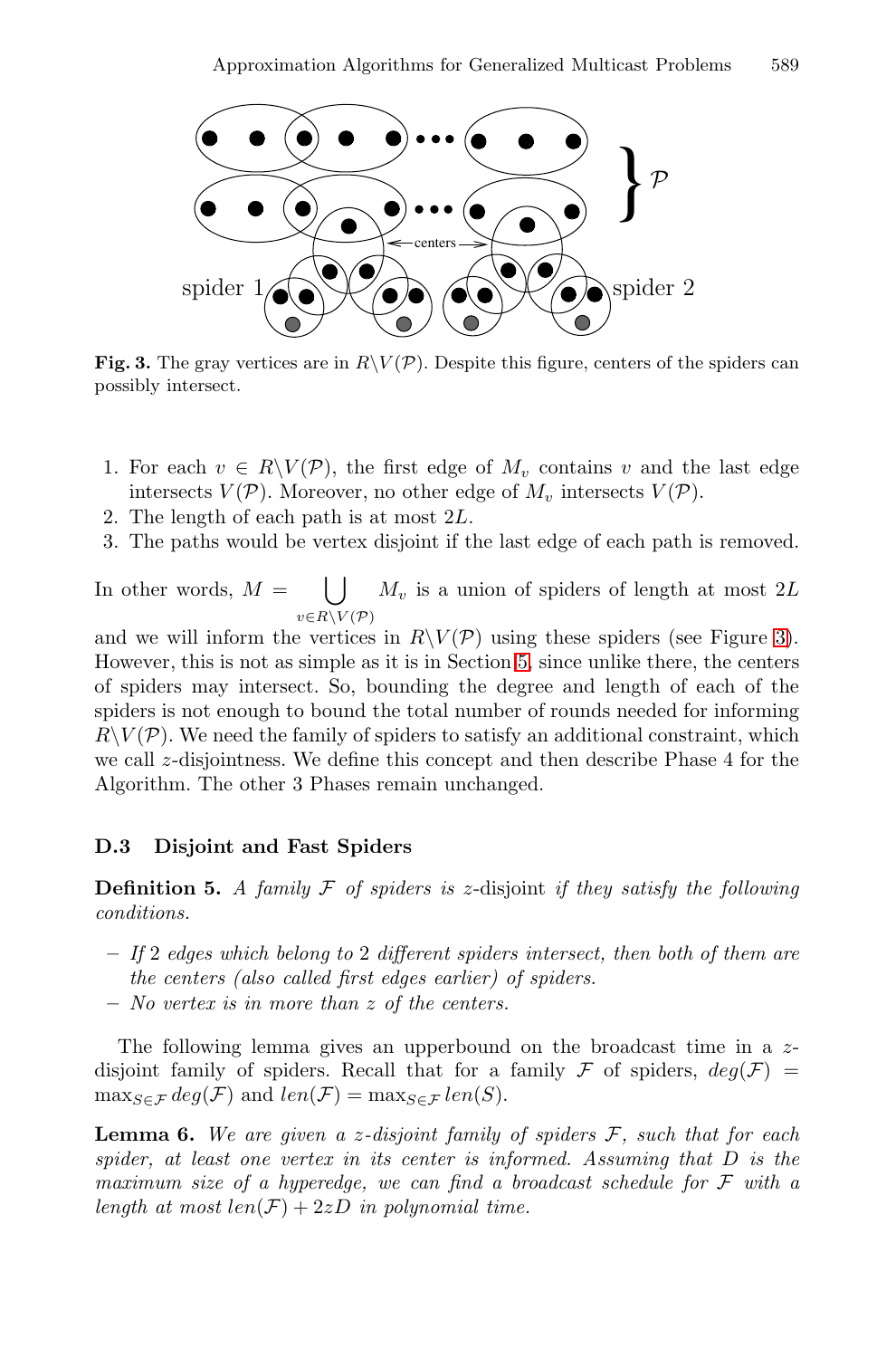*Proof.* Let H be a hypergraph where  $V(\mathcal{H})$  is the set of the vertices which belong to the center of at least one spider in  $\mathcal F$ . Also, let  $E(\mathcal H)$  be the set of the centers of spiders in F, i.e. each of the centers is a hyperedge in H. We claim  $\chi'(\mathcal{H}) \leq 2zD$ . If we prove this claim and find such a coloring in polynomial time, we can easily convert it to a broadcast schedule for F with a length at most  $len(\mathcal{F})+2zD$  as follows: Dedicate one round to each color, e.g. assume that rounds  $1, \ldots, \chi'(G)$ are respectively dedicated to the colors  $1, \ldots, \chi'(G)$ . Then for each color i, pick the subset of the edges with color  $i$  as the matching used in round  $i$ . Having that each hyperedge in  $H$  contains an informed vertex implies we can inform  $V(H)$  in  $\chi'(\mathcal{H})$  rounds. Also, we can [in](#page-13-4)form the rest of the vertices in F in an additional  $len(\mathcal{F})$  rounds, due to the disjointness of the spiders legs. This means the length of the obtained broadcast schedule is at most  $\chi'(\mathcal{H}) + len(\mathcal{F})$ . To complete the proof, we show that  $\chi'(\mathcal{H}) \leq 2zD$  and find a coloring with at most  $2zD$  colors in polynomial time.

Let the strong degree of a vertex v, denoted by  $\bar{d}(v)$ , be the summation, over all  $u \neq v$ , of the number of hyperedges that contain both v and u. Also, let  $\bar{\mathcal{A}}(\mathcal{H}) = \max_{v \in V(\mathcal{H})} \bar{d}(v)$ . It's a well-known fact that  $\chi'(\mathcal{H}) \leq 2\bar{\mathcal{A}}(\mathcal{H})$ , and in fact, we can find such a coloring by a greed[y a](#page-21-1)lgorithm in polynomial time [4].

Since  $\mathcal H$  is loop-less,  $\bar d(v)$  is at most the summation of the size of the hyperedges that contain v. Also, note that  $\mathcal F$  is z-disjoint, which means v is in at most z hyperedges in H. It implies  $\overline{\Delta}(\mathcal{H}) \leq zD$  since the maximum size of a hyperedge is at most D. Consequently,  $\chi'(\mathcal{H}) \leq 2zD$ .

Recall that our goal in Phase 4 is informing the set of uninformed vertices,  $R\setminus V(\mathcal{P})$ , using a family F of spiders. If we can find a z-disjoint family of spiders F such that both z and  $len(F)$  are small, then by Lemma 6 we get a short broadcast schedule for  $\mathcal{F}$ , and consequently, a short schedule for the original hypercast instance. The properties required for the family  $\mathcal F$  are formally defined below:

**Definition 6.** *A family*  $\mathcal F$  *of spiders is called* fast *if it satisfies the following properties:*

- *i.*  $len(\mathcal{F}) \leq 2L$ .
- *ii.* F is z-disjoint for  $z = O(L \log n)$
- *iii.* The center of each spider in  $\mathcal F$  has a non-empty intersection with  $V(\mathcal P)$ *.*
- *iv.* Each vertex in  $R\setminus V(\mathcal{P})$  belongs to exactly one of the spiders in  $\mathcal{F}$ .

**Lemma 7.** *If we can find a fast family of spiders for any given Hypercast instance, then we can design an* O(log k ·log n·D)*-approximation for the Hypercast problem.*

*Proof.* Our recursive algorithm for the Hypercast problem reduces the number of terminals by at least a factor of 2 in each level of the recursion. This is easily observable by the definition of  $R'$  in Phase 2 of the Algorithm: from the two terminals connected by a path in  $P$ , only one of them is in  $R'$ . So, the depth of the recursion is at most  $\log k$ .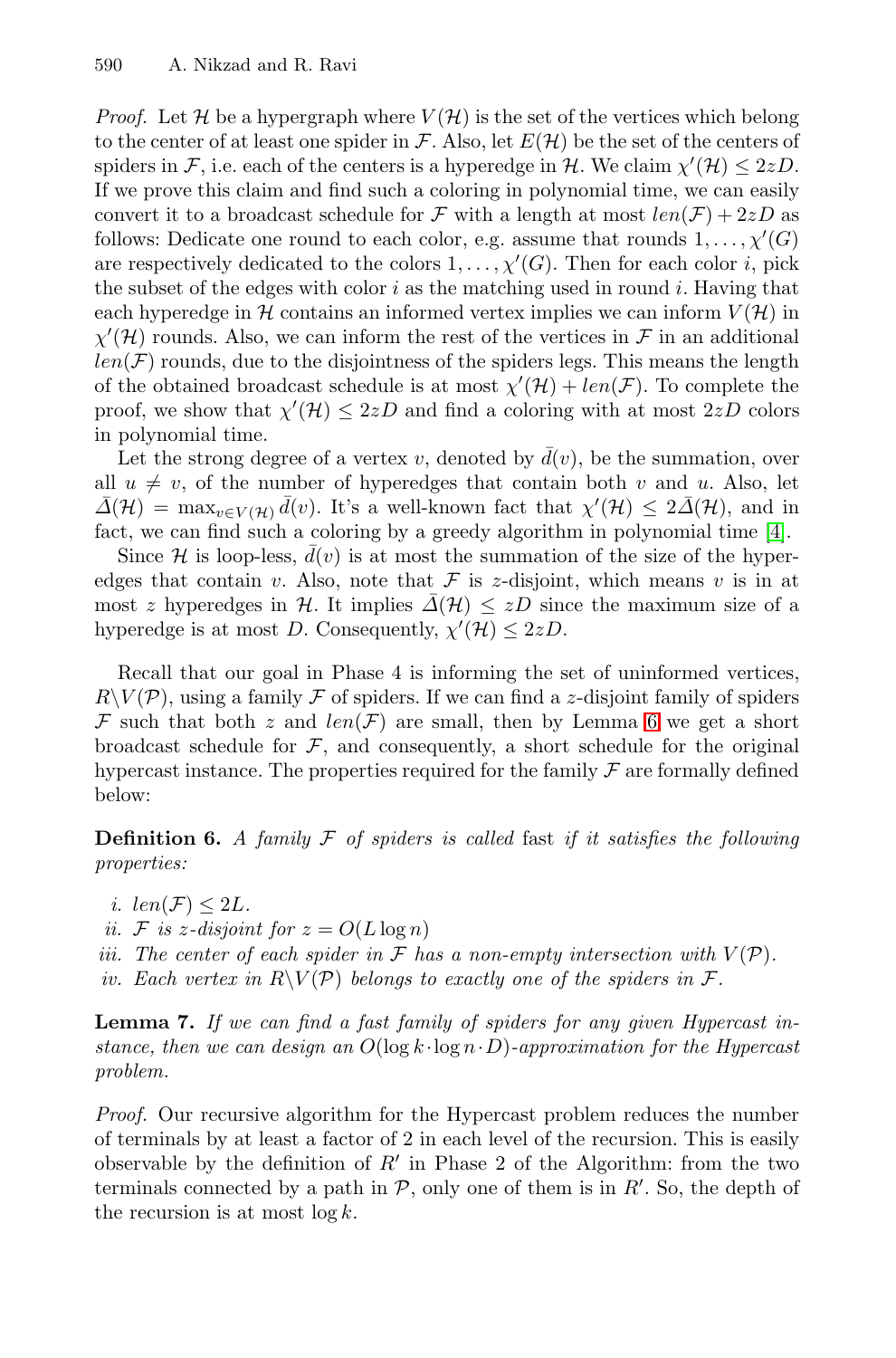The proof is complete if we show that each level of the recursion takes at most  $O(LD \cdot \log n)$  number of rounds. First, see that the cost of the optimal solution does not increase when the number of terminals decreases in the next levels of recursion. So, if we find a fast family  $\mathcal F$  at each level of the recursion, then by Lemma 6 we spend at most  $O(LD \cdot \log n)$  rounds in that level. This means the length of the obtained schedule for the given [H](#page-4-0)ypercast instance would be at most  $O(LD \cdot \log k \cdot \log n)$ .

So, by Lemma 7, all we need to do in Phase 4 is finding a fast family  $\mathcal F$  and a broadcast schedule for it. In the rest of this section, we describe an algorithm for finding a fast family of spiders, given that  $P$  is maximal and  $V(P)$  is informed.

#### **D.4 Finding a Fast Family of Spiders**

The idea for finding the family of spiders is similar to Section 5, except that instead of a bipartite graph, we construct a tripartite graph  $H[A, B, C]$ , where  $A = R\backslash V(\mathcal{P})$ , B has a vertex for every hyperedge which intersects both  $V(\mathcal{P})$ and  $V(G)\backslash V(\mathcal{P})$ , and  $C = V(G)$ . Note that B is in fact the set of potential centers for the f[amil](#page-5-0)y of spiders  $\mathcal{F}$ .

The edges of  $H$ , which lie only between the partitions  $A, B$  and  $B, C$ , are defined as follows: There is an edge between the vertices  $v \in A$  and  $e \in B$  iff there is a path in  $G[V(G)\setminus V(\mathcal{P})]$  of length at most 2L, such that its first edge contains  $v$  and its last edge intersects with the hyperedge  $e$ . Also, there is an edge between the vertices  $e \in B$  and  $u \in C$  iff the hyperedge e contains the vertex u.

The induced bipartite graph between the partitions  $A, B$ , denoted by  $H[A, B]$ is used in a way similar to Section 5.2, i.e. any |A|-matching in  $H[A, B]$ , e.g. M, represents a family of spiders, and more precisely, any connected component in M, represents a spider. Observe that any connected component of M forms a star. The vertex  $e$  in the center of the star, represents the center of the spider, and the edges of the star, represent the legs of the spider, i.e. the paths which are attached to the center of the spider. Recall that each edge of  $H[A, B]$  is associated with a path in  $G$ . Any two legs, whether or not belonging to the same spider, are vertex-disjoint, due to the maximality of  $P$ .

<span id="page-23-0"></span>The family of spiders represented by M, namely F, is z-disjoint for  $z = |B|$ . It is easy to verify that  $\mathcal F$  is z-disjoint if each vertex in C is adjacent to at most z of the centers of the stars in M.

For  $F$  to be a fast family, we only need to choose M in such a way that  $F$ becomes z-disjoint for  $z = O(L \log n)$ , and this is whe[re w](#page-24-0)e use partition C of H. To be more formal, for any subset  $S \subseteq B$ , define the weight of S, denoted by  $w(S)$ , to be max<sub>v∈C</sub>  $|S \cap N(v)|$ . Now, finding a fast family F can be reformulated as finding a subset  $S \subseteq B$ , such that  $N(S) = A$  and  $w(S) \in O(L \log n)$ . If we find such a subset  $S$ , then we can easily find a fast family by choosing any  $|A|$ matching in  $H[A, S]$ . The family of spiders associated with the  $|A|$ -matching would be  $w(S)$ -disjoint, and consequently, fast.

All that remains to do is finding such a subset  $S$ . First, we show that there exists such S, and then we present an algorithm for finding it in Section D.5.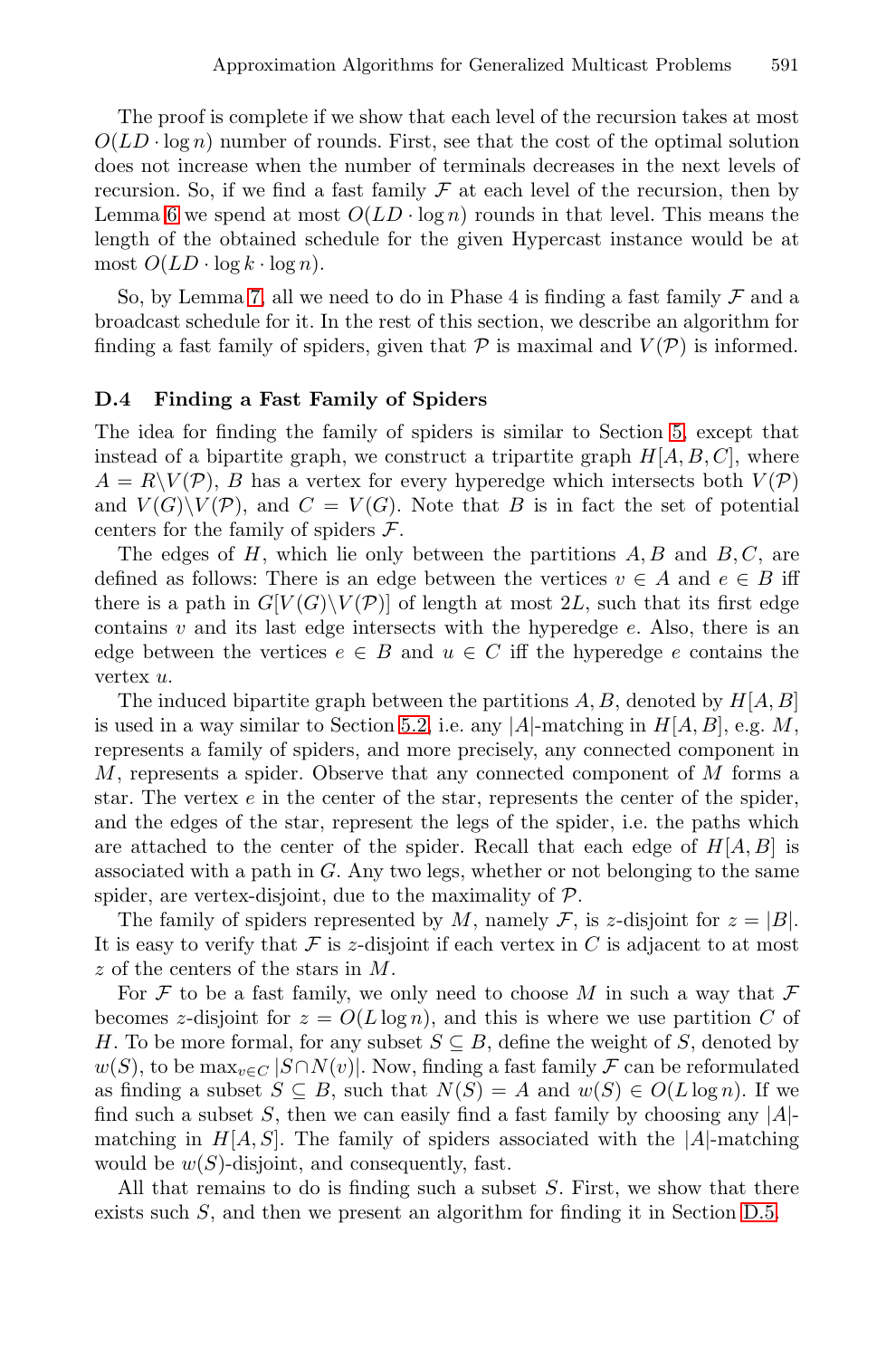**Lemma 8.** *There exists a subset*  $S \subseteq B$  *with*  $N(S) = A$  *and*  $w(S) \leq L$ *.* 

<span id="page-24-0"></span>*Proof.* Let  $\mathcal L$  be an optimal schedule for the given Hypercast instance. Note that  $|\mathcal{L}| = L$ . Also, let J be a hypergraph where  $V(J) = V(G)$  and  $E(J)$  is the set of the hyperedges used in  $\mathcal{L}$ . Delete the isolated vertices of J. Then clearly, J is connected and  $diam(J) \leq 2L$ . So, for each vertex  $v \in R \backslash V(\mathcal{P})$ , J should contain a path of length at most 2L connecting v to a vertex in  $V(\mathcal{P})$ . If there are many such paths, then select one of them arbitrarily and define  $g(v)$  to be the first edge on this path (closest to v) which intersects both  $V(\mathcal{P})$  and  $R\backslash V(\mathcal{P})$ .

By the definition of partition B, it contains a vertex for each hyperedge  $g(v)$ , which we denote by  $g'(v)$ . We prove that  $S = \begin{bmatrix} 1 \end{bmatrix}$  $v\in R\backslash V(\mathcal{P})$  $g'(v)$  satisfies the re-

quirements of the lemma: For all  $v \in R \backslash V(\mathcal{P})$ , since there is an edge between v and  $q(v)$  in  $H[A, B]$ , then  $N(S) = A$ . Also, since each vertex  $u \in V(G)$  is in at most L of [the](#page-23-0) hyperedges of J, then  $|N(u) \cap S| \leq L$  for all  $u \in C$ , which means  $w(S) \leq L$ .

### **D.5 An LP-Rounding Approach for Finding Fast Spiders**

Given a tripartite graph  $H[A, B, C]$ , we want to find a subset  $S \subseteq B$  which minimizes  $w(S)$  and satisfies  $N(S) = A$ . Here we present a  $8 \ln n$ -approximation for this problem. This result, along with Lemma 8 implies that we can find a subset S such that  $w(S) \leq 8L \ln n$  and  $N(S) = A$ .

To solve the above optimization problem, first we solve the fractional version of it by writing a linear program and then, using randomized rounding, we round the fractional solution of the linear program and obtain an integral one. To write this LP, a variable  $x_i$  is associated with each vertex  $i \in B$ .

$$
\min z
$$
\n
$$
z \leq \sum_{i \in N(u)} x_i \geq 1, \forall u \in A \ (1)
$$
\n
$$
z \geq \sum_{j \in N(v)} x_j, \forall v \in C \ (2)
$$
\n
$$
0 \leq x_i \leq 1, \quad \forall i \in B \ (3)
$$

Note that there is a one-to-one correspondence between the *integral* solutions of this LP and the subsets S such that  $N(S) = A$ . To see this, let x be an integral solution, then the set  $S = \{i : x_i = 1\}$  would be a feasible solution for the original problem, because constraint (1) is enforcing  $N(S) = A$ . The reverse direction can also be verified easily: if  $N(S) = A$  for a subset S, then  $x = \mathbb{1}_S$ , i.e. the characteristic vector of  $S$ , is a feasible integral solution for the LP. Also, note that constraint (2) is enforcing  $z = w(S)$ . However, we can't solve the integer program in polynomial time, and so, we relax the program by adding constraint (3) and use the optimal solution of the obtained LP as a lower bound on the optimal integral solution.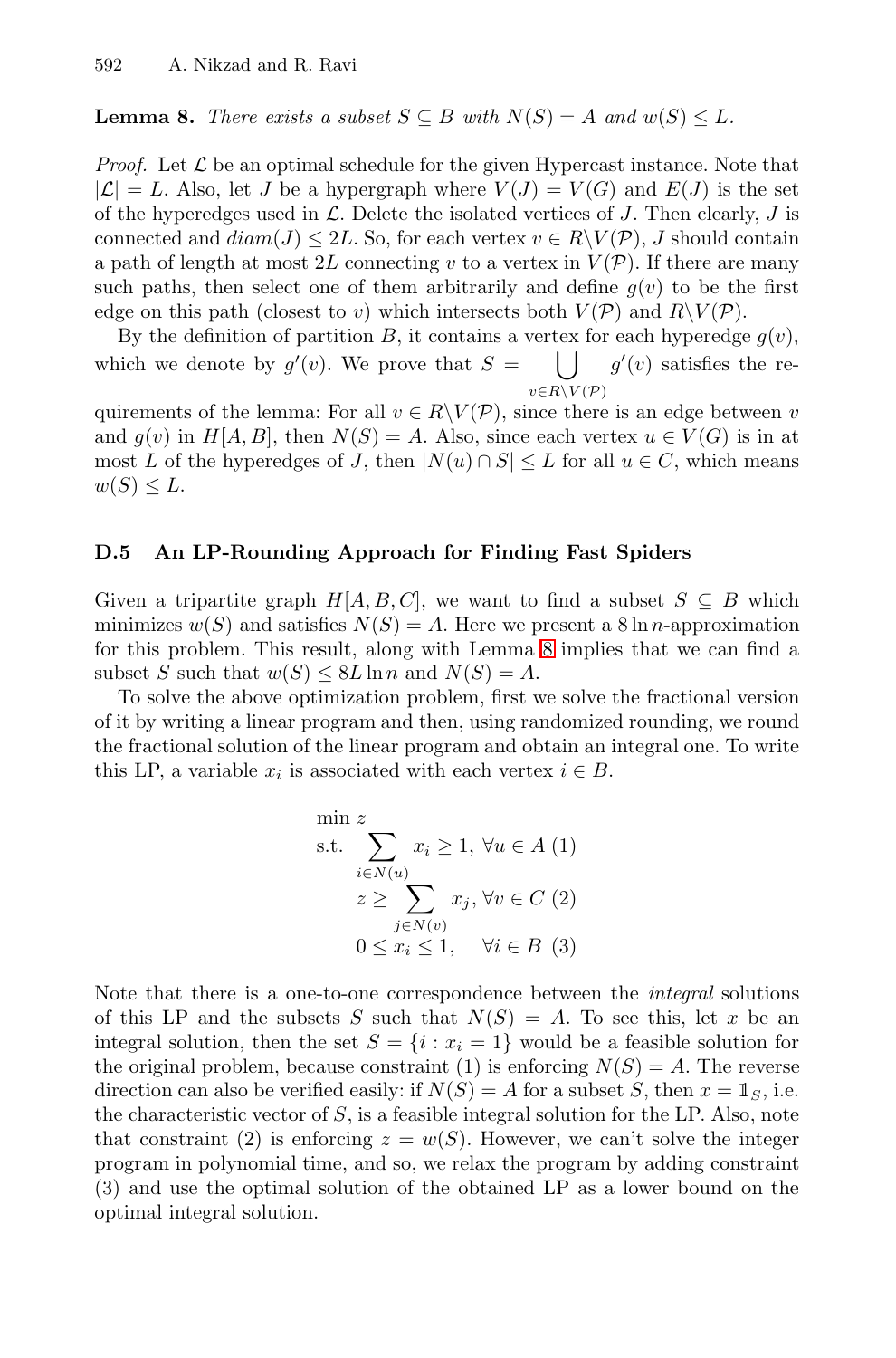Let  $\bar{x}$  be the optimal solution (assignment of values to the variables) for this LP. Also, let the optimal objective values for the integer program and the (fractional) LP be denoted by  $OPT, OPT_f$  respectively. We round  $\bar{x}$  to obtain a feasible integral solution  $\mathring{x}$  with objective value at most  $8 \ln n \cdot \max\{1, OPT_f\}.$ This gives an  $(8 \ln n)$ -approximation since  $OPT_f \leq OPT$  and  $1 \leq OPT$ . The rounding procedure is described below.

<span id="page-25-0"></span>**The Rounding Procedure.** For each  $j \in B$ , flip a coin  $2 \ln n$  times independently where the coin comes up heads with probability  $\bar{x}_i$ . If heads were observed at least once, then pick j to be in S. More formally, we create  $2 \ln n$  independent random variables  $x_{j,i}$  such that  $x_{j,i} = 1$  with probability  $\bar{x}_j$  and  $x_{j,i} = 0$  with probability  $1 - \bar{x}_j$ . We pick j to be in S iff  $\sum_{i=1}^{2 \ln n} x_{j,i} \geq 1$ .

**Lemma 9.** *The rounding procedure outputs a set* S *such that with probability at least*  $1 - \frac{2}{n}$  *both of the following conditions are satisfied:*  $N(S) = A$ *, and*  $w(S) \le 8 \ln n \cdot \max\{1, OPT_f\}.$ 

*Proof.* First we prove that the  $N(S) = A$  with high probability. For any  $u \in A$ , we compute the probability that  $u$  is not covered, i.e. none of the neighbors of  $u$  are in  $S$ :

$$
\Pr[u \text{ is not covered}] = \prod_{j \in N(u)} (1 - \bar{x}_j)^{2 \ln n} \le \prod_{j \in N(u)} e^{-\bar{x}_j 2 \ln n} \le \frac{1}{n^2}
$$

An application of the union bound over the nodes implies that the probability of one of the elements of A not being covered, i.e.  $N(S) \neq A$ , is at most  $\frac{1}{n}$ .

For the second condition, we claim that  $w(S) \leq 8 \ln n \cdot \max\{1, OPT_f\}$  with high probability. To prove this, we fix a vertex  $v \in C$  and compute an upper bound on the probability of having  $|N(v) \cap S| > 8 \ln n \cdot \max\{1, OPT_f\}$ . Then, we prove the main claim using a union bound over all  $v$ .

More formally, for any  $v \in C$  we prove that

$$
\Pr\left[\sum_{j\in N(v)}\hat{x}_j > 2\alpha \ln n \cdot \max\{1, \bar{z}\}\right] \le \frac{1}{n^2} \tag{4}
$$

where  $\alpha = 4$  is a fixed constant and  $\bar{z} = OPT_f$ . First, observe that

$$
\Pr\left[\sum_{j\in N(v)} \hat{x}_j > 2\alpha \ln n \cdot \bar{z}\right] \le \Pr\left[\sum_{j\in N(v)} \hat{x}_j > 2\alpha \ln n \cdot \sum_{j\in N(v)} \bar{x}_j\right] \\
\le \Pr\left[\sum_{j\in N(v)} \sum_{i=1}^{2\ln n} x_{j,i} > \alpha \sum_{j\in N(v)} \sum_{i=1}^{2\ln n} \mathbb{E}\left[x_{j,i}\right]\right] \le \left(\frac{e^{\alpha-1}}{\alpha^{\alpha}}\right)^{\mu} \\
\tag{5}
$$

where  $\mu = \sum_{j \in N(v)} \sum_{i=1}^{2\ln n} \mathbb{E}[x_{j,i}]$ . Note that (5) is a direct consequence of the Chernoff bound. Now we consider two cases:  $\mu \geq 2 \ln n$  and  $\mu < 2 \ln n$ .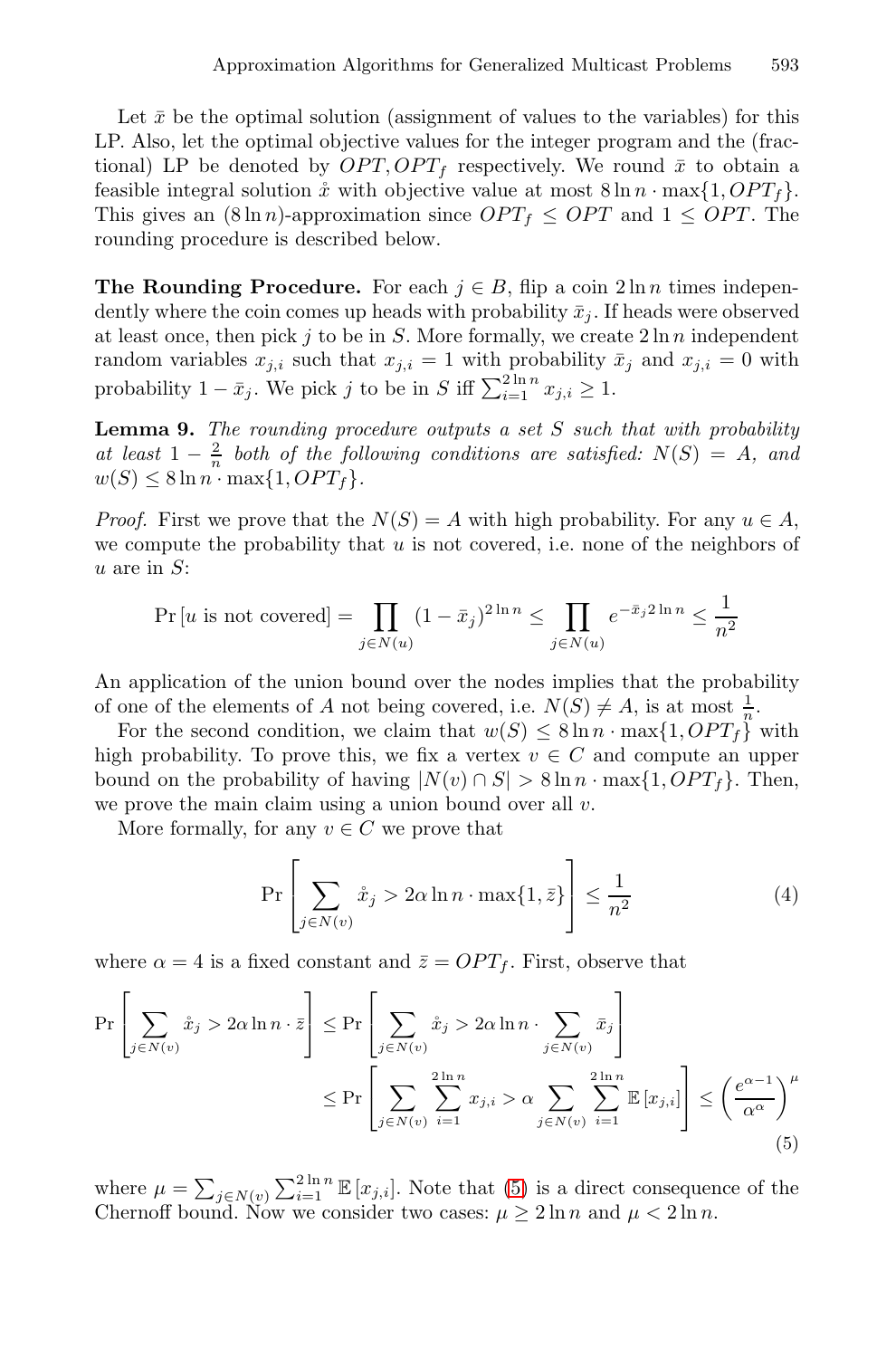In the first case, having  $\mu \geq 2 \ln n$  implies  $\left(\frac{e^{\alpha-1}}{\alpha^{\alpha}}\right)^{\mu} \leq \frac{1}{n^2}$ , and this proves (4). On the other hand, if  $\mu < 2 \ln n$  then we have

$$
\Pr\left[\sum_{j\in N(v)}\hat{x}_j > 2\alpha \ln n\right] \le \Pr\left[\sum_{j\in N(v)}\sum_{i=1}^{2\ln n}x_{j,i} > \frac{2\alpha \ln n}{\mu} \cdot \mu\right] \le \left(\frac{e^{\beta-1}}{\beta^{\beta}}\right)^{\mu} \tag{6}
$$

<span id="page-26-0"></span>where  $\beta = \frac{2\alpha \ln n}{\mu}$ . Now, since  $\mu < 2 \ln n$  we have

$$
\left(\frac{e^{\beta-1}}{\beta^{\beta}}\right)^{\mu}\leq \left(\frac{e}{\alpha}\right)^{2\alpha\ln n}\leq \frac{1}{n^2}
$$

This fact, and (6) together imply the correctness of (4) in the second case as well. By a union bound over all  $v \in C$  we have

$$
\Pr\left[w(S) > 2\alpha \ln n \cdot \max\{1, \bar{z}\}\right] \le \sum_{v \in C} \Pr\left[\sum_{j \in N(v)} \hat{x}_j > 2\alpha \ln n \cdot \max\{1, \bar{z}\}\right] \le \frac{1}{n}
$$

which is due to (4). Consequently, the events  $w(S) > 8 \ln n \cdot \max\{1, OPT_f\}$  and  $N(S) \neq A$  each happen with probability at most  $\frac{1}{n}$ . This proves the lemma.

# **E Asymmetric Multicast Problem**

In this section, we look at a variation of the Multicast Problem where the phonecalls are not bidirected. They are directed in the sense that only one vertex will be the sender, and the other one will be the receiver, i.e. a vertex  $u$  can call another vertex v and send (any number of) messages to v, but then v can not send any messages to  $u$  in the same phonecall. This variation is formally defined below:

**Definition 7.** *In the Asymmetric Multicast Problem, each vertex* v *has an outcapacity*  $c_v^-$  *as well as an in-capacity*  $c_v^+$ , *which are respectively the number of the vertices that* v *can send messages to, and receive messages from, in a single round. The objective is identical to the objective of the Multicast Problem.*

An [a](#page-27-0)symmetric variation of the Multi-commodity Multicast Problem can also be defined in a natural way, which we call the *Asymmetric Multi-commodity Multicast* Problem (AMM). It is worth mentioning that a natural extension of Algorithm *MM* can solve AMM as long as all the capacities are non-zero. We do not state the algorithm, but the idea of the extension is very similar to the idea we used for designing the algorithm for the Capacitated Multicast Problem.

Below, we prove a lemma for comparing the lengths of the optimum schedules for an AMM instance and its corresponding MM instance. This Lemma will be used later in Section F.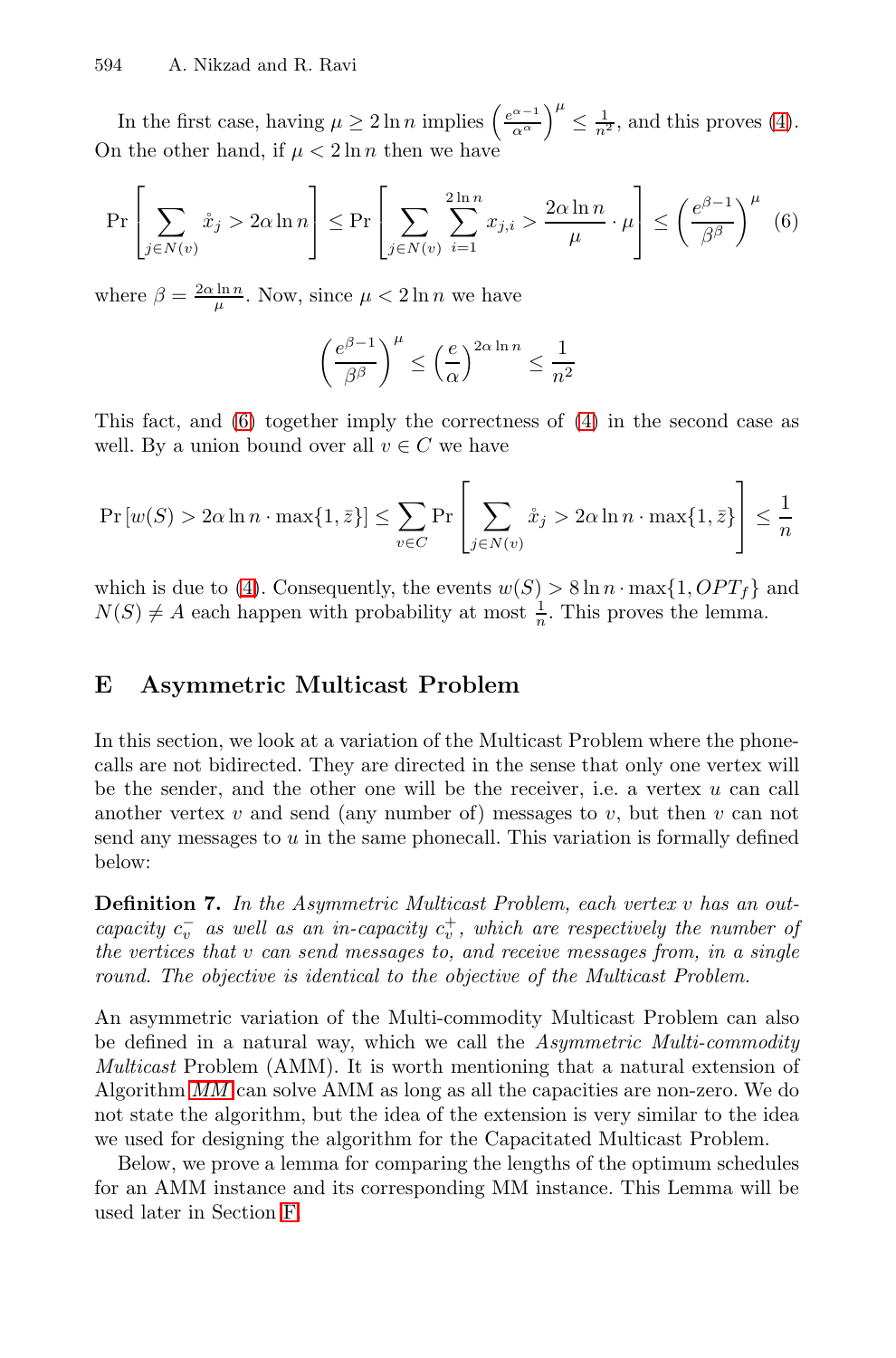**Lemma 10.** *Assume we are given an AMM instance*  $\mathcal{I}_A$  *with the set of demand pairs* P such that  $c_v^- = c_v^+ = 1$  *for all*  $v \in V(G)$ *. Define*  $\mathcal{I}(P, G)$  *to be the corresponding MM instance. Also, let* LA, L *respectively denote the length of optimal* schedules for  $\mathcal{I}_A, \mathcal{I}$ . Then, we have  $\frac{L}{3} \leq L_A \leq 2L$ . Moreover, any schedule of *length* l *for* I *can be converted to a schedule of length* 2l *for* I<sup>A</sup> *in polynomial time, and also, any schedule of length*  $l_A$  *for*  $I_A$  *can be converted to a schedule of length* 3l<sup>A</sup> *for* I *in polynomial time.*

<span id="page-27-0"></span>*Proof.* First, observe that any schedule  $S$  for  $I$  can be easily turned into a schedule  $S_A$  for  $\mathcal{I}_A$  as follows. For each round in  $\mathcal{I}$ , we have exactly two rounds in  $\mathcal{I}_A$ : In each of these two rounds, we use the same matching which is used in  $I$ , e.g. the matching M, except that the edges of M will be used in different directions in each of these two rounds. Consequently,  $L_A \leq 2L$ .

To prove  $\frac{L}{3} \leq L_A$ , we show that given any feasible schedule  $S_A$  for the instance  $\mathcal{I}_A$ , we can construct a schedule S for the instance I such that  $|\mathcal{S}| \leq 3|\mathcal{S}_A|$ . This time, for each round in  $S_A$  we will have 3 rounds in S.

To see this, first fix any arbitrary round in  $S_A$ , and let M be the subset of the (directed) edges used in that round. Note that  $M$  is a union of paths and cycles, due to the fact that all the in-capacities and out-capacities are 1. Consequently, we can decompose the edges of M into 3 matchings,  $M_1, M_2, M_3$ , and use each of these matchings in one of the 3 rounds in S. Clearly,  $|S| \leq 3|\mathcal{S}_A|$ , and also, all of the demand pairs that were satisfied in  $S_A$  will also be satisfied in the obtained schedule S.

# **F An Algorithm for Small Numbers of Terminals**

Given a Multi-commodity Multicast instance, we present an algorithm which finds a schedule of length  $O(|P| + D)$  where D denotes  $diam_P(G)$ . Instead of solving this problem directly, we solve the Asymmetric MM instance where  $c_v^+$  =  $c_v^- = 1$  for all  $v \in V(G)$ , and then by Lemma 10, we can convert this schedule to a schedule for the original MM instance. So from now on, we think of the given instance as the Asymmetric MM instance described above.

Before presenting our algorithm, we need a few definitions. Let  $m(u, v)$  denote the message that vertex u wants to send to v, given that  $(u, v) \in P$ . Also, let  $M = \{m(u, v) | (u, v) \in P\}$  be the set of all of the messages.

### **F.1 The Algorithm**

Our algorithm has two Phases. In Phase 1, we find a path for each message through which the message is sent. In Phase 2, a non-lazy schedule is used to send all the messages through the paths that were found in Phase 1. A non-lazy schedule in this context, is a schedule in which the messages are greedily sent to the next vertex on their paths, i.e. a message does not wait on a vertex if it can be sent to the next vertex on its path without violating the capacity constraints.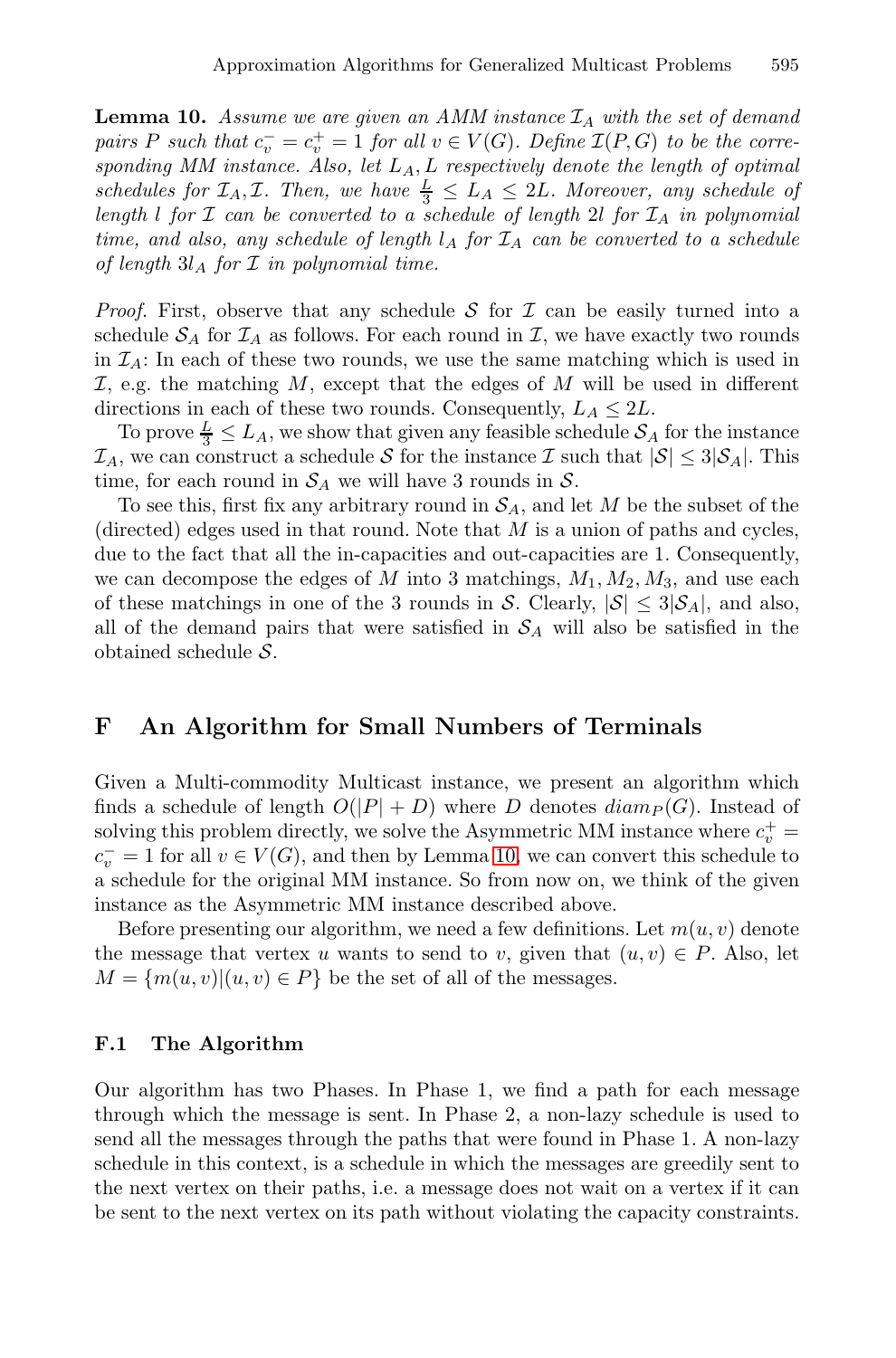**Phase 1.** For each message  $m(s,t)$  we find an s, t-shortest path. Moreover, these paths are found in such a way that the intersection of any two of them is a path itself (possibly empty). To find such a family of paths, we introduce the notion of *lightness* and choose the lightest path among all the s, t-shortest paths.

**Definition 8.** Let  $\prec$  be an arbitrary precedence relation defined on  $E(G)$ . For any path  $Q$ , let  $\overline{Q}$  be the sequence of the edges of  $Q$  sorted in a decreasing order *with respect to*  $\prec$ . A path Q *is lighter than* Q' *if*  $\overline{Q}$  *is lexicographically (dictionary ordering)* smaller than  $\overline{Q'}$ . We abuse the notation and denote this by  $Q \prec Q'$ . *Also, we extend this definition in the natural way to compare any two subsets of the edges (not necessarily forming a path).*

**Definition 9.** *For any two vertices* s, t*, define the* best s, t*-path to be the lightest path among all the shortest paths between* s *and* t*.*

All we do in Phase 1, is finding the best s, t-path for each pair  $(s, t) \in P$ . We finish the description of this Phase by showing how to find these paths in polynomial time.

**Lemma 11.** *For any two vertices* s, t*, the best* s, t*-path can be found in polynomial time using Dijkstra's Algorithm.*

*Proof.* The proof has the same analysis as the analysis of Dijkstra's Algorithm. Define the weight of the *i*-th edge in the precedence relation to be  $1 + 2^{-i-|E(G)|}$ and run Dijkstra's Algorithm to find the shortest  $(s, t)$ -path with respect to these weights, the obtained path would be the best  $(s, t)$ -path in G.

**Phase 2.** In Phase 2, we use an arbitrary non-lazy schedule which for all  $(s, t) \in$ P, sends  $m(s, t)$  from s to t through the best s, t-path that was found in Phase 1.

<span id="page-28-1"></span><span id="page-28-0"></span>The Algorithm is now completed by describing Phase 2. The schedule produced in Phase 2 is clearly feasible. In the analysis of the algorithm, we bound the length of this schedule by  $2|P| + D$ . But before moving to the analysis, we further exploit the structure of best paths.

# **F.2 On the Structure of Best Paths**

**Proposition 3.** Assume  $A, B, C, D \subseteq E(G)$  such that  $A \prec B$  and  $C \prec D$ . *Moreover, we have*  $A \nsubseteq C$ ,  $C \nsubseteq A$ ,  $B \nsubseteq D$  *and*  $D \nsubseteq B$ *. Then*  $(A \cup C) \prec (B \cup D)$ *.* 

**Lemma 12.** For any  $\frac{1}{4}$  (not necessarily disjoint) vertices  $s, s', t, t'$ , the intersec*tion of the best* s, t*-path and the best* s , t *-path is a path itself (possibly empty).*

*Proof.* Let the best  $s, t$ -path and the best  $s', t'$ -path be respectively denoted by  $P_{s,t}$  and  $P_{s',t'}$ . For the sake of contradiction, assume the intersection of  $P_{s,t}$  and  $P_{s',t'}$  is not a path, then, it is easy to verity that there exist two vertices a, b satisfying the following properties: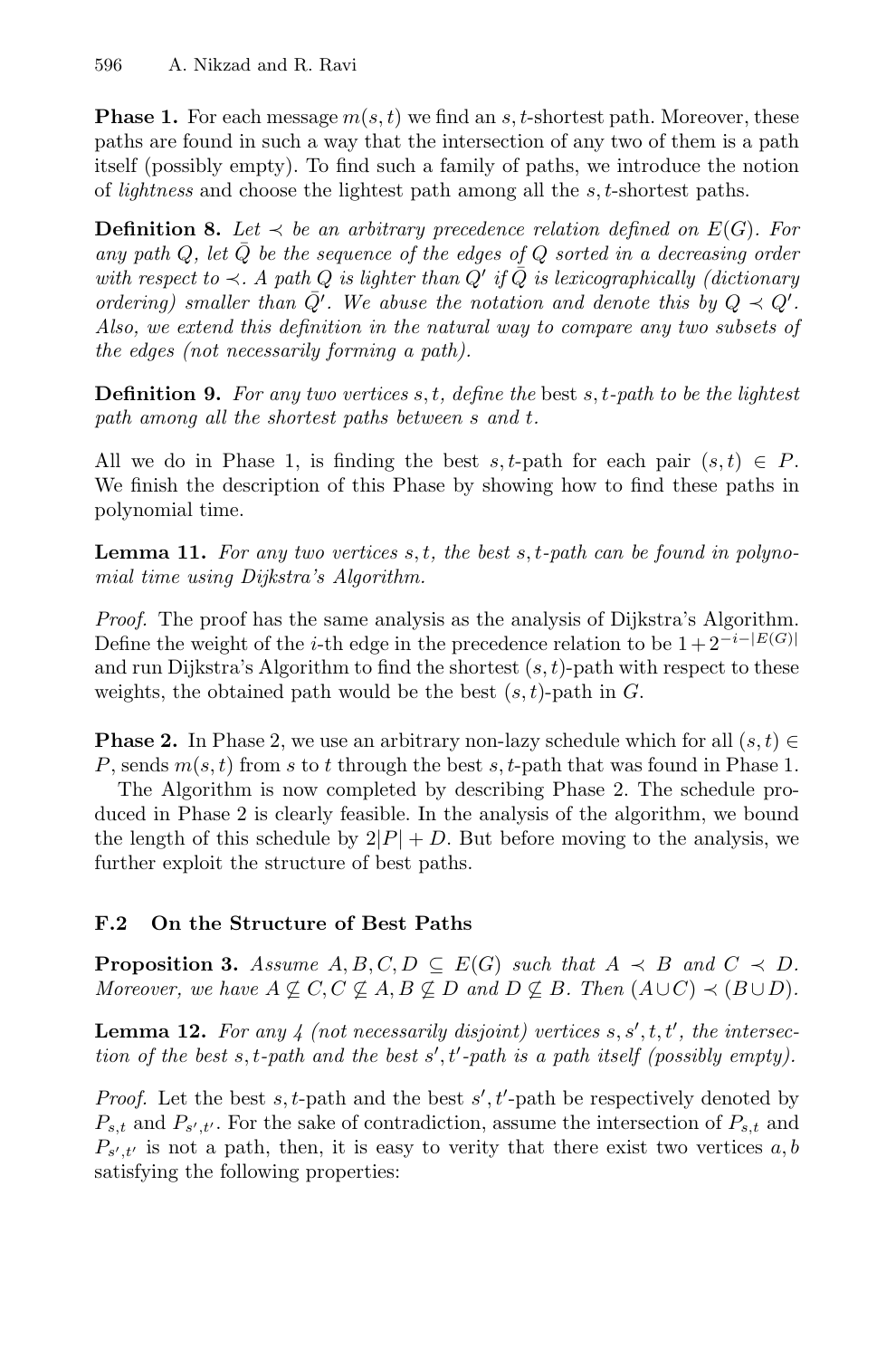- 1.  $a, b \in V(P_{s,t}) \cap V(P_{s',t'}).$
- 2. If we denote the path connecting  $a, b$  in  $P_{s,t}$  by  $Q$ , and denote the path connecting a, b in  $P_{s',t'}$  by  $Q'$ , then  $Q$  and  $Q'$  are of the same length,  $E(Q), E(Q')$ are non-empty, and  $E(Q) \not\subseteq E(Q')$  and  $E(Q') \not\subseteq E(Q)$ .

Note that  $Q, Q'$  must be of the same length due to the fact that  $P_{s,t}, P_{s',t'}$  are shortest paths. Let  $P_{s,t}$  be the path from s to t which is similar to  $P_{s,t}$  except that it uses  $Q'$  instead of Q for connecting a and b. Similarly, Let  $\hat{P}_{s',t'}$  be the path from s' to t' which is similar to  $P_{s',t'}$  [e](#page-28-0)xcept that it uses Q instead of Q' for connecting a and b. Observe that  $\hat{P}_{s,t}$  and  $\hat{P}_{s',t'}$  can not have repeated vertices, again due to the fact that  $P_{s,t}, P_{s',t'}$  are shortest paths.

We claim that  $P_{s,t} \prec \hat{P}_{s,t}$  and  $P_{s',t'} \prec \hat{P}_{s',t'}$ . To verify this claim, first note that  $E(P_{s,t}) \neq E(\hat{P}_{s,t})$  and  $E(P_{s',t'}) \neq E(\hat{P}_{s',t'})$ , due to the fact that  $E(Q) \nsubseteq$  $E(Q')$  and  $E(Q') \nsubseteq E(Q)$ . Also, see that  $\hat{P}_{s,t}$  and  $\hat{P}_{s',t'}$  are both shortest, but not the lightest shortest paths. This implies  $E(P_{s,t}) \prec E(\hat{P}_{s,t})$  and  $E(P_{s',t'}) \prec$  $E(\hat{P}_{s',t'})$ . Now, since the conditions stated in Proposition 3 apply, we can use this proposition and imply

$$
(E(P_{s,t}) \cup E(P_{s',t'})) \prec (E(\hat{P}_{s,t}) \cup E(\hat{P}_{s',t'}))
$$

But this is a contradiction, since we have

$$
(E(P_{s,t}) \cup E(P_{s',t'})) = (E(\hat{P}_{s,t}) \cup E(\hat{P}_{s',t'}))
$$

by the definition of  $\hat{P}_{s,t}$  and  $\hat{P}_{s',t'}$ .

**Analysis of the Algorithm.** We say a message m is *out-waiting* for another message  $m'$  in round t, if the following conditions hold in that round:

- i.  $m, m'$  have not reached their destinations and currently, they are on the same vertex u.
- ii. The next vertices that  $m, m'$  should be sent to, are respectively  $v, v'$ , and we have  $v \neq v'$ .
- iii. In round t, we send  $m'$  to the next vertex by a phone-call from u to  $v'$ .

Similarly, we say a message  $m$  is *in-waiting* for another message  $m'$  in round t, if the following conditions hold in that round:

- i.  $m, m'$  have not reached their destinations and currently, they are on two different vertices,  $u, u'$  respectively.
- ii. The vertex v is the next vertex that  $m, m'$  should be sent to.
- iii. In round t, we send  $m'$  to the vertex v by a phone-call from  $u'$  to v.

The *in-delay* of a message  $m \in M$  in a given Multicast schedule  $\Pi$  is defined as the number of rounds in which  $m$  has been in-waiting for at least one other message, and it is denoted by  $\xi_{\Pi}^{+}(m)$ , or simply  $\xi^{+}(m)$ , whenever  $\Pi$  is clear from the context. Similarly, the *out-delay* of a message m in a given Multicast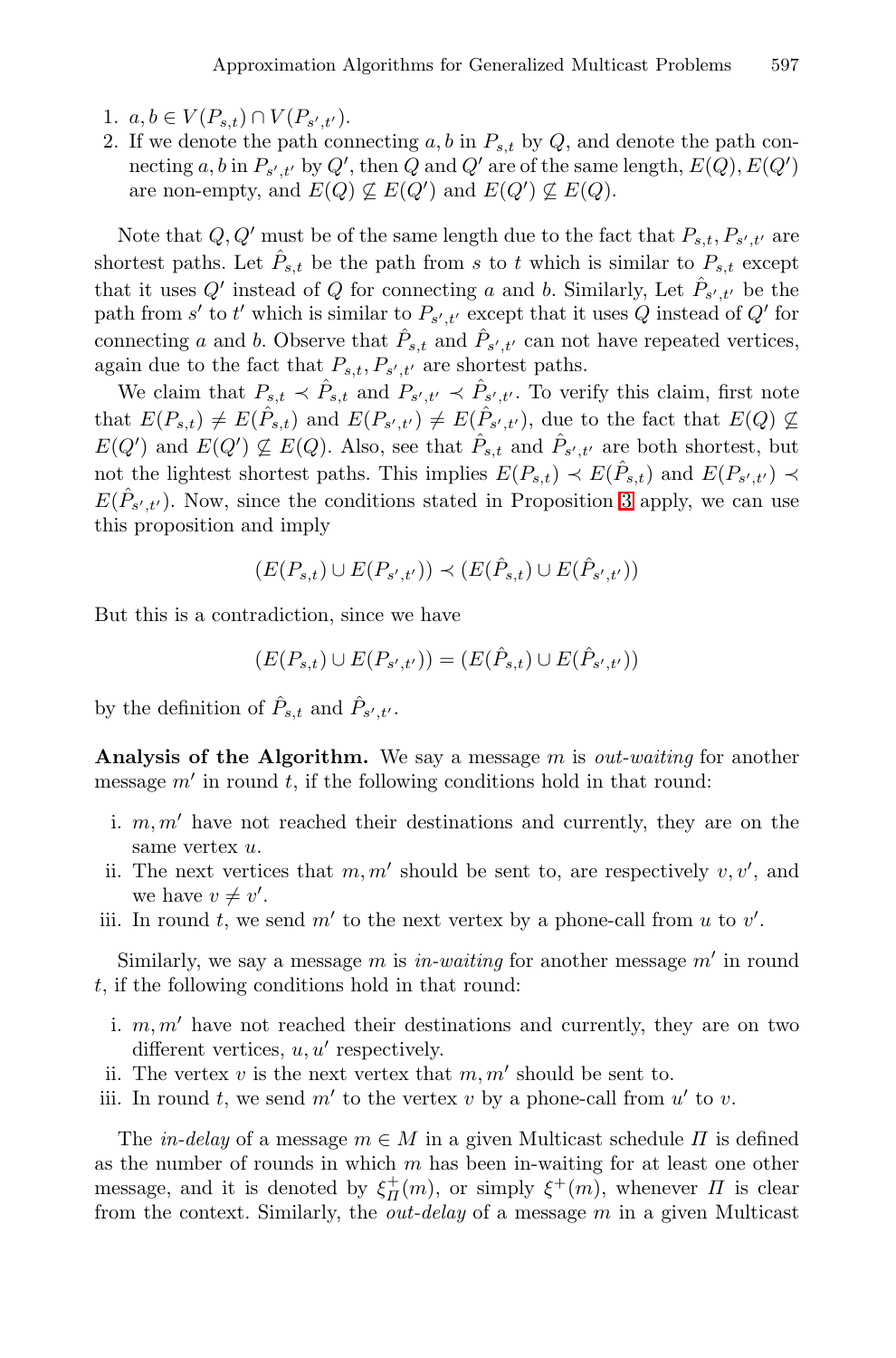<span id="page-30-1"></span>schedule  $\Pi$  is defined as the number of rounds in which m has been out-waiting for at least one other message, and is denoted by  $\xi_{\Pi}^-(m)$ . The *delay* of a message m, denoted by  $\xi_{\Pi}(m)$ , is simply equal to  $\xi_{\Pi}^+(m) + \xi_{\Pi}^-(m)$ .

The length of any non-lazy schedule  $\Pi$  is then clearly at most max $(s,t) \in P$  d<sub>G</sub>  $(s, t) + \xi(m(s, t))$ , or simply,  $D + \xi$  where  $\xi$  denotes  $\max_{(s,t) \in P} \xi(s, t)$ .

To bound the length of the non-lazy schedule obtained in Phase 2 by  $2|P|+D$ , its enough to show that  $\xi \leq 2|P|$ .

**Lemma 13.** *For any message* m *we have*  $\xi(m) \leq 2|P|$ *.* 

*Proof.* We prove the claim [by](#page-28-1) showing that  $\xi^+(m), \xi^-(m) \leq |P|$ . To do so, we show that a message m would not be out-waiting for any other message  $m'$ in more than one round of the non-lazy schedule, which implies  $\xi^-(m) \leq |P|$ . Similarly, we show that m would not be in-waiting for another message  $m'$  in more than one round of the schedule, and imply that  $\xi^+(m) < |P|$ .

<span id="page-30-2"></span>Assume m is out-waiting for  $m'$ , and let  $Q, Q'$  respectively be the best paths associated with  $m, m'$ . Since m is out-waiting for  $m'$ , then they are currently on the same vertex, [e.g.](#page-28-1) u, but the vertices right after u on  $Q, Q'$  are two different vertices, e.g. respectively  $v, v'$ . Lemma 12 implies the uniqueness of  $u$ . In other words, it says that for any fixed  $m, m'$ , there is no more than one 5-tuple  $(m, m', u, v, v')$  satisfying the properties above. Consequently, m would out-wait for m' in at most one round, which means  $\xi^-(m) \leq |P|$ .

<span id="page-30-0"></span>Now, assume m is in-waiting for  $m'$ , and let  $Q, Q'$  respectively be the best paths associated with  $m, m'$ . Since m is in-waiting for  $m'$ , t[hen](#page-30-1) they are currently on different vertices, e.g.  $u, u'$ , but the vertices right after  $u, u'$  on  $Q, Q'$  are the same, e.g. the vertex  $v$ . Again, Lemma 12 implies the uniqueness of the 5-tuple  $(m, m', u, u', v)$ . Consequently, m would in-wait for m' in at most one round, which means  $\xi^+(m) \leq |P|$ .

**Theorem 3.** *The length of the non-lazy schedule is at most*  $2|P| + D$ *.* 

*Proof.* Recall that length of the schedule is bounded by  $\xi + D$ . By Lemma 13 we have  $\xi \leq 2|P|$ , which implies length of the schedule is at most  $2|P| + D$ .

### **G An Additive Approximation Algorithm**

In this section, we provide an algorithm for the MM Problem which uses no more than  $O(\log n \cdot OPT + \sqrt{n} \log^2 n)$  rounds. Before presenting the algorithm, we need the following definition.

**Definition 10.** *During the running time of a broadcast schedule, a pair of vertices* (u, v) *is called* active *if either* (u, v) *or* (v, u) *is an unsatisfied demand pair, i.e. the message from the source node is not yet received by the sink node. A subset of vertices* X *is called active, if there exist some active pair* (u, v) *such that*  $u \in X$  and  $v \notin X$ . In particular, a terminal u is called active if there is *some vertex* v *such that* (u, v) *is active.*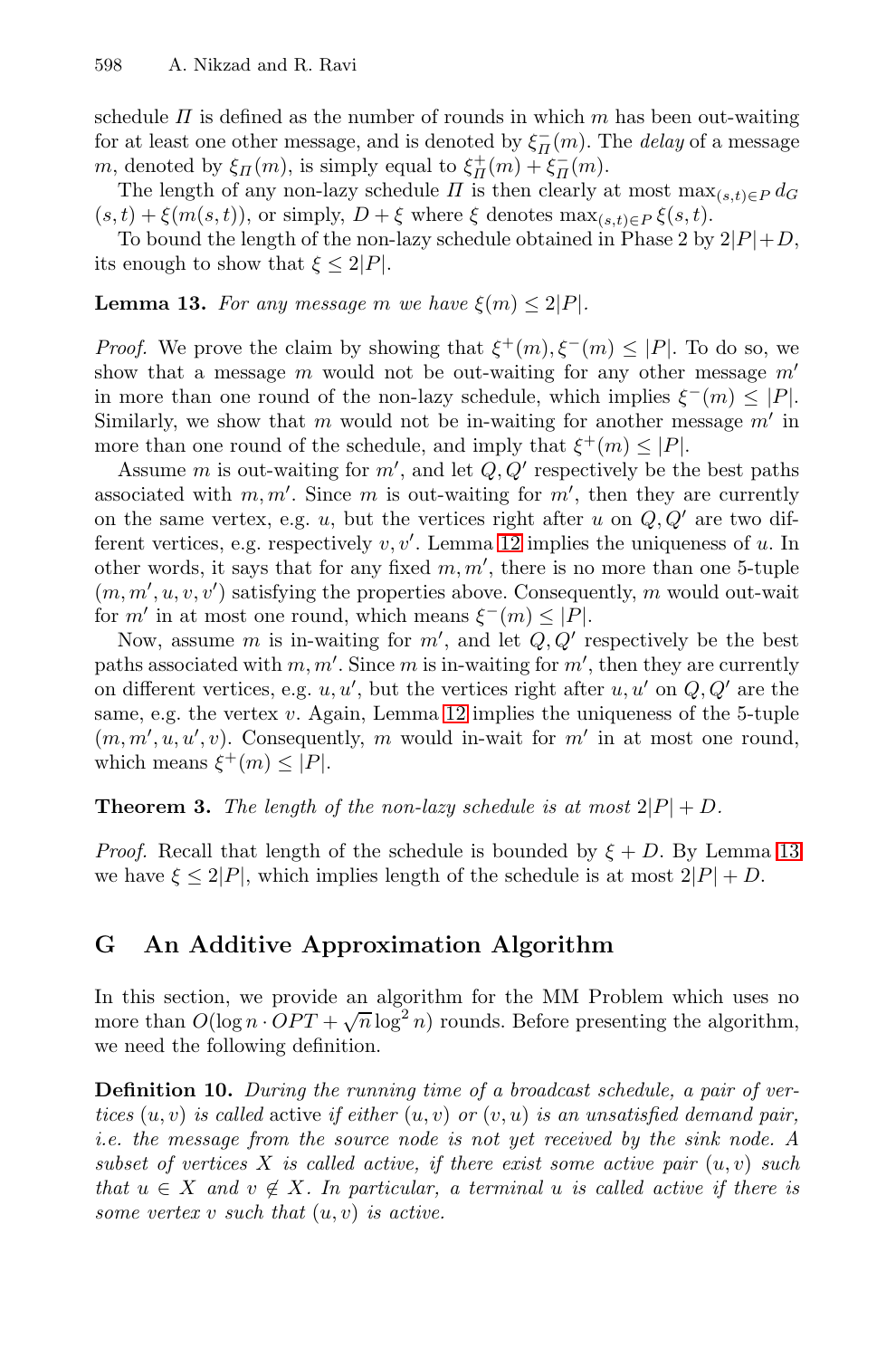Our algorithm has 4 phases. In Phase 1, we select a set C of at most  $\sqrt{n}$ vertices from G, which we call the set of *centers*. In Phase 2 we find a schedule S with length  $O(\sqrt{n})$  which sends each vertex  $v \in R \backslash C$  to one of the centers, namely  $f(v)$ . Overall, our goal in Phases 1 and 2 is to send all the messages to the set of centers. In Phase 3, we solve another MM instance defined on G, in which the set of demand pairs is  $P' = \{(f(u), f(v)) | (u, v) \in P\}$ . In Phase 4, we simply run the schedule  $S$  in the reverse order to complete the information received by every  $f(v)$  to the corresponding v. We describe each of these phases in more details, and then formally present the algorithm.

*Phase 1.* The goal in this phase is finding and running a schedule which we call  $S_0$ . First, find two families of vertex-disjoint connected subgraphs of G, namely  $\mathcal T$  and  $\mathcal T'$ . The subgraphs in  $\mathcal T, \mathcal T'$  are called the *components* of  $\mathcal T, \mathcal T'$ , or simply components, whenever it's clear from the context. These components will be chosen in such a way that we can broadcast within each of them in at most  $\sqrt{n}$ rounds, which also means this can be done simultaneously for all of them, since they're vertex disjoint.

To construct T, repeatedly find vertex-disjoint trees of size  $\sqrt{n}$ : Order the vertices of G arbitrarily and visit the vertices in that order. When visiting a vertex v, run DFS to find a tree of size  $\sqrt{n}$  rooted at v, which does share any vertices with the trees (of size  $\sqrt{n}$ ) that are found previously. After visiting all the vertices of G, assume  $\mathcal{T} = \{T_1, \ldots, T_k\}$  is the family of the trees we have found and  $\mathcal{C} = \{r_1, \ldots, r_k\}$  is the set of their roots where  $r_i$  is the root of  $T_i$ .

Find an arbitrary spanning tree in each component of  $G[V(G)\setminus V(\mathcal{T})]$ , and let the obtained set of trees be  $\mathcal{T}' = \{T'_1, \ldots, T'_{k'}\}$ . Clearly, any tree in  $\mathcal{T}'$  has less than  $\sqrt{n}$  vertices since otherwise, another tree could have been added to T. So, there exist a broadcast schedule of length at most  $\sqrt{n}$  to transmit messages from the root to all nodes in each component in  $\mathcal{T}, \mathcal{T}'$ . By running this schedule twice, first in the reverse order to the root and then regularly from the root, we can inform all the vertices in a component about the information of the rest of the vertices in that component. Moreover, this can be done simultaneously for all of the components since they are vertex disjoint. Let  $S_0$  be the final schedule accomplishing this. Run the schedule  $S_0$  in Phase 1.

*Phase 2.* This Phase is a preparation for Phase 3, where we solve a new MM instance defined on the set  $\mathcal C$  as the set of new terminals. In Phase 2, we construct this instance by sending each active vertex  $v \notin C$  to some vertex in C, namely  $f(v)$ . Note that this has already been done for all  $v \in V(\mathcal{T})$  in Phase 1, i.e. we sent each vertex  $v \in V(\mathcal{T})$  to one of the centers.

To accomplish this for all  $v \notin V(\mathcal{T})$  as well, we find a schedule S which sends a vertex from each active components in  $\mathcal{T}'$  to another arbitrary vertex in  $V(\mathcal{T})$ . To find S, we find a b-matching in the bipartite graph  $G[V(\mathcal{T}), V(\mathcal{T}')]$  in polynomial time, which saturates exactly one vertex from each active component  $T_i'$ , and minimizes b. Recall that b-matchings in bipartite graphs are like regular matchings, except that the degrees on one side of the partition, i.e.  $V(\mathcal{T})$  in here, can be as large as b.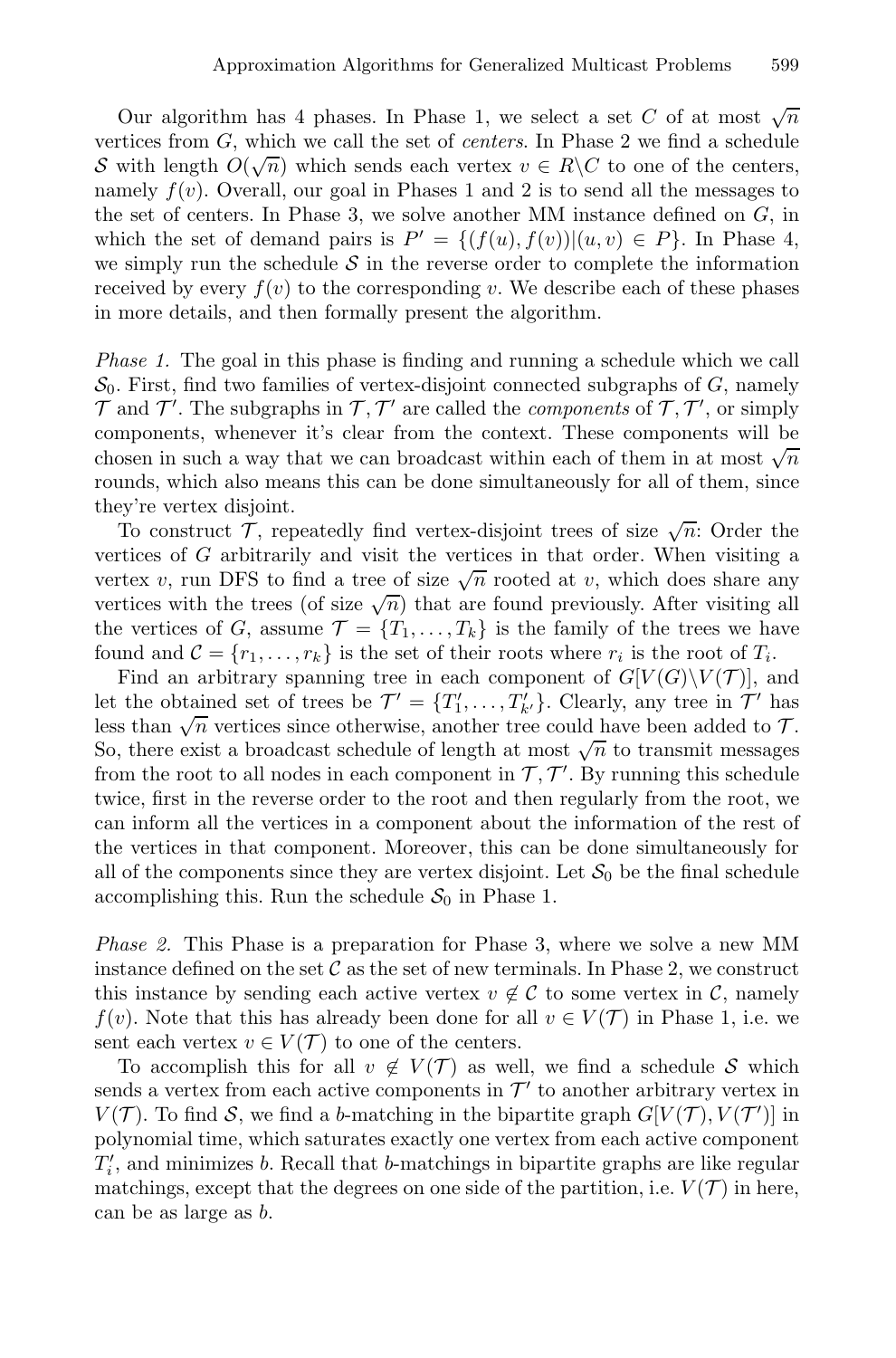Before giving an algorithm for finding the b-matching, we show how to use it to construct S. Assuming that a vertex  $v \in V(\mathcal{T}')$  is matched to  $m(v)$  in our b-matching, the schedule S sends a message from each vertex v to  $m(v)$ . This clearly can be done in b rounds by decomposing the edges of the b-matching into at most b disjoint matchings, so we have  $|S| \leq b$ .

All we do in Phase 2, is run the schedule S and then  $S_0$ . By doing so, we send each active vertex  $v \in V(\mathcal{T}')$  to one of the centers, i.e. the vertex  $f(v)$ . To see why, note that in Phase 1,  $S_0$  already sent all the information from all the nodes in  $V(\mathcal{T}')$  to all other nodes in the same component of  $\mathcal{T}'$ , and hence in particular to the node  $v$  in the component which has an edge of the  $b$ -matching incident on it. In this phase,  $S$  sends all the messages from  $v$  to its matched vertex  $m(v)$  in  $V(\mathcal{T})$ , and  $S_0$  sends all the information from  $m(v)$  in  $V(\mathcal{T})$  to one of the centers.

Finally, it remains to find the optimal b-matching in polynomial time.

**[L](#page-14-8)emma 14.** *We can find the minimum integer* b *along with a* b*-matching in*  $G[V(\mathcal{T}), V(\mathcal{T}')]$  in polynomial time which saturates one vertex from each active *component in*  $V(T')$ .

*Proof.* Shrink each active component in  $V(T')$  and replace it with a single node. Also, remove all of the inactive components from the graph. Now, it's enough to find a minimum b-matching which saturates all of the shrunk nodes. This is doable by the standard algorithms for finding minimum b-matchings in bipartite graphs, e.g. see [22]. Note that since every shrunk node has at least one neighbor in  $V(\mathcal{T})$  since the message from an active vertex in this node must transmit the message to its made outside th[e s](#page-30-2)hrunk node, the existence of such a b-matching is guaranteed.

*Ph[ase 3.](#page-10-1)* In this Phase, we reduce the original MM instance to a new instance with a smaller number of terminals. Naturally, since v is sent to  $f(v)$  for every active terminal v, we want to reduce this instance to a new instance  $\mathcal{I}'$  defined on the new set of terminals  $R' = \{f(v)|v \in R\}$  along with the new set of demand pairs  $P' = \{(f(u), f(v)) | (u, v) \in P\}.$ 

To find a schedule for  $\mathcal{I}'$ , we can use Theorem 3, which guarantees a schedule of length  $O(|P'| + diam_{P'}(G))$ . But note that  $|P'|$  can be as large as  $\Omega(n)$ , which makes this solution inefficient. To overcome this issue, we use an idea similar to Phase 1 of Algorithm  $MM$ . We can sparsify the demand pairs  $P'$  using Algorithm *Sparsify*, and obtain a subset  $\hat{P'} \subseteq P'$ , which satisfies the properties below:

- 1.  $|\hat{P}'| \leq 2|R'| \log |R'|$
- 2. Assuming that  $\hat{S}'$  is a feasible schedule for  $\mathcal{I}(G,\hat{P}')$ , then repeating  $\hat{S}'$  for  $8 \log |R'|$  times makes a feasible schedule for  $\mathcal{I}(G, P')$ .

The process of finding the sparsified subset of demand pairs,  $\hat{P}'$ , is identical to Algorithm *MM*. To summarize, all we need to do in Phase 3 is:

- 1. Construct the new set of demand pairs  $P' = \{(f(u), f(v)) | (u, v) \in P\}.$
- 2. Find the sparsified subset of demand pairs  $\hat{P}$ .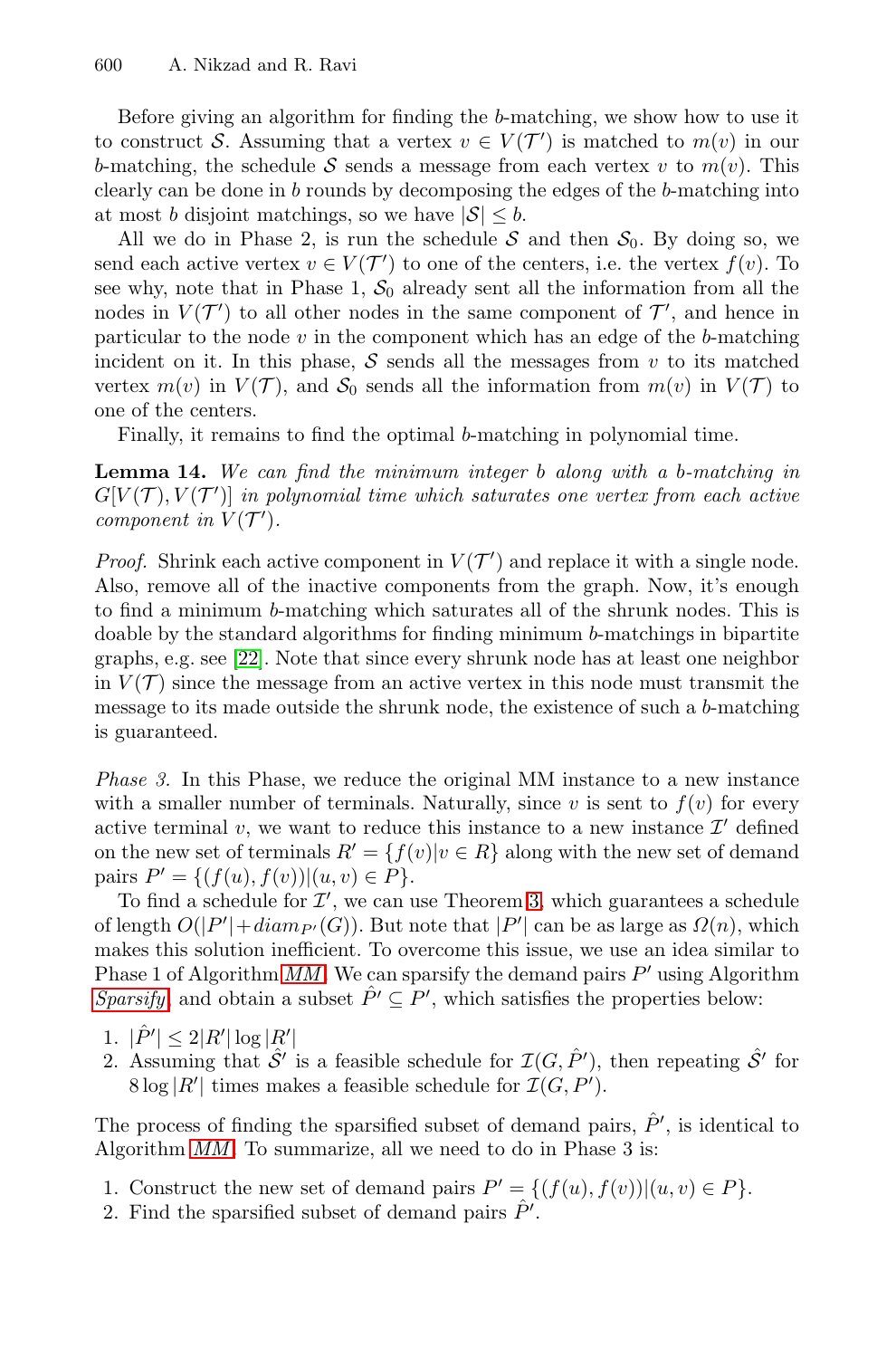- 3. By applying Theorem 3 on  $\hat{P}'$ , find a schedule  $\hat{\mathcal{S}}'$  for  $\mathcal{I}(G, \hat{P}')$ .
- 4. Run the schedule  $\hat{S}'$  for  $8 \log |R'|$  times to solve the instance  $\mathcal{I}(G, P')$ .

*Phase 4.* At this point, we know that for any  $(u, v) \in P$ , vertex  $f(v)$  has received the message  $p_u$ , i.e. the message from vertex u. So, all we need to do to complete the solution is to inform v of what  $f(v)$  knows. Note that by running Phase 1 and Phase 2, exactly the reverse happened, i.e.  $f(v)$  was informed of what v knew. Consequently, all we need to do in Phase 4, is the same as we did in Phase 1 and Phase 2, but in the reverse order.

**Theorem 4.** *The given algorithm produces a schedule of length*  $O(\log n \cdot OPT +$  $\sqrt{n} \log^2 n$ .

*Proof.* Let  $S^*$  be the optimal schedule, so we have  $|S^*| = OPT$ . We provide an upper bound, in terms of  $OPT$ , on the number of rounds used in each of the four phases. In Phase 1, we only run the schedule  $S_0$ , for which we showed  $|\mathcal{S}_0| \leq 2\sqrt{n}$  in the description of the phase.

In Phase 2, we run the schedule S and then  $S_0$ , where we have  $|S| \leq b$ . Recall that  $b$  was the minimum integer for which there exists a  $b$ -matching saturating exactly one vertex from each active component  $T_i'$ . Here we prove  $b \leq OPT$ which implies that  $|\mathcal{S}| \leq OPT$ . To see this, we should consider the optimal multicast schedule,  $S^*$ .

Let  $E^* \subseteq E(G)$  be the subset of the edges used in  $S^*$ . For any active component  $T'_i \in \mathcal{T}'$ , there must exist an edge  $(x_i, y_i) \in E^*$  such that  $x_i \in V(\mathcal{T}'_i)$ and  $y_i \in V(\mathcal{T})$ . This holds since otherwise, in the schedule  $\mathcal{S}^*$ , the active component  $T_i'$  would be disconnected from the rest of the vertices, contradicting the feasibility of  $S^*$ . Now, let

$$
M = \{(x_i, y_i) \mid T'_i \in \mathcal{T}', T'_i \text{ is active}\}
$$

Clearly, M defines a [b](#page-30-2)-matching in  $G[V(\mathcal{T}'), V(\mathcal{T})]$ , but for what value of b? In other words, what is the maximum number of edges in  $M$  which share the same endpoint in  $V(\mathcal{T})$ ? To answer this question, note that  $M \subseteq E^*$ , and no vertex in  $E^*$  has a degree more than  $OPT$ , due to the optimality of  $S^*$ . This implies  $b \leq OPT$ , and so,  $|S| \leq OPT$ . Recall that we run the schedule S and then  $S_0$ in Phase 2, which means we use at most  $OPT + 2\sqrt{n}$  rounds in this phase.

In Phase 3, we run the schedule  $\hat{S}'$  for  $8 \log |R'|$  times, so, the number of rounds used in this phase is at most  $8 \log |R'| \cdot |\hat{S}'|$ , which we are going to compute in terms of OPT. By applying Theorem 3 on  $\hat{P}'$ , we get

$$
|\hat{\mathcal{S}}'| \le O(|\hat{P}'| + \operatorname{diam}_{\hat{P}'}(G))
$$
  
\n
$$
\le O(2|R'|\log|R'| + \operatorname{diam}_{\hat{P}'}(G))
$$
\n(7)

$$
\leq O(\sqrt{n}\log n + 4\sqrt{n} + OPT) \tag{8}
$$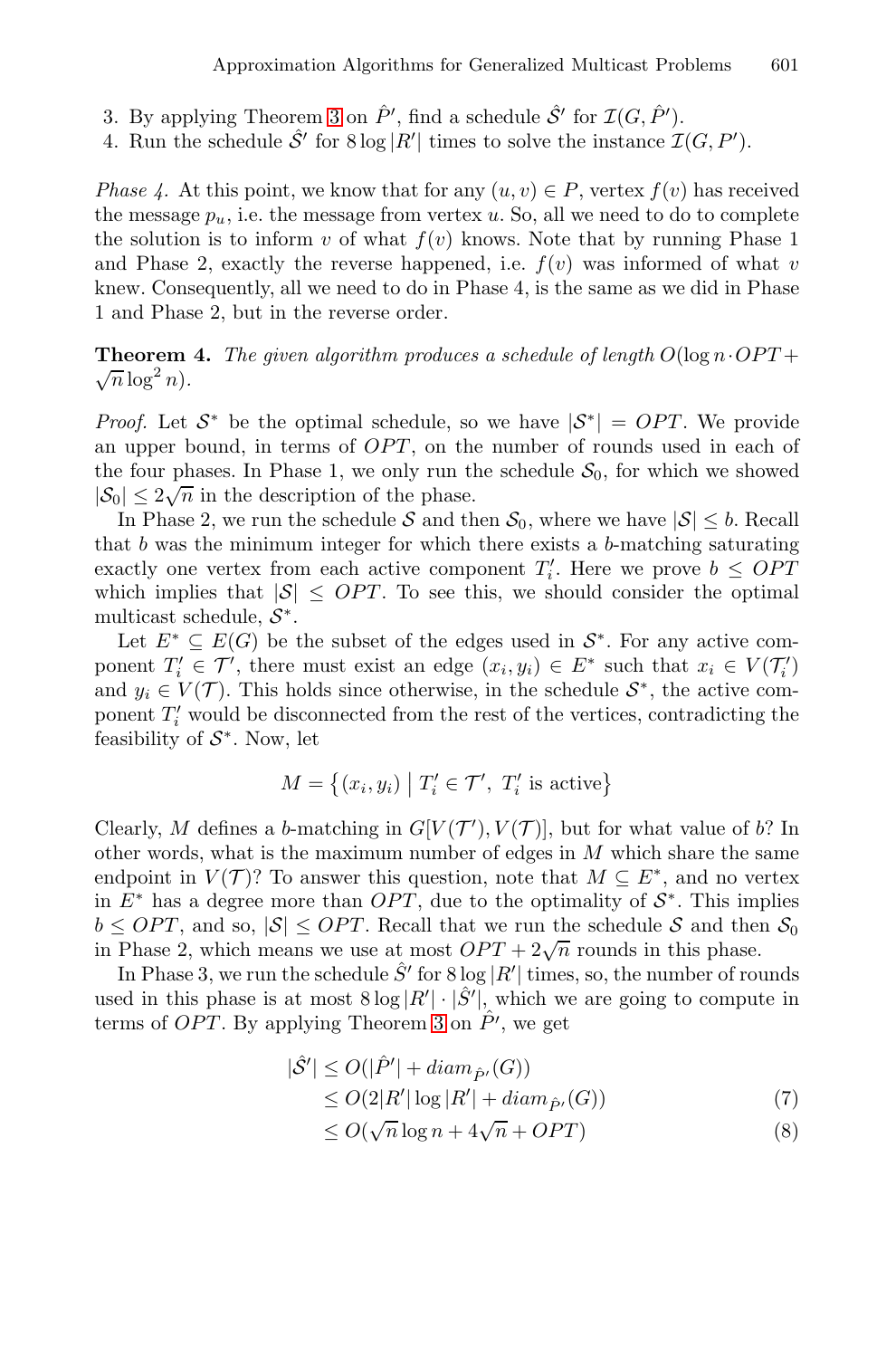<span id="page-34-0"></span>where (7) is due to the fact that  $|\hat{P}'| \leq 2|R'|\log|R'|$  as a result of the sparsification, and (8) holds since  $diam_{\hat{P}'}(G) \leq 4\sqrt{n+OPT}$ . To see why, note that  $d_G(v, f(v)) \leq 2\sqrt{n}$  for all v, which implies

$$
d_G(f(u), f(v)) \le d_G(f(u), u) + d_G(u, v) + d_G(v, f(v))
$$
  
\n
$$
\le 4\sqrt{n} + d_G(u, v)
$$
  
\n
$$
\le 4\sqrt{n} + OPT
$$

Recall that the number of rounds used in Phase 3 is at most  $8 \log |R'| \cdot |\hat{S'}|$ . If we plug in (8) we get

$$
8\log |R'| \cdot |\hat{S}'| \le O(\log n \cdot (\sqrt{n}\log n + OPT))
$$

Consequently, we use at most  $O(\log n \cdot OPT + \sqrt{n} \log^2 n)$  rounds in Phase 3.

In Phase 4, we clearly use as many rounds as we use in Phase 1 and Phase 2 overall, i.e.  $4\sqrt{n} + OPT$ . By summing the upper bounds obtained on the length of each phase, it implies that the total length of the produced schedule is  $O(\log n \cdot OPT + \sqrt{n} \log^2 n).$ 

# **H Equivalence with the Minimum Poise Subgraph Problem**

<span id="page-34-1"></span>The main result of this section is an (approximate) equivale[nce](#page-14-1) between the Multicommodity Multicast Problem and the *Minimum Poise Subgraph* Problem.

**Definition 11.** *In the Minimum Poise Subgraph Problem (MP), we are given a connected graph* G *along with a subset of pairs of its vertices,* P*. The goal is to find a subgraph* H *of* G *which minimizes*  $\Delta(H) + diam_P(H)$ .

<span id="page-34-2"></span>We denote the quantity  $\Delta(H) + diam_P(H)$  as the *Poise* of the subgraph H generalizing from the corresponding version for the broadcast problem in [20]. Recall that if two vertices  $u, v$  are not connected in  $H$ , then by convention,  $d_H(u, v) = \infty$ . So the subgraphs H which do not connect a pair  $(u, v) \in P$  will be automatically excluded from the solution domain.

Assume we are given an MM instance,  $\mathcal{I}(G, P)$ , defined on the graph G with the set of demand pairs  $P$ . Also, let  $\mathcal J$  d[en](#page-34-1)ote the associated MP instance, i.e. the MP instance defined on the graph G with the subset of pairs P.

**Theorem 5.** *Given a feasible schedule for* I*, namely* S*, in polynomial time we can obtain a feasible solution for* J *with poise at most* O(|S|)*. In the other direction, given a feasible solution for* J *with poise* x*, in polynomial time we can obtain a feasible schedule for*  $\mathcal I$  *with length at most*  $O(x \cdot \frac{\log^3 n}{\log \log n})$ *.* 

We need the following Lemma for the proof of Theorem 5.

**Lemma 15.** *There exist a collection of*  $\log |P|$  *subgraphs of* G, *namely* F, *satisfying the following properties.*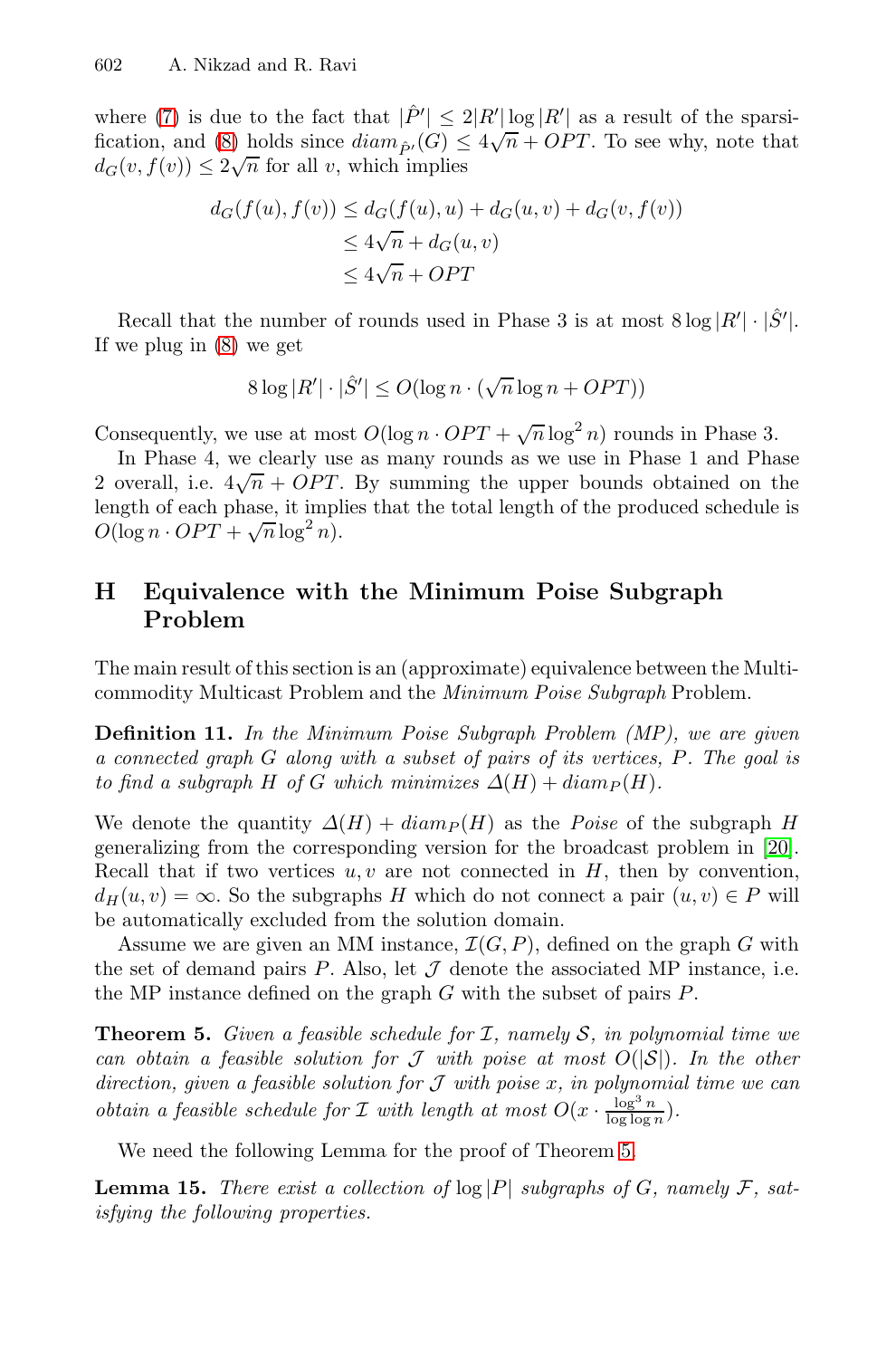- *i. Each element of* F *is a forest,*
- *ii. For each pair in* P, e.g.  $(s_i, t_i)$ , there exist a forest in F, which connects both s<sup>i</sup> *and* ti*, and*
- *iii. For each*  $F \in \mathcal{F}$  *we have* diam( $F$ )  $\leq$  diam<sub> $P$ </sub>( $G$ ) · 4 log |P| *and*  $\Delta(F) \leq OPT$ *where OPT is the length of the optimum schedule for*  $\mathcal{I}(G, P)$ *.*

*Proof.* Let  $\mathcal{P} = \{P_1, \ldots, P_k\}$  be the set of paths in the optimal schedule for  $\mathcal{I}(G, P)$ , where  $P_i$  is the path through which the message from  $s_i$  is sent to  $t_i$ . For any  $Q \in \mathcal{P}$ , let  $N(Q)$  denote the subset of the paths in  $\mathcal P$  which have at least one vertex in common with Q. Also, for any subset S of P, let  $N(S)$  =  ${N(Q)|Q \in \mathcal{S}}\$ S.

Now, we use the following algorithm to find the first forest in  $\mathcal{F}$ . Later, we find the subsequent forests using the same algorithm.

### **Algorithm** *Extract Forest*

**Input:** A graph  $G$  and a a family of paths  $\mathcal{P}$ **Output:** A subgraph of G, which is a forest

- 1.  $\mathcal{H}, \mathcal{X} \leftarrow \phi$  and  $\mathcal{P}' \leftarrow \mathcal{P}$ <br>2. repeat
- 2. **repeat**
- 3. Let  $Q \in \mathcal{P}'$ <br>4.  $\mathcal{X} \leftarrow \mathcal{X} \cup \{$
- 
- 4.  $\mathcal{X} \leftarrow \mathcal{X} \cup \{Q\}$ <br>5. while  $|N(\mathcal{X})|$
- 5. **while**  $|N(\mathcal{X})| \geq |\mathcal{X}|$ <br>6. **do**  $\mathcal{X} \leftarrow \mathcal{X} \cup N$ 6. **do**  $\mathcal{X} \leftarrow \mathcal{X} \cup N(\mathcal{X})$  $\mathcal{X} \leftarrow \mathcal{X} \cup N(\mathcal{X})$  $\mathcal{X} \leftarrow \mathcal{X} \cup N(\mathcal{X})$ <br>7.  $\mathcal{H} \leftarrow \mathcal{H} \cup \mathcal{X}$ .
- 
- 7.  $\mathcal{H} \leftarrow \mathcal{H} \cup \mathcal{X}$ .<br>8.  $\mathcal{P}' \leftarrow \mathcal{P}' \setminus (\mathcal{X})$ 8.  $\mathcal{P}' \leftarrow \mathcal{P}' \setminus (\mathcal{X} \cup N(\mathcal{X}))$
- 9. **until**  $\mathcal{P}' = \phi$
- 10. Let H be a subgraph of G, with  $V(H) = V(\mathcal{H})$  and  $E(H) = E(\mathcal{H})$
- 11. Using BFS, find a spanning tree with an arbitrary root in each connected component of H
- 12. Output the collection of all trees found in the previous step

Let the forest F be the output of Algorithm *Extract Forest*. First, we bound the diameter of each connected component of F by  $2 \log |\mathcal{P}| \cdot OPT$ . See that each connected component of H, namely X, is made of a family of paths, namely  $\mathcal{X}$ . This family is formed by a consecutive execution of line 6 of the Algorithm *Extract Forest.* So, we can decompose X into a number of families  $X_1, \ldots, X_i$ where for each i,  $\mathcal{X}_i$  is the family of paths that was added to X in some iteration of line 6. W.L.O.G we can assume that  $\mathcal{X}_a$  is added sooner than  $\mathcal{X}_b$  iff  $a < b$ . Observe that after each iteration of line 6, the size of  $\mathcal X$  is at least doubled, which implies  $j \leq \log |\mathcal{P}|$ .

Now, let  $u, v$  be two arbitrary vertices of X, such that  $u \in V(\mathcal{X}_a)$  and  $v \in V(\mathcal{X}_b)$  for some a, b. To prove our bound on the diameter, we show that  $d_X(u, v) \leq 2 \log |\mathcal{P}| \cdot OPT$ , as follows: Let w be an arbitrary vertex in  $V(\mathcal{X}_1)$ . Note that there is path in X between u and w with length at most  $a \cdot OPT$ . Similarly, there is a path between v and w with length at most  $b \cdot OPT$ . This implies  $d_X(u, v) \leq (a + b) \cdot OPT$ . Moreover, having  $a, b \leq \log |\mathcal{P}|$  implies  $d_X(u, v) \leq 2 \log |\mathcal{P}| \cdot OPT$ . So, a BFS tree in X with an arbitrary root vertex, has a diameter at most  $4 \log |\mathcal{P}| \cdot OPT$ .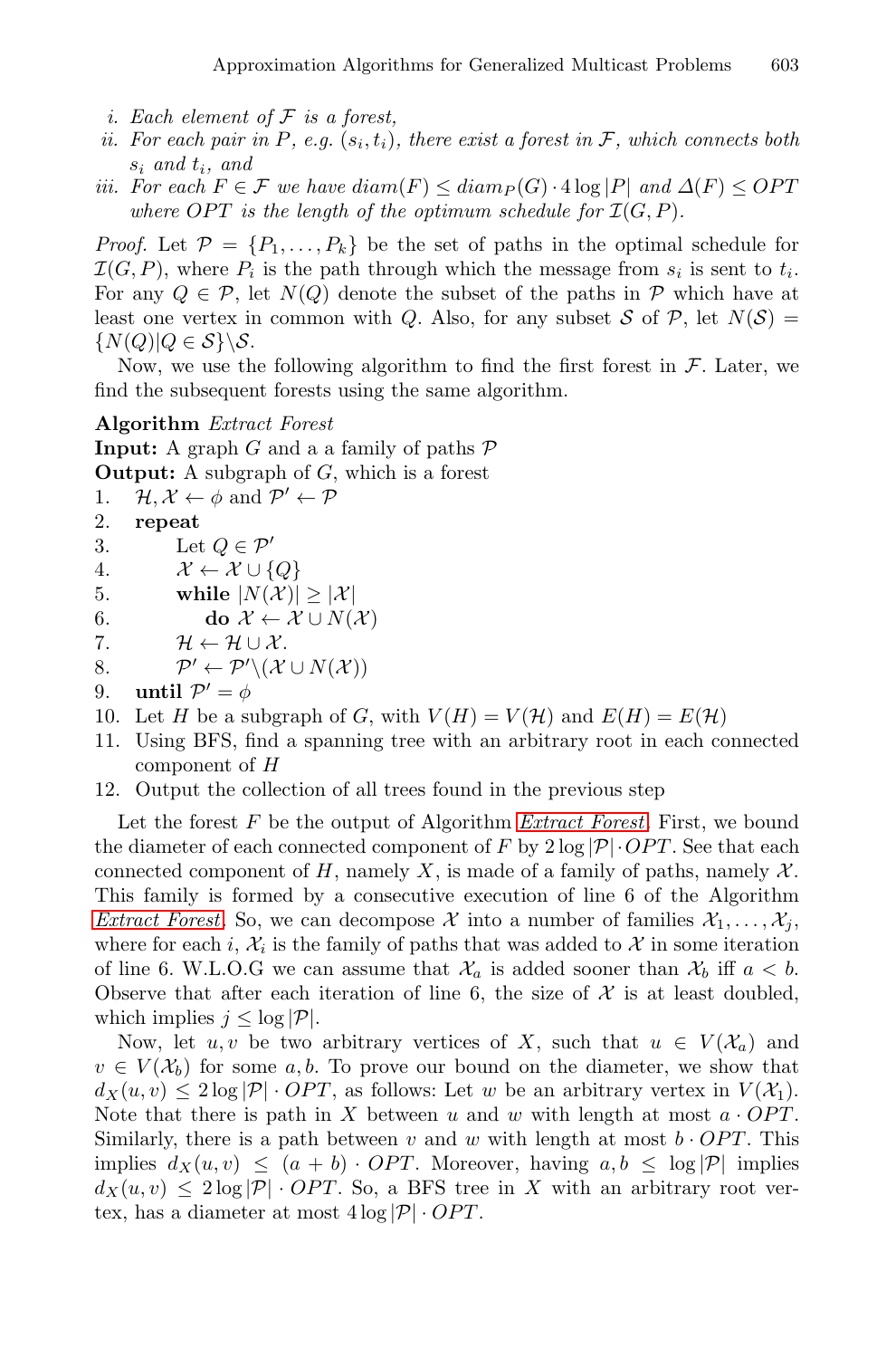After we found the first forest, we update  $P$  by removing  $H$  from it. Then, by running the above algorithm on the updated  $P$ , we find the second forest. We continue this process until  $P$  becomes empty. To bound the number of forests, we show that after extracting each forest, the size of  $\mathcal P$  is reduced by at least a factor of 2. This will finish the proof, since it just means  $P$  becomes empty after finding at most  $log |\mathcal{P}|$  forests.

To prove the claim, simply see that in line 8 of the Algorithm *Extract Forest*, whenever we remove a subset of paths from  $\mathcal{P}'$ , we also add a subset of paths with at least the same size to  $\mathcal{H}$ , in line 7. It means  $|\mathcal{H}| \geq \frac{|\mathcal{P}|}{2}$ . Consequently, [the](#page-34-2) size of the updated  $P$ , i.e.  $P \backslash H$ , is at most  $|P|/2$ . This finishes the proof.

**Corollary 2.** *Given a simple* n*-vertex graph* G*, we can find a subgraph* s(G) *of* G in polynomial time, such that  $|E(s(G))| \leq 2n \log n$  and for each  $(u, v) \in E(G)$ , *we have*  $d_{s(G)}(u, v) \leq 8 \log n$ .

*Proof.* We define an MM instance and then, we prove our claim by applying Lemm[a 15 on](#page-8-1) it. Let  $\mathcal{I}(G, P)$  be an MM [in](#page-7-3)stance where  $P = \{(u, v) | (u, v) \in$  $E(G)$ . By applying Lemma 15 on  $\mathcal I$ , we obtain a family of forests, namely  $\mathcal F$ , which is satisfying the properties (ii) and (iii) of Lemma 15. This means that f[or](#page-34-1) every  $(u, v) \in P$ , there exists a forest in F, namely F, such that  $d_F(u, v) \leq$  $4\log |P|$ . So, if we define  $E(s(G))$  to be  $E(\mathcal{F})$ , then,  $diam(s(G)) \leq 4\log |P| \leq$  $8 \log n$ , and moreover,  $|E(s(G))| \leq (\log |P|) \leq 2n \log n$ , which finishes the proof.

Note that Algo[rith](#page-34-2)m *Sparsify* which was used in Section 6 is derived in the proof of the above corollary.

*Proof (of Theorem 5).* First we prove the easy direction. Given a schedule  $S$ , we find a subgraph with poise at most 2|S|. Let  $E^* \subseteq E(G)$  be the subset of edges used in S. Let H be the subgraph of G with  $E(H) = E^*$ . Clearly,  $\Delta(H) \leq |\mathcal{S}|$ and  $diam_P (H) \leq |\mathcal{S}|$ . This proves the c[laim](#page-34-2).

Now, given [a subgraph](#page-34-2) H with poise x, we construct a schedule S with  $|S| \leq$  $O\left(x \cdot \frac{\log^3 n}{\log \log n}\right)$ . Similar to Lemma 15, we show the existence a collection of  $log |P|$  subgraphs of H, namely F, satisfying the following properties: *i*. Each element of  $\mathcal F$  is a forest, *ii*. For each pair in  $P$ , e.g.  $(s_i, t_i)$ , there exist a forest in F, e.g. F, which connects  $s_i$  and  $t_i$ , and *iii*. For each  $F \in \mathcal{F}$  we have  $diam(F) \leq$  $diam_P (H) \cdot 4 log |P|.$ 

Proof of this claim is very similar to the proof in Lemma 15. We can obtain the family F by running Algorithm *Extract Forest* iteratively on the family of paths  $\mathcal{P}^*$ , which is defined as follows: The family  $\mathcal{P}^*$  contains an arbitrary shortest path in H from u to v for all  $(u, v) \in P$ . It is easy to verify that the output will satisfy the required properties for  $F$ , we do not repeat the proof here.

Given the family  $\mathcal F$ , we construct the schedule  $\mathcal S$  as follows: Order the elements of  $F$  arbitrarily. Then, for each forest  $F$  in that order, broadcast within all components of F simultaneously. Since for each  $(s_i, t_i) \in P$ , there exists a forest in  $\mathcal F$  which connects  $s_i$  and  $t_i$ , the schedule is clearly feasible. To provide an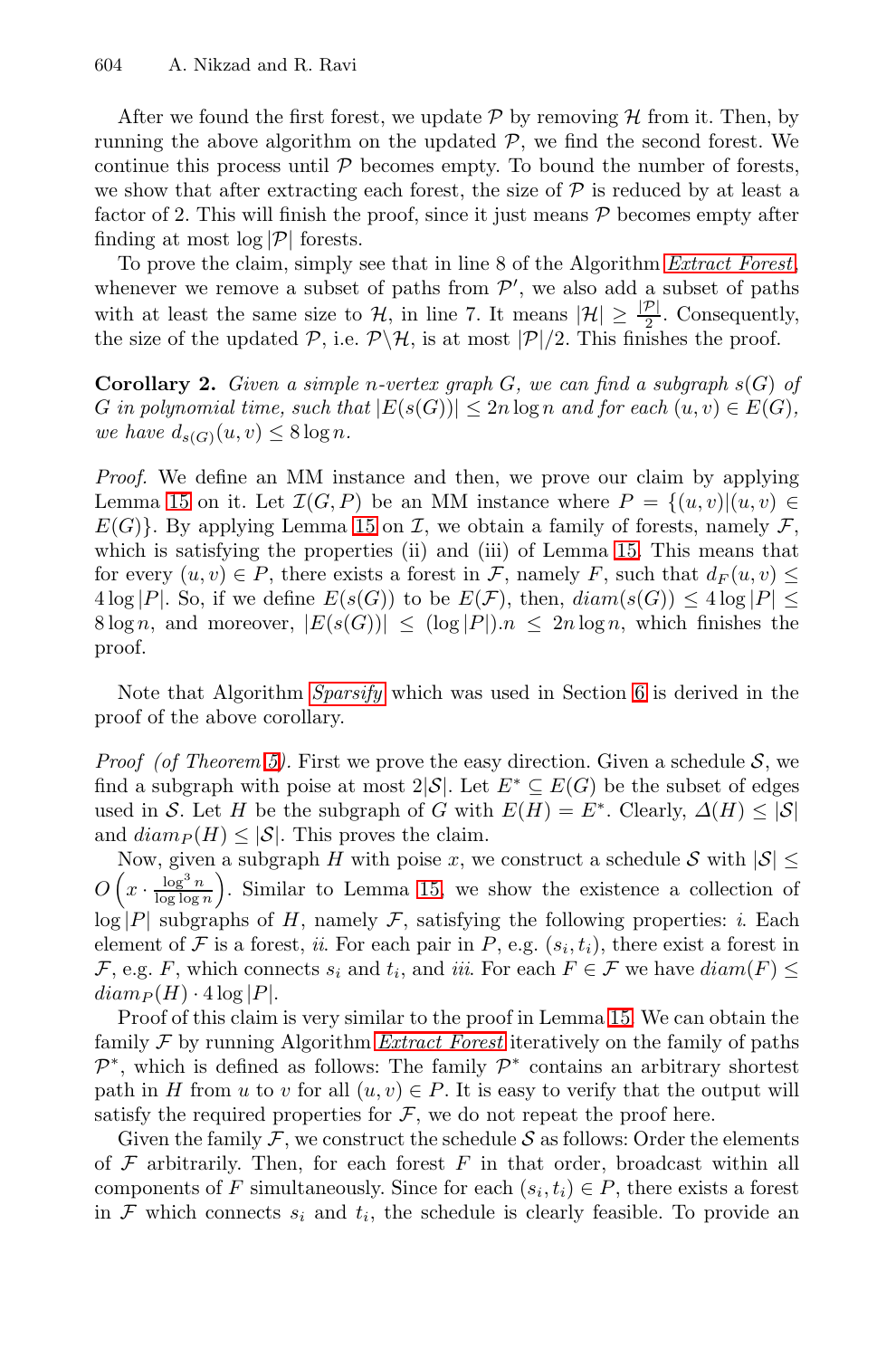upper bound on  $|S|$ , we show that we need at most  $O(x \cdot \frac{\log^2 n}{\log \log n})$  rounds for each forest F. Then, given that  $|\mathcal{F}| = O(\log n)$ , we would have  $|\mathcal{S}| \leq O(x \log^3 n)$ .

To finish the proof, given a forest  $F$ , we prove that broadcasting within each component [o](#page-34-1)f F can be done in  $O(x \cdot \frac{\log^2 n}{\log \log n})$  rounds. Note that this can be done simultaneously for all components since they are clearly vertex-disjoint. Ravi [20] has shown that the minimum broadcast time for a tree  $T$  is at most  $\frac{\log n}{\log \log n}$ , *poise(T)*. Using dynamic programming, he also provides an Algorithm  $\frac{\log n}{\log \log n}$  · *poise*(*T*). Using dynamic programming, he also provides an Algorithm to find such a broadcast schedule in polynomial time. It just remains to see that each connected component in F is a tree, by the properties of  $\mathcal F$ , and has a poise at most  $\Delta(H) + diam_P(G) \cdot 4 \log |P| = O(x \log n)$ .

<span id="page-37-0"></span>**Corollary 3 (of Theorem 5).** *Given an MM instance* I(G, P)*, in polynomial time we can find a feasible schedule for it with length at most*  $O\left(\frac{\log^3 n}{\log\log n} \cdot (OPT + \Delta(G))\right)$ .

<span id="page-37-1"></span>*Proof.* In polynomial time, we can find a subgraph H of G with poise at most  $OPT + \Delta(G)$ , i.e. a subgraph H satisfying  $\Delta(H) + diam_P(H) \leq OPT + \Delta(G)$ . To find such a subgraph, we just need to define  $H$  as the union of the  $(s, t)$ shortest paths for all  $(s, t) \in P$ . Then, clearly we would have  $\Delta(H) \leq \Delta(G)$  and  $diam_P(H) \leq OPT$ , which together imply the desired bound on the poise of H.

After we found  $H$ , all we need to do is applying Theorem 5 on  $H$  and obtain a schedule of length  $O\left(\frac{\log^3 n}{\log \log n} \cdot (\Delta(H) + diam_P(H))\right)$ , which is at most  $O\left(\frac{\log^3 n}{\log\log n} \cdot (\Delta(G) + OPT)\right).$ 

# **I Hardness**

**Definition 12.** *In the* Hyperedge-Coloring *problem (HC), we are asked to color the edges of a given hypergraph* H *with the minimum number of colors such that n[o](#page-13-5) [tw](#page-13-5)o intersecting edges have the same color.*

**Lemma 16.** *Assuming ZPP*  $\neq$  *NP*, and for any positive  $\epsilon$  < 1, there are no O(m<sup>1</sup>−-)*-approximations for the HC problem, where* m *is the number of the edges of the hypergraph.*

*Proof.* We reduce the problem to the vertex-coloring problem. It is known that the vertex-coloring problem is not approximable within a factor of  $O(|V(G)|^{1-\epsilon})$ unless ZPP = NP [8]. Given a graph G as the input for the vertex-coloring problem, we construct a hypergraph H such that  $V(\mathcal{H}) = E(G)$ , i.e. there is a vertex  $\bar{e}$  in H for each edge  $e \in E(G)$ . Also, for each vertex  $v \in V(G)$ , there is a hyperedge  $\bar{v}$  in H, where  $\bar{v}$  contains all the vertices  $\bar{e}$  such that v is one of the endpoints of e in G, i.e.  $\bar{v}$  contains the set of vertices  $\{\bar{e} | \exists u : e = (u, v)\}\.$ 

It's easy to verify that  $\chi'(\mathcal{H}) = \chi(G)$ : Observe that any valid vertex-coloring for G gives a valid edge-coloring for  $H$ , and vice versa. This can be done by assigning the same colors to the vertex  $v \in V(G)$  and the edge  $\overline{v} \in E(H)$ . Now, see that the existence of a  $O(m^{1-\epsilon})$ -approximation algorithm for the HC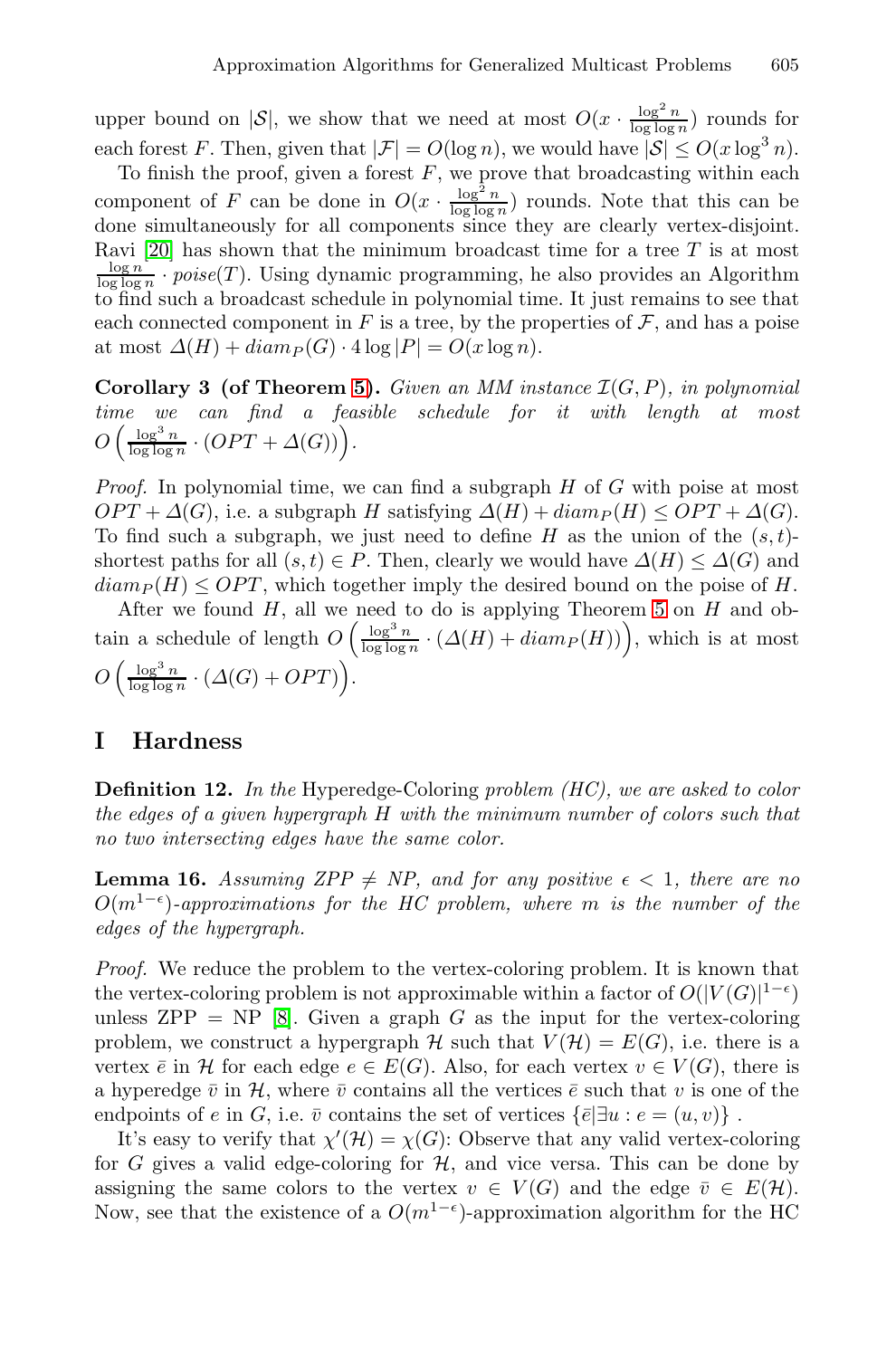<span id="page-38-0"></span>problem, implies we can approximate  $\chi'(\mathcal{H})$  within a factor of  $O(|E(\mathcal{H})|^{1-\epsilon})$ , and this means we can approximate  $\chi(G)$  within a factor of  $O(|V(G)|^{1-\epsilon})$  due to the fact that  $|E(\mathcal{H})| = |V(G)|$ . Contradiction.

**Theorem 6.** Assuming  $P \neq NP$ , and for any positive  $\epsilon < 1$ , there are no  $O(\max\{n,m\}^{1-\epsilon})$ -approximations for the Hypercast problem, where n, m are re*spectively the number of the vertices and edges of the hypergraph* G *given in the Hypecast instance.*

*Proof.* To prove the claim, given an instance of the HC problem with the hypergraph H, we reduce it to an instance of the Hypercast problem as follows. Let G be a hypergraph which contains a copy of all the edges and vertices of H. We will modify G step by step to obtain the desired Hypercast instance.

First, for each hyperedge  $e \in E(H)$ , insert two distinct new vertices  $e^-$  and  $e^+$  in it. Then, add another new vertex  $r^-$  to G, and also, add a hyperedge which contains  $r^-$  and all the vertices  $e^-$ . Let  $r^-$  be the source node in our Hypercast instance and  $R = \{e^+ | e \in E(H)\}\$ be the set of terminals. We claim that any L-coloring of the hypergraph H corresponds to a solution of length  $L+1$  for the Hypercast instance, and vice versa.

Assume we are given an  $L$ -coloring for  $H$ , then, we construct a schedule of length  $L + 1$  as follows: In the first round of the schedule, use the only edge containing  $r^-$  to inform all the vertices  $e^-$ . Then, use one round for each colorclass of the L-coloring, i.e. sort the colors in an arbitrary order and dedicate a round to each color with respect to that ordering. Use each edge of  $H$  in the round dedicated to its color. The obtained schedule has length  $L + 1$  and is obviously feasible since each terminal  $e^+ \in R$  is informed by  $e^-$  when the edge containing them is used in the round dedicated to its color.

To show the other direction, given a schedule of length  $L+1$  for the Hypercast instance, we find an  $L$ -coloring for  $H$ . We can assume the first round is dedicated to the only edge containing  $r^-\text{W.L.O.G.}$  and that is because this edge intersects with all the other edges and also is the only edge containing the source node. Since each edge  $e \in E(G)$  contains a distinct terminal, then e should be used in at least one of the rounds  $2, \ldots, L + 1$ . Pick one of the rounds in which e is used arbitrarily and let it be the color of e. Clearly, the number of used colors is L, and moreover, no two intersecting edges have the same color due to the feasibility of the given schedule.

The above argument implies that any  $\alpha$ -approximation for the Hypercast p[robl](#page-14-9)em gives an  $O(\alpha)$ -approximation for the HC problem. Since there are no  $O(|V(H)|^{1-\epsilon})$ -approximations for the HC problem, and since  $n, m \in O(|V(H)|)$ , then there are no  $O(\max\{n, m\}^{1-\epsilon})$ -approximations for the Hypercast problem.

Under Khot's 2-to-1 conjecture, we also provide a harness result in terms of D for the Hypercast Problem. To prove this result, we need the following Theorem of [11]:

*Theorem 3.1. from [11]* Assuming 2-to-1 conjecture, the following holds: Given any integer  $k \ge 7$  and  $\Delta \ge \Delta_0(k)$ , it is NP-hard (under randomized reductions)